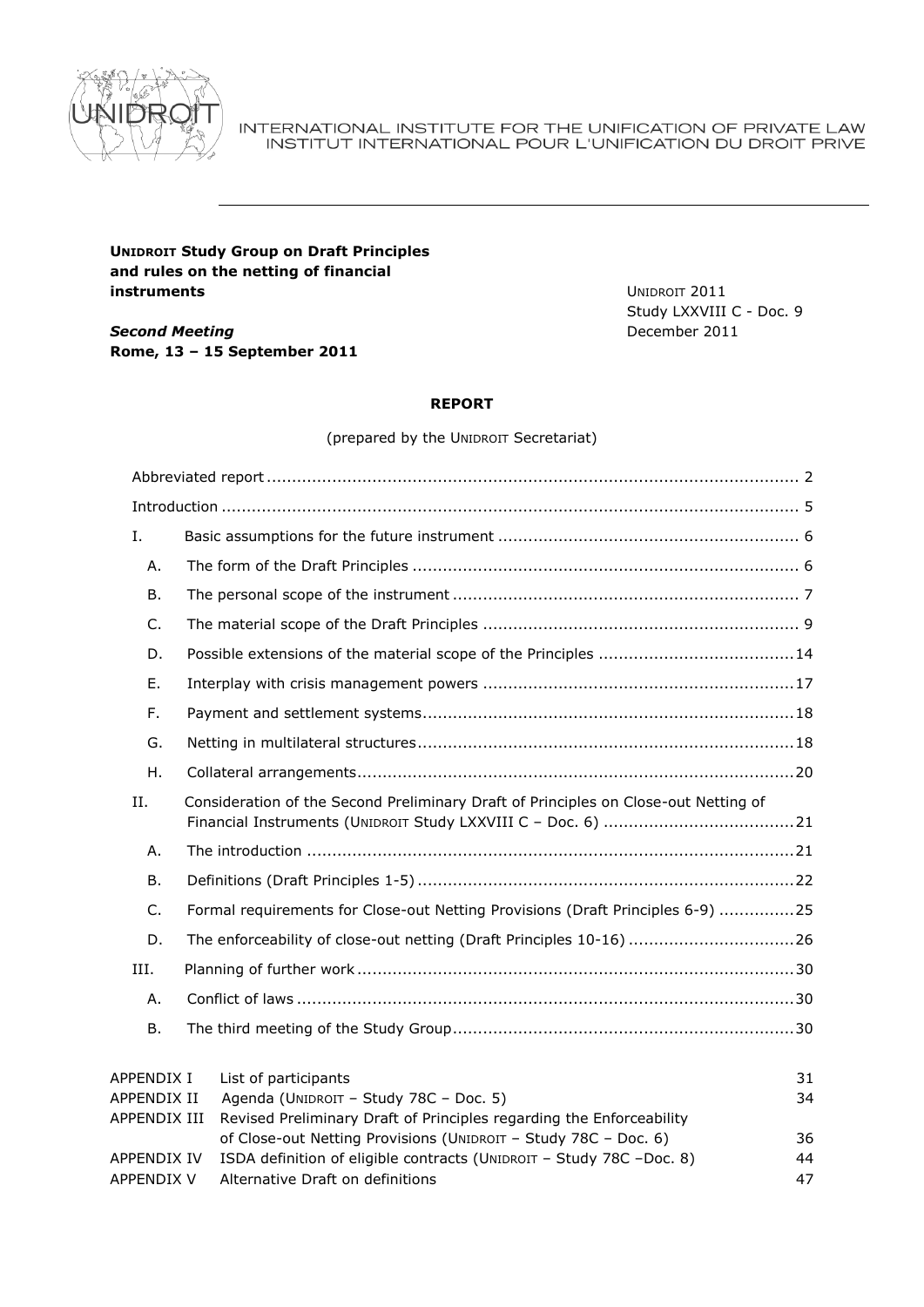## <span id="page-1-0"></span>**Abbreviated report**

# **I. Basic assumptions for the future instrument**

## **A. The form of the Draft Principles, p. 6-7 [6-7]**

The Study Group reaffirmed its preference for a soft law instrument in the form of Principles. Varying views were expressed regarding the drafting style to adopt for these Principles. Some participants favoured short provisions with very generic formulations. Others preferred more precise and specific legal language to promote clarity and uniformity. A third group of participants proposed to strike a balance between these two poles.

## **B. Personal Scope of the Principles, p. 7-9 [8-16]**

A majority of opinion favoured covering all legal persons, unincorporated firms and partnerships. With view to natural persons, the Study Group did not take a position but agreed to leave it to national legislators to determine whether the Principles should apply to individuals, maybe to restricted classes of individuals (e.g. to professional, sophisticated or high-net-worth-individuals)*.* The Study Group welcomed the `Alternative Draft on definitions'1 as a good basis for discussion but saw room for refinement in particular regarding subpara. (b). The definition of eligible parties should be kept in the black letter rules of the Principles.

## **C. Material scope, p. 9-14 [17-35]**

The Study Group agreed that the next draft of Principles should contain a definition of eligible (financial) contracts in the black letter rules based on the `Alternative Draft on definitions' and the discussions of the Study Group. The definition of eligible contracts should be followed by a general comment containing the explanation given at the end of the 'Alternative Draft on definitions'. Also each of the categories of the definition would have specific comments. The definitions provided in the 'ISDA definition of eligible contracts<sup>'2</sup> would appear in the comments.

### **D. Possible extensions of the material scope of the Principles, p. 14-17 [36-51]**

The Study Group discussed an extension of the scope of the Principles to the protection of underlying contracts and obligations against typical obstacles to the enforceability of netting (1), to other (ancillary) provisions of a master agreement or contract document between the parties (2) and to statutory provisions that provided for an autonomous netting or set-off mechanism in insolvency proceedings by operation of law (3). The Study Group did not take a decision on any of the amendments proposed. A majority of opinion favoured however an extension of the protection granted by Draft Principle 11 to regimes that disapplied set-off and netting arrangements for reasons of equal treatment of creditors in a pre-insolvency situation or outside of insolvency (4).

### **E. Interplay with crisis management powers, p. 17 [52-53]**

The Study Group reaffirmed the view that certain crisis management powers should prevail over the ability of a counterparty to exercise and trigger its close-out netting rights. It agreed to defer a decision on these powers to await clarifications of the Financial Stability Board (FSB).

# **F. Payment, clearing and settlement systems, p. 18 [54-56]**

The Study Group decided to postpone a decision on payment, clearing and settlement systems. It agreed that it would focus its attention on operations that were based on a close-out netting mechanism which corresponded to the bilateral close-out netting mechanism defined in Draft Principle 1.

Cf. Appendix V, p. 47.

<sup>2</sup> Drafting proposal of the International Swaps and Derivatives Association (ISDA), cf. Appendix IV, p. 44.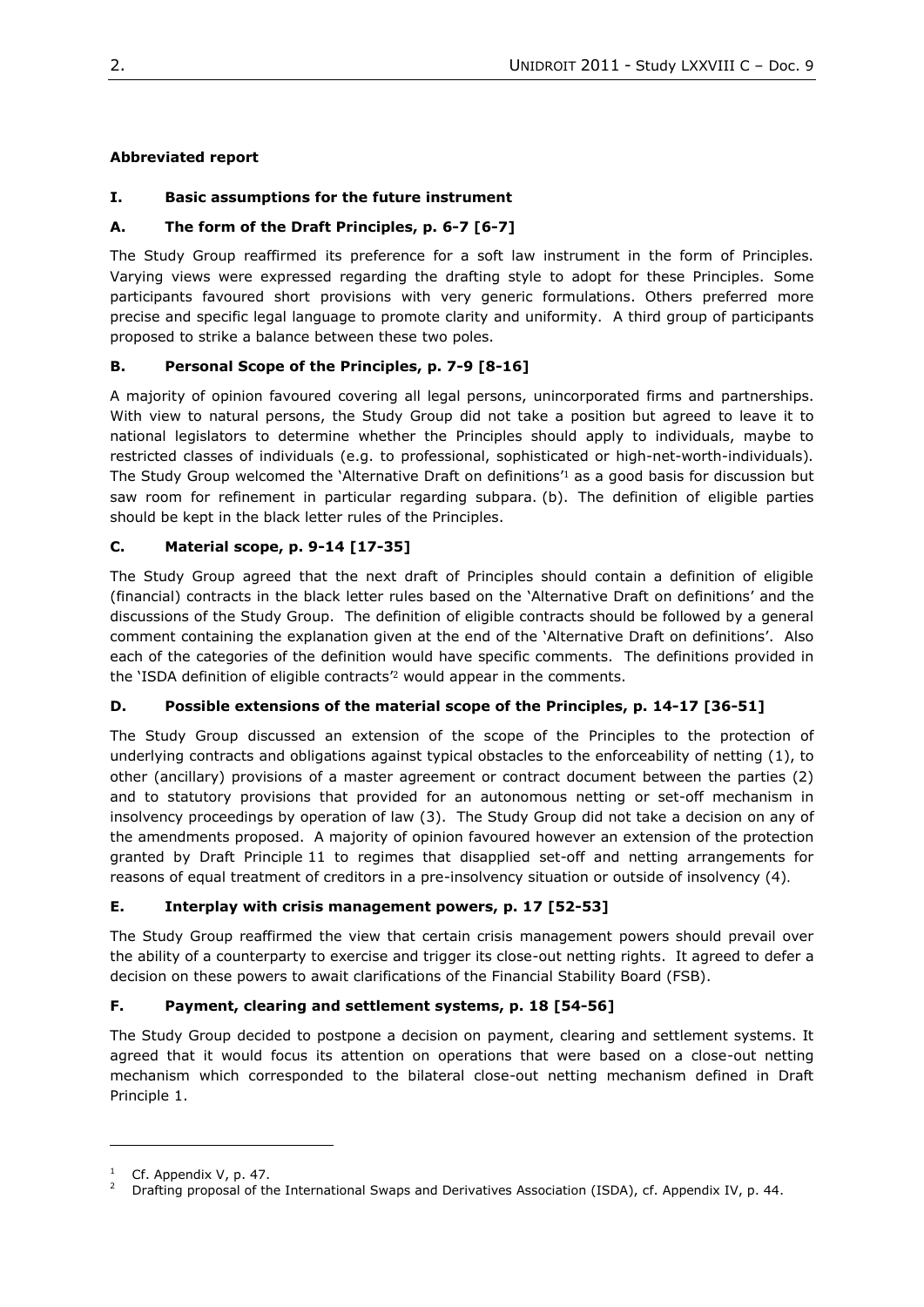## **G. Netting in multilateral structures, p. 18-20 [57-63]**

The Study Group stressed that the Principles should apply to any form of bilateral netting even if it occurred in a multilateral context. Several participants concluded that close-out netting mechanisms in CCP structures fell into the scope of application of the Principles. The Study Group decided to defer the discussion on CCPs to consider the findings of other international working groups in order to ensure consistency of the international instruments. The Study Group also deferred discussions on netting in multi-branch structures.

## **H. Collateral arrangements, p. 20 [64-66]**

The Study Group welcomed the 'Alternative Draft on definitions' as a great step in advancing the discussions on collateral and expressed the view that the commentary to item (c) of that Draft seemed to address the main concerns regarding the protection of pledge collateral. Until the next meeting, it would focus its analysis on whether that commentary covered all relevant situations.

## **II. Consideration of the Second Preliminary Draft of Principles on Close-out Netting of Financial Instruments (UNIDROIT Study LXXVIII C – Doc. 6)**

## **A. The introduction, p. 21-22 [67-72]**

The Study Group agreed to reform the introduction to better reflect the ongoing debate of regulators in the financial crisis.

## **B. Definitions (Draft Principles 1-5), p. 22-24 [73-84]**

Draft Principle 1. The Study Group did neither take a final decision regarding drafting alternatives (a) and (b) nor regarding the brackets in the close-out netting definition.

Draft Principle 2. Some participants advocated merging the definition of enforcement event with Draft Principle 1 since the term was not reused in the document. Others favoured keeping both provisions separate to clarify that the enforcement event contained a separate idea.

Draft Principle 3. Some participants proposed to delete the definition of insolvency proceedings. Others felt that it should be supplemented by a definition of crisis management powers. They suggested using the definition of insolvency proceedings in footnote 27 and the definition of reorganisation measures of Art. 2(1)(k) of the Financial Collateral Directive as a starting point for discussions.

### **C. Formal requirements (Draft Principles 6-9), p. 25-26 [85-90]**

With respect to every Draft Principle of this section, a proposal was made by different participants to extend the scope of the provision to the underlying contracts. The Study Group did not take a decision to extend the scope.

Draft Principles 6 and 7. A majority of opinion endorsed Draft Principles 6 and 7. Some participants recommended adopting a stricter approach to avoid fraudulent backdating.

Draft Principle 8. Some participants wondered whether legislators would follow any recommendation not to sanction the noncompliance with formal requirements by invalidity or voidness of the relevant contract. A majority of participants felt that the provision was reasonable. They argued that the breach of formal requirements could be sanctioned by any other consequence except for invalidity or voidness (fines, regulatory sanctions, imprisonment, actions for compensations for damages).

Draft Principle 9. One participant wondered whether the substance of Draft Principle 9 was implied in Draft Principle 6, at least if the provision was redrafted to speak of "formal requirement" instead of "formal act".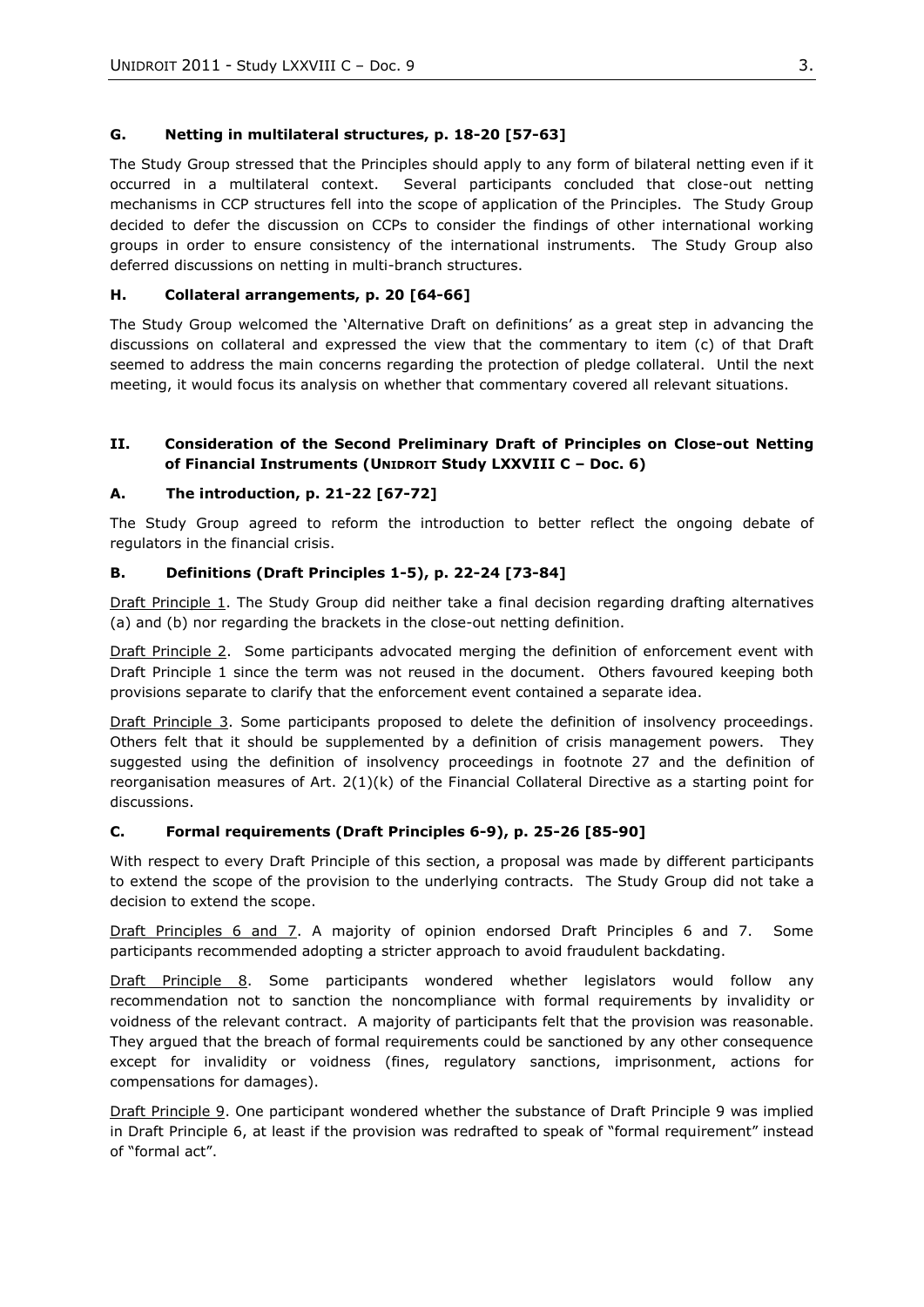## **D. The enforceability of close-out netting (Draft Principles 10-16), p. 26-30 [91-108]**

Draft Principle 10. The Study Group discussed whether Draft Principle 10 should remain a standalone provision or whether it should be merged with Draft Principle 11, possibly 13. Even though the participants saw a need for clarifying the contents within which Draft Principle 10 operated, there was no majority of opinion favouring a merger.

Draft Principle 11. The Study Group decided to recommend to national legislators that the following obstacles to the enforcement of netting should be disapplied: restrictions to set-off applied to netting (including automatic stay), cherry-picking provisions, the prohibition of early termination and acceleration as well as preferences and suspect periods. Further, a majority of participants decided that Draft Principle 11 should be extended to cover situations of *concursus cretitorum*, preand outside insolvency.

Draft Principle 12. A majority of the participants opted for deleting Draft Principle 12 and dropping the subject of walkaway clauses altogether. A strong minority opinion favoured explaining walkaway clauses in a commentary and argued that those provisions were for good reasons controversial. The Study Group should explain the functioning and implications of these provisions and provide expressly that the Principles left the decision about the validity and enforceability of these provisions to policy makers.

Draft Principle 14. The Study Group came to the understanding that it was not in the position to determine a reasonable timeframe for closing out. Some participants advocated therefore deleting the provision on the 'power to wait and see<sup>r3</sup>. A majority felt however that the issue should be addressed somewhere in the Principles and explained to the national legislators. In any event, a separate provision should deal with the reasonableness of the valuation.

Draft Principle 15. The Study Group agreed that Draft Principle 15 should be accompanied by an explanatory note clarifying that fraudulent preferences were not covered by the provision. It acknowledged further that Draft Principle 15 was an exceptional provision because it clearly included the underlying obligations. The Study Group agreed to maintain Draft Principle 15 as it was but to have further discussion on it in future meetings.

# **III. Planning of further work**

l

### **A. Conflict of laws, p. 30 [109]**

The Secretariat conducted an in-depth study of conflict-of-law issues as they relate to netting. Based on the findings of the Study, the Secretariat will, in consultation with the Hague Conference, submit to the group a revised set of provisions for discussion at a later stage.

# **B. The third meeting of the Study Group, p. 30 [110-111]**

The third meeting of the Study Group will be held on 7-9 February 2012 at the seat of UNIDROIT in Rome.

<sup>&</sup>lt;sup>3</sup> Certain netting agreements allow a party to withhold payments upon the default of its counterparty while not forcing it to close-out Cf. Below, Sect. II.D.4, paras. 100 f., p. 28f.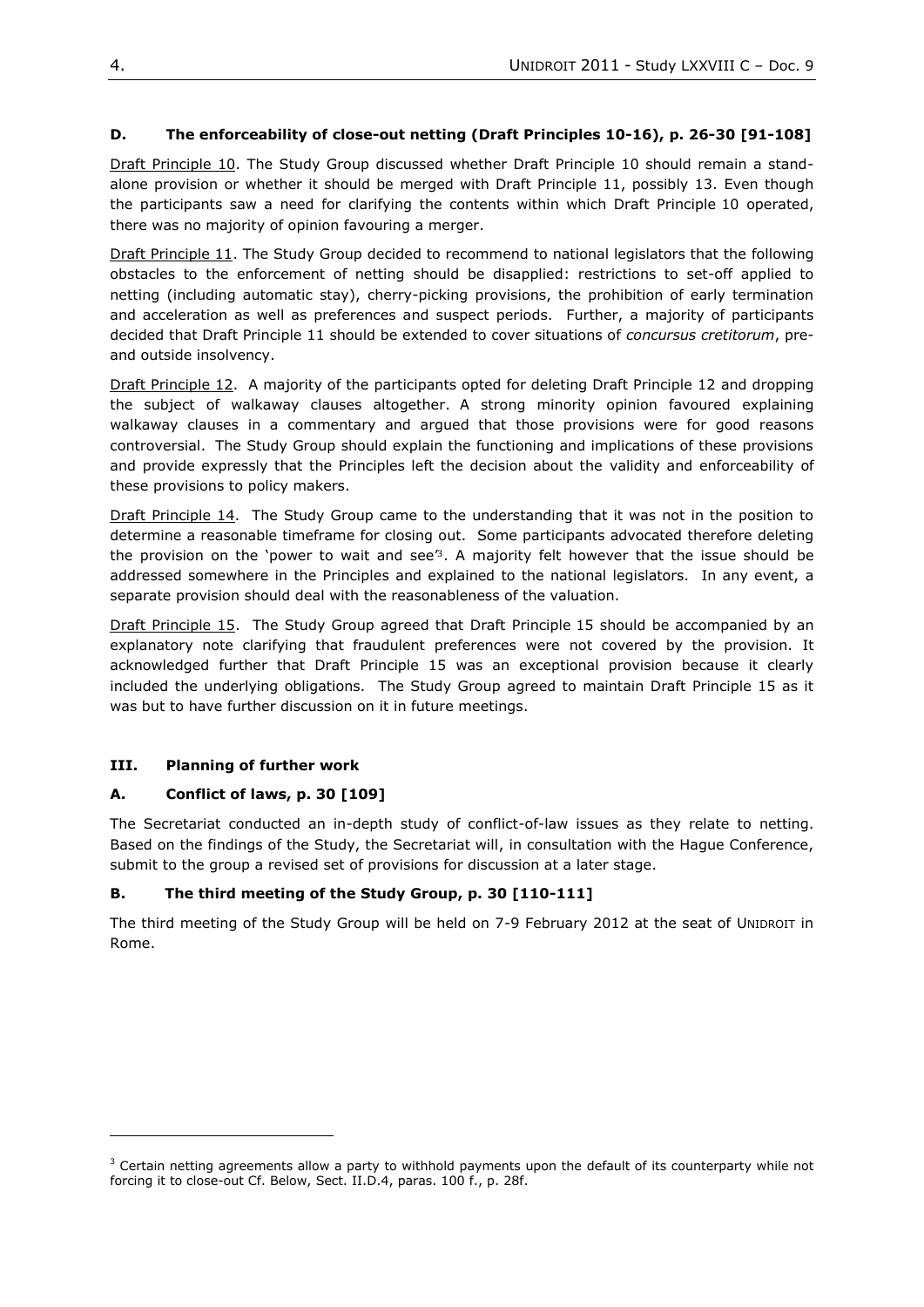#### <span id="page-4-0"></span>**Introduction**

 $\overline{a}$ 

1. The Study Group on principles and rules on the netting of financial instruments met in Rome at the seat of UNIDROIT from 13 to 15 September 2011.

2. Before opening the discussions, Mr Devos from the Bank for International Settlements (BIS) and Mr Wezenbeek from the European Commission (Commission) were invited to give a brief report on the proceedings and debates relating to close-out netting in their institutions.

3. Mr Devos presented the interim report of the Cross-border Bank Resolution Group (CBRG) on key findings of its survey on the resolution of financial institutions, published by the Basel Committee on Banking Supervision early July  $2011<sup>4</sup>$ . In line with its previous recommendations, the report confirmed the need to promote close-out netting arrangements but also stressed that netting should not hamper the effective implementation of resolution measures.<sup>5</sup> It noted that only few countries had empowered resolution authorities so far to temporarily delay the operation of early termination as recommended by a previous report of the CBRG<sup>6</sup>.

4. Mr Devos then gave an account of the consultative document of the Financial Stability Board (FSB) on "Effective Resolution of Systemically Important Financial Institutions" that was issued in July 2011.<sup>7</sup> The FSB recommended that the legal framework governing netting should be clear, transparent and enforceable and should not hamper the effective implementation of resolution measures<sup>8</sup>. The FSB noted that close-out netting rights might result in a disorderly rush for the exit of assets of the failing or distressed institution and thereby jeopardise the implementation of resolution measures, such as the transfer of critical operations to a bridge bank. To prevent these effects, the FSB recommended that close-out netting might be restricted by either providing resolution authorities with a discretionary power to impose a stay, or by way of a statutory rule that would prevent automatically the exercise of close-out rights<sup>9</sup>. The FSB proposed safeguards to protect the non-defaulting counterparty which was affected by a stay<sup>10</sup> and raised questions for public consultation.<sup>11</sup> Mr Devos announced that the FSB would draft new recommendations by early October and circulate the final proposal to the G20 Leaders Summit in November.<sup>12</sup>

<sup>4</sup> Bank for International Settlements/Basel Committee on Banking Supervision, Resolution policies and frameworks – progress so far, July 2011, p. 23 f. (available under [http://www.bis.org/publ/bcbs200.pdf\)](http://www.bis.org/publ/bcbs200.pdf).

<sup>&</sup>lt;sup>5</sup> Bank for International Settlements/Basel Committee on Banking Supervision, Report and Recommendations of the Cross-border Bank Resolution Group, March 2010, www.bis.org/publ/bcbs169.pdf (hereinafter: CBRG Report), Recommendation 8, p. 35-38.

<sup>6</sup> CBRG-Report (cf. above fn. 5), Recommendation 9, p. 39 f.

<sup>7</sup> FSB, Consultative Document: Effective Resolution of Systemically Important Financial Institutions – Recommendations and Timelines (cf. [http://www.financialstabilityboard.org/publications/r\\_110719.pdf\)](http://www.financialstabilityboard.org/publications/r_110719.pdf) of 19. July 2011. The overview of responses "Effective Resolution of Systemically Important Financial Institutions" [http://www.financialstabilityboard.org/publications/r\\_111104dd.pdf\)](http://www.financialstabilityboard.org/publications/r_111104dd.pdf) was published on 4. November 2011.

The FSB had received from the G20 a mandate to develop a proposal how to organise and to enhance the financial soundness of systemically important financial institutions.

<sup>&</sup>lt;sup>8</sup> Cf. p. 27, Section 5.1 of Annex 1 to the FSB Consultation paper (cf. above, fn. 7).

<sup>9</sup> Cf. Section 8 of Annex 2, p. 39 and Annex 8, p. 71 ff to the FSB-Consultation paper (cf. above, fn. 7).

<sup>&</sup>lt;sup>10</sup> A stay should be temporary (max. 24-48 hours), should only concern clauses triggered by virtue of the initiation of resolution proceedings, not by clauses linked to a default of performance and should not impede the rights of the non-defaulting parties to close-out after the period of stay. Resolution authorities should not cherry-pick (i.e. transfer all of the contracts with a particular counterparty). Cross-border issues should be mitigated by national recognition of foreign stays on a case-by-case basis.

 $11$  The questions dealt with adverse outcomes of regulatory stays, the scope of the stay (counterparties, type of contracts and provisions), the safeguards, the duration and cross-border issues , cf. p. 21 of the FSB-Consultation paper (fn. 7).

 $12$  Cf. The "Key Attributes of Effective Resolution Regimes for Financial Institutions" of October 2010, published on 4 November unde[r http://www.financialstabilityboard.org/publications/r\\_111104cc.pdf.](http://www.financialstabilityboard.org/publications/r_111104cc.pdf)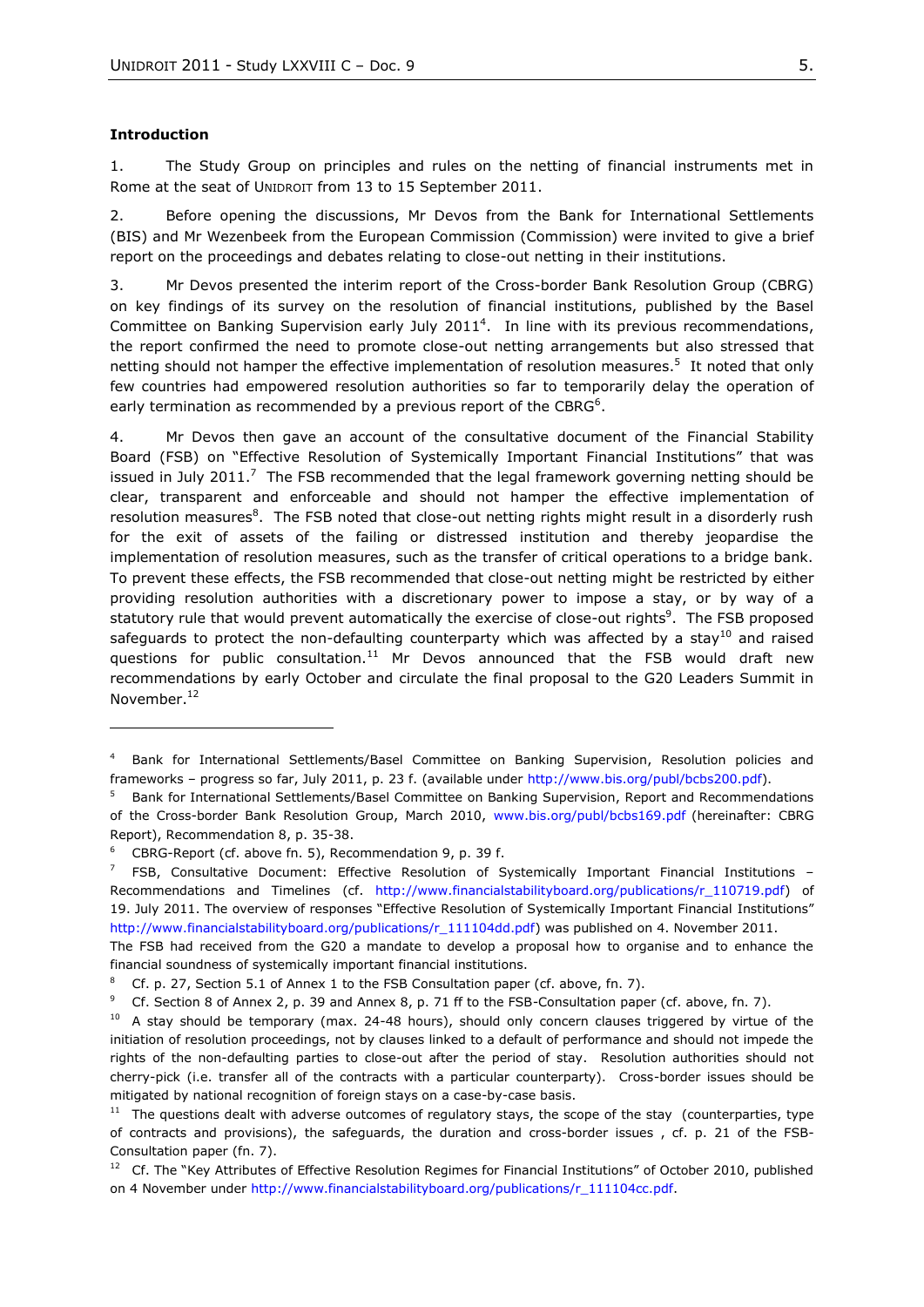5. Mr Wezenbeek informed the Study Group about the proceedings on the European level. He informed the Study Group that the Commission planned to further harmonize its close-out netting provisions in the first half of 2012. The Commission's main concern was however the crisismanagement framework that was subject of discussion between the Commission and Member States. Also, the negotiations of the European Market Infrastructure Regulation (EMIR)<sup>13</sup> kept the Commission occupied. Mr. Wezenbeek informed the Study Group that there would be a mandatory clearing of OTC derivatives but that certain aspects had not been determined yet: First the delimitation of powers between the national supervisors and the European Securities and Markets Authority (ESMA), second, whether Central Counterparties (CCPs) had to have a banking license, third how to deal with pension funds. Another important question was how to ensure that equivalent rules applied with regard to third countries. Further work of the Commission included the capital requirement package<sup>14</sup>, a review of Directive 2004/39/EC (MIFID)<sup>15</sup> and legislation on central securities depositories<sup>16</sup>. For these reasons, Mr. Wezenbeek estimated that the legislative initiative on close-out netting<sup>17</sup> would start a bit later than originally envisaged.

#### <span id="page-5-0"></span>**I. Basic assumptions for the future instrument**

#### <span id="page-5-1"></span>**A. The form of the Draft Principles**

6. The Study Group did not take a final decision regarding the form of the instrument although the Study Group reaffirmed a preference for a soft law instrument in the form of Principles accompanied by extensive explanatory material.

7. Varying views were expressed on how the nature on the instrument should be reflected in the wording. The Study Group was invited to consider the broad and more generic principles of the Committee on Payment and Settlement Systems (CPSS)<sup>18</sup>, the crisp and prescriptive UNIDROIT

<sup>&</sup>lt;sup>13</sup> Cf. The Commission's proposal Com(2010)484 of a Regulation on OTC derivatives, central counterparties and trade repositories [\(http://eur-lex.europa.eu/LexUriServ/LexUriServ.do?uri=COM:2010:0484:FIN:EN:PDF](http://eur-lex.europa.eu/LexUriServ/LexUriServ.do?uri=COM:2010:0484:FIN:EN:PDF) and the accompanying impact assessment [http://ec.europa.eu/internal\\_market/financial](http://ec.europa.eu/internal_market/financial-markets/docs/derivatives/20100915_impact_assessment_en.pdf)[markets/docs/derivatives/20100915\\_impact\\_assessment\\_en.pdf\)](http://ec.europa.eu/internal_market/financial-markets/docs/derivatives/20100915_impact_assessment_en.pdf). On 4 October 2011, the Council of the European Union set out its position with a view to negotiations with the European Parliament on the draft regulation [\(http://register.consilium.europa.eu/pdf/en/11/st15/st15148.en11.pdf\)](http://register.consilium.europa.eu/pdf/en/11/st15/st15148.en11.pdf).

 $14$  Proposal COM(2011)452 for a Regulation on prudential requirements for credit institutions and investment firms Parts I-III (available under [http://eur](http://eur-lex.europa.eu/LexUriServ/LexUriServ.do?uri=SPLIT_COM:2011:0452%2801%29:FIN:EN:PDF)[lex.europa.eu/LexUriServ/LexUriServ.do?uri=SPLIT\\_COM:2011:0452%2801%29:FIN:EN:PDF;](http://eur-lex.europa.eu/LexUriServ/LexUriServ.do?uri=SPLIT_COM:2011:0452%2801%29:FIN:EN:PDF) [http://eur](http://eur-lex.europa.eu/LexUriServ/LexUriServ.do?uri=SPLIT_COM:2011:0452%2802%29:FIN:EN:PDF)[lex.europa.eu/LexUriServ/LexUriServ.do?uri=SPLIT\\_COM:2011:0452%2802%29:FIN:EN:PDF](http://eur-lex.europa.eu/LexUriServ/LexUriServ.do?uri=SPLIT_COM:2011:0452%2802%29:FIN:EN:PDF) and [http://eur](http://eur-lex.europa.eu/LexUriServ/LexUriServ.do?uri=SPLIT_COM:2011:0452%2803%29:FIN:EN:PDF)[lex.europa.eu/LexUriServ/LexUriServ.do?uri=SPLIT\\_COM:2011:0452%2803%29:FIN:EN:PDF\)](http://eur-lex.europa.eu/LexUriServ/LexUriServ.do?uri=SPLIT_COM:2011:0452%2803%29:FIN:EN:PDF).

and Proposal COM(2011) 453 for a Directive on the access to the activity of credit institutions and the prudential supervision of credit institutions and investment firms and amending Directive 2002/87/EC, available under [http://eur-lex.europa.eu/LexUriServ/LexUriServ.do?uri=COM:2011:0453:FIN:EN:PDF\)](http://eur-lex.europa.eu/LexUriServ/LexUriServ.do?uri=COM:2011:0453:FIN:EN:PDF), both discussed in the Council of the EU on 18. November 2011 (cf. [http://register.consilium.europa.eu/pdf/en/11/st17/st17166.en11.pdf\)](http://register.consilium.europa.eu/pdf/en/11/st17/st17166.en11.pdf).

<sup>&</sup>lt;sup>15</sup> Proposal for a Directive on markets in financial instruments repealing Directive 2004/39/EC of 20.10.2011 (COM(2011) 656, [http://ec.europa.eu/internal\\_market/securities/docs/isd/mifid/COM\\_2011\\_656\\_en.pdf\)](http://ec.europa.eu/internal_market/securities/docs/isd/mifid/COM_2011_656_en.pdf) and Proposal for a Regulation on markets in financial instruments and amending Regulation [EMIR] on OTC derivatives, central counterparties and trade repositories of 20.10.2011 (COM(2011) 652, available under [http://ec.europa.eu/internal\\_market/securities/docs/isd/mifid/COM\\_2011\\_652\\_en.pdf\)](http://ec.europa.eu/internal_market/securities/docs/isd/mifid/COM_2011_652_en.pdf).

<sup>&</sup>lt;sup>16</sup> Cf. The public consultation of 13. January 2011 by DG Markt (DG Markt G2 D(201)8641), available under [http://ec.europa.eu/internal\\_market/consultations/docs/2011/csd/consultation\\_csd\\_en.pdf\)](http://ec.europa.eu/internal_market/consultations/docs/2011/csd/consultation_csd_en.pdf) and the CSD site [http://ec.europa.eu/internal\\_market/financial-markets/central\\_securities\\_depositories\\_en.htm.](http://ec.europa.eu/internal_market/financial-markets/central_securities_depositories_en.htm)

<sup>&</sup>lt;sup>17</sup> [http://ec.europa.eu/governance/impact/planned\\_ia/docs/2011\\_markt\\_013\\_close\\_out\\_netting\\_en.pdf.](http://ec.europa.eu/governance/impact/planned_ia/docs/2011_markt_013_close_out_netting_en.pdf)

<sup>&</sup>lt;sup>18</sup> Cf. the Core Principles for Systemically Important Payment Systems published by the Committee on Payment and Settlement Systems (CPSS) in 2001 under [http://www.bis.org/publ/cpss43.pdf.](http://www.bis.org/publ/cpss43.pdf)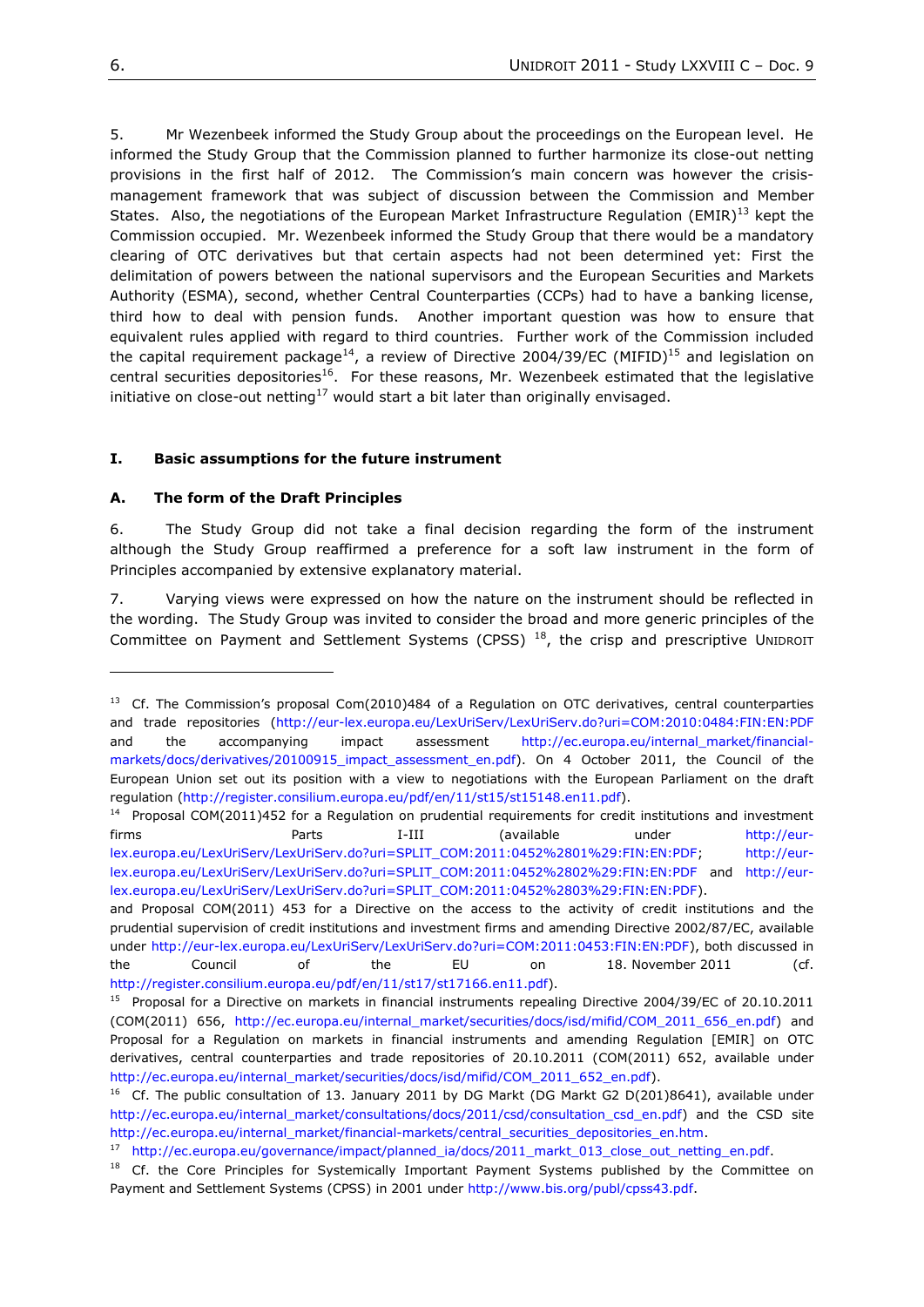Principles of International Commercial Contracts<sup>19</sup> and the UNCITRAL Legislative Guide on Insolvency Law<sup>20</sup> as drafting examples. Some participants favoured the CPSS-approach of few short principles with generic formulations. They argued that countries were supposed to be guided by the principles which implied some discretion at the implementing stage. Others expressed a preference for more precise and specific legislative language, which could best promote clarity and uniformity. A third group of participants proposed to strike a balance between these poles.

#### <span id="page-6-0"></span>**B. The personal scope of the instrument**

#### **1. General discussion**

 $\overline{a}$ 

8. Varying views were expressed regarding the definition of eligible parties. Some participants advocated excluding natural persons from the personal scope of the instrument Amongst those, some proposed to limit proposed to limit the scope of application even more to legal person that were typically active on the financial market like credit institutions or major corporates. Others favoured covering all legal persons. Both groups of participants argued that netting tended to be seen as a privilege and an exception to fundamental principles of insolvency law such as the *pari passu* treatment of creditors. Any exception to those principles needed to be justified by reasons related to systemic risk. Transactions of natural persons generally did not imply enough systemic risk to justify netting protection<sup>21</sup>. They added that any individual who wanted to manage risks through netting was free to incorporate.

9. Other participants argued that derivatives transactions of natural persons could involve considerable systemic risk. History had proven the systemic importance of some high net-worth individuals, of certain families and groups of individuals<sup>22</sup> and there was no reason to believe that the future would be any different. They explained that the trustees of some important trusts, many hedge funds and in several jurisdictions private partnerships were in fact natural persons Since individuals were capable of dealing in the market, the financial infrastructure should apply also to them. They concluded that the Principles should not exclude natural persons. The delimitating factor for the application of the Principles should better be sought in the definition of eligible contracts. Amongst the proponents of this wider approach, the opinions varied regarding the inclusion of consumers. All participants agreed that consumer protection was an important policy objective which should be respected, but they expressed varying opinions on whether netting was beneficial or possibly disadvantageous for consumers. Some participants felt that it would be detrimental for consumers if their contracts were less clearly legally enforceable and less legally certain than the contracts of other market participants. Others saw potential pitfalls and detriments for consumers resulting from netting. $^{23}$ 

<sup>&</sup>lt;sup>19</sup> The newest 2010 version of the Principles adopted at the 90<sup>th</sup> session of the Governing Council is available under [http://www.unidroit.org/english/principles/contracts/principles2010/blackletter2010-english.pdf.](http://www.unidroit.org/english/principles/contracts/principles2010/blackletter2010-english.pdf)

<sup>&</sup>lt;sup>20</sup> The UNCITRAL Legislative Guide on Insolvency Law of 2005 is available under [www.uncitral.org/pdf/english/texts/insolven/05-80722\\_Ebook.pdf](http://www.uncitral.org/pdf/english/texts/insolven/05-80722_Ebook.pdf)*.* 

<sup>&</sup>lt;sup>21</sup> One participant gave the example of the implementation of the Financial Collateral Directive 2002/47/EC in Belgium: The Belgian Ministry of Justice fiercely rejected including natural persons since that would considerably impair the effect of principles of insolvency law, in particular the *pari passu* treatment.

 $22$  A large investor cornered the silver market in the 1970s and was one of the largest individual bankrupts in the history of the financial market. Also the Herstatt bank from Cologne was organised as a partnership. When it went bankrupt in 1974, the general partner lost all his money (and thereby gave its name to the crosscurrency settlement risk that arose in the inter-bank fund transfer systems when the banking hours did not overlap).

 $23$  One participant gave the example of a Spanish bank that had sold derivatives without explaining the risks attached. When the contract was out of the money and the bank needed to collect money from its clients, it used the deposits of the clients. The participant explained that the problem was that the bank simply used the money of its clients who would then have to try to recollect it in court.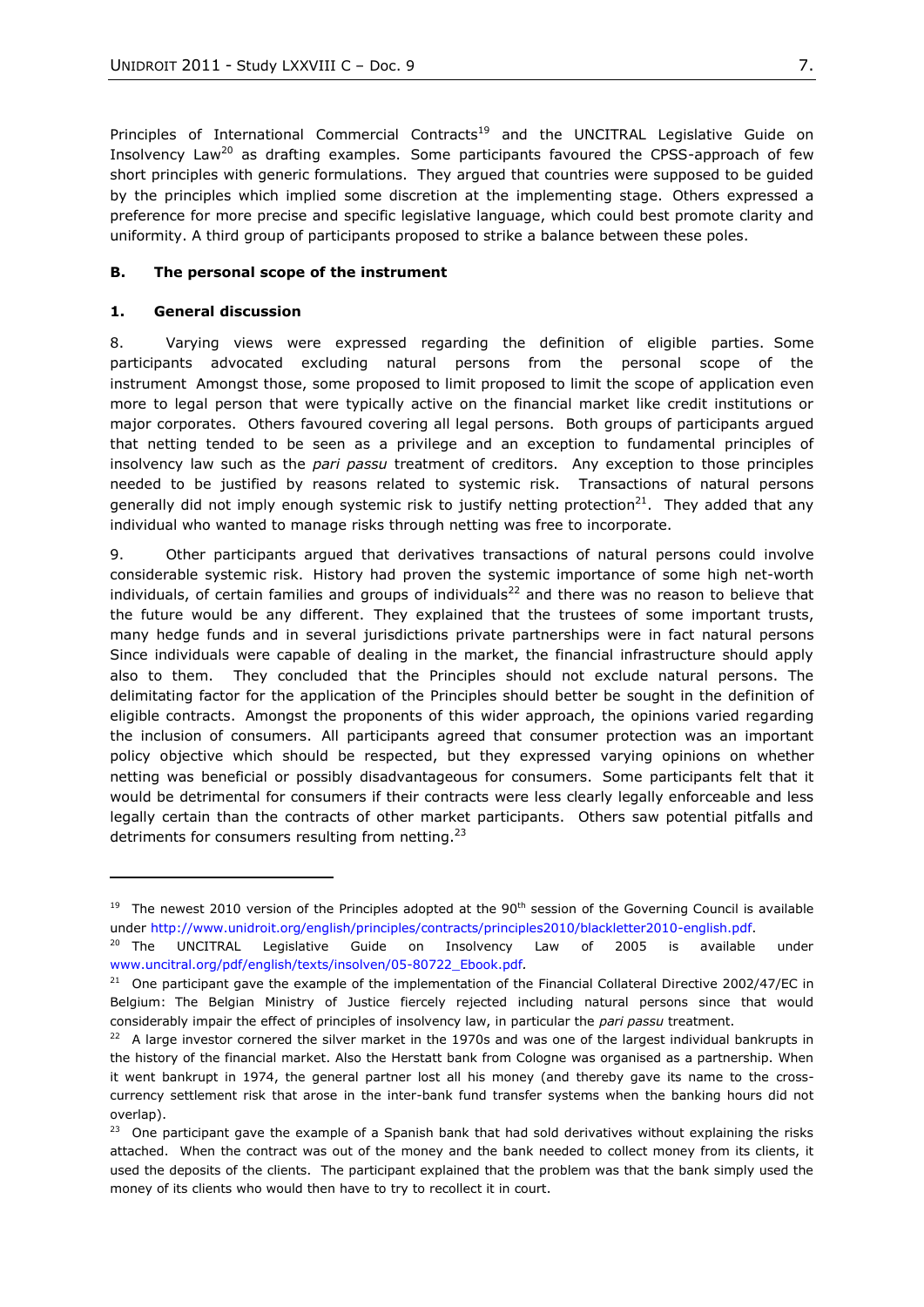10. To mediate between these views, one participant remarked that an exclusion of parties from the Principles did not necessarily imply that that party was excluded from netting: A national legislator would be free to extend the personal scope of the instrument. Another participant pleaded for an open formulation which would give national legislators some leeway to adopt also a more restrictive approach regarding eligible parties.

11. In the course of the discussions, the majority of the participants came to pronounce themselves in favour of a pragmatic and flexible middle approach: The Principles should cover legal persons as well as unincorporated firms and partnerships. The Principles should however not take a position on natural persons. The Principles should rather leave it to national legislators to determine whether the Principles should apply to individuals, maybe to restricted classes of individuals. The Principles should however present arguments that speak for or against the inclusion of natural persons in the explanatory material. As such criteria, the Study Group discussed:

- One of the parties was a financial or credit institution

A majority of participants spoke in favour of applying netting in that case - the legal form of the counterparty would then be irrelevant. This approach would cover most of the situations involving single net-worth individuals.

**Consumers** 

 $\overline{a}$ 

A majority of participants favoured excluding consumers. The participants could hover not agree on a common definition of consumers. Several participants cautioned that the definitions proposed in Draft Principle 5, which made reference to the purpose of a transaction<sup>24</sup>, were to a large extent subject to interpretation and created thereby legal uncertainty. To reduce that uncertainty, one participant proposed to amend Draft Principle 5 by stating that a person needed to act "ostensibly" for personal, family or household use. Another participant proposed to cover only sophisticated natural persons that had proven that they understood the complex financial products. Another participant proposed drawing inspiration from the work of the FSB and the Organisation for Economic Co-operation and Development (OECD) on consumer finance protection $^{25}$ . . Other participants proposed that the definition of consumers could be left to each jurisdiction to define consumers.

12. With respect to the structure of the Principles, the Study Group expressed itself in favour of keeping the definition of eligible parties in the black letter rules of the Principles rather than relegating it into a commentary.

### **2. The 'Alternative Draft on definitions'**

13. In the course of the discussions on the scope of the Principles, three participants of the Study Group submitted an alternative draft on definitions regarding the personal and material scope of the Draft Principles ("The Alternative Draft on definitions")<sup>26</sup>. The Study Group welcomed

<sup>&</sup>lt;sup>24</sup> Cf. Draft Principle 5 of the Second Revised Draft of Principles (UNIDROIT Study 78C - Doc. 6, attached hereto as Appendix III, p.39) based on Art. 2(a) of the United Nations Convention on contracts for the international sale of goods of 1980 (CISG) referring to acts "for purposes other than for their personal, family or household use" or the alternative in Footnote 27 of the Second Revised Draft for Principles that referred to acts "for purposes which are outside that person's trade, business, craft or profession" and was adapted from Art. 2(a) from Directive 2005/29/EC and Art. 2(1)(f) of Directive 2008/122/EC.

 $25$  "At the Seoul Summit in November 2010, the G20 asked the FSB to work in collaboration with the Organisation for Economic Co-operation and Development (OECD) and other international organisations to explore, and report back by the November 2011 Summit, options to advance consumer finance protection". On 26 October 2011 the FSB and OECD have issued a report and principles on Consumer Finance Protection with particular focus on credit (available under [www.financialstabilityboard.org/publications/r-1110126a.pdf\)](http://www.financialstabilityboard.org/publications/r-1110126a.pdf).

<sup>&</sup>lt;sup>26</sup> 'Alternative Draft on definitions', attached hereto as Appendix V, p. 47).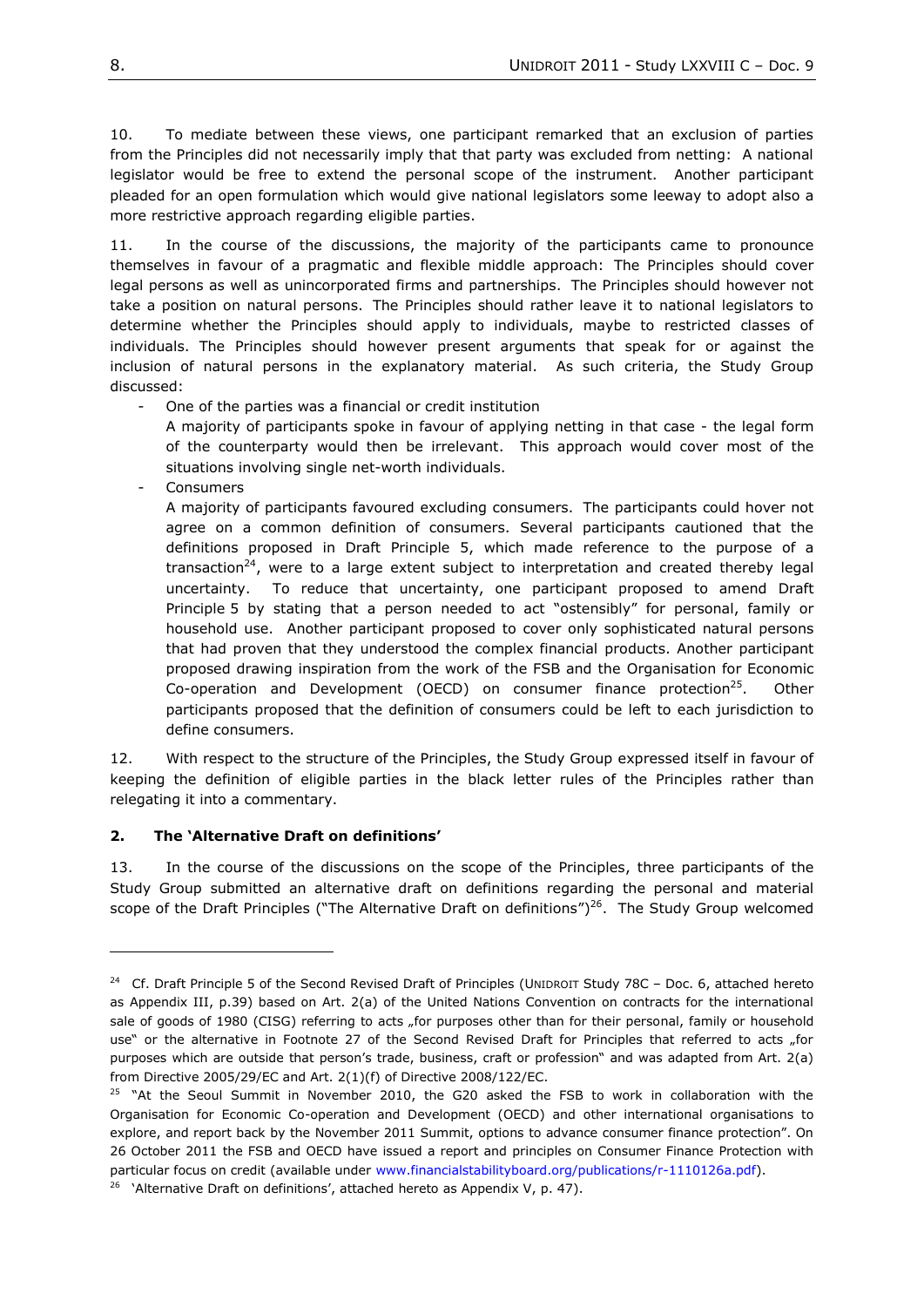the proposed definition of eligible parties as a good basis for discussion but saw some room for refinement.

14. Some participants made alternative suggestions regarding policy decisions: One participant proposed to remove single unincorporated entrepreneurs and merchants that behaved and had powers like incorporated companies from category (c) to (b). This implied adapting the wording of category (b) since a private person could never be an "association". With regard to the wording of category (c), another participant drew attention to the fact that not all emerging countries had specific legislation on netting or on payment systems which could be amended to authorise the participation of individuals in netting agreements. The definition of category (c) should therefore be broadened to encompass also regulatory authorisations. A third participant proposed to give national legislators some leeway not only to expand but also to limit the list of eligible parties. He proposed to add the following paragraph *"Any national legislator can limit the eligible parties for instance by a statement that at least one party must be a financial institution.―*

15. Other proposals dealt with drafting techniques. It was proposed to replace the formulation "a person other than a natural person"<sup>27</sup> in category (a) by the term "a legal person" and the wording "any other person designated [...]" in category (b) by the formulation "any natural person designated  $\left[ \ldots \right] ^{n}$  to facilitate the understanding of the definition.

16. On more general terms, one participant encouraged the Study Group to make sure that the overall concept was coherent and fully understandable from the terms of the definition itself. He suggested that the Study Group should in particular try to find more precise terminology for the entities covered by category (b) "partnership or unincorporated association". He explained that the current wording "unincorporated associations" would encompass some loose forms of noncommercial associations like betting or car sharing pools, which would give rise to controversies. Though the practical relevance of the problem could be mitigated by restrictions brought through the definition of eligible contracts and assets, he assumed that it could be crucial for the public perception to have clear and understandable criteria for the types of entities covered. Such a criterion could be that the association runs a business or acts as an entrepreneur or merchant. He further suggested setting forth the interaction of the eligible parties with the definition of eligible contracts and eligible assets. $^{28}$ 

#### <span id="page-8-0"></span>**C. The material scope of the Draft Principles**

l

#### **1. The ISDA Drafting proposal on eligible financial contracts (UNIDROIT Study LXXVIII C – Doc. 8)**

17. The International Swaps and Derivatives Association (ISDA) had kindly agreed to prepare a drafting proposal on eligible financial contracts (UNIDROIT Study LXXVIII C – Doc. 8; "ISDA Draft")<sup>29</sup> responding to a request uttered by participants during the first meeting. Its drafting proposal had been distributed to the Study Group before the meeting. ISDA explained that the proposal might look like an enumerative approach but in fact, it had attempted to identify the genera of a definition. For that reason it had chosen very broad definitions: the definition of derivatives and reference values were intended to encompass anything anyone could do for the foreseeable future in derivatives, even if the financial instrument was not yet subject to recurrent transactions. ISDA

<sup>&</sup>lt;sup>27</sup> The formulation was adapted from Art.  $1(2)(e)$  of the Financial Collateral Directive 2002/47/EC of 6 June 2002 [\(http://eur-lex.europa.eu/LexUriServ/LexUriServ.do?uri=OJ:L:2002:168:0043:0050:EN:PDF\)](http://eur-lex.europa.eu/LexUriServ/LexUriServ.do?uri=OJ:L:2002:168:0043:0050:EN:PDF).

 $28$  The explanatory note to eligible financial contracts used the notion of "major market participants". The Study Group was invited to elaborate whether this had an impact on the definition of eligible parties.

<sup>&</sup>lt;sup>29</sup> ISDA "Note for the Study Group on Netting re eligible financial contracts", attached hereto as Appendix IV, p. 44 (UNIDROIT Study LXXVIII C – Doc. 8).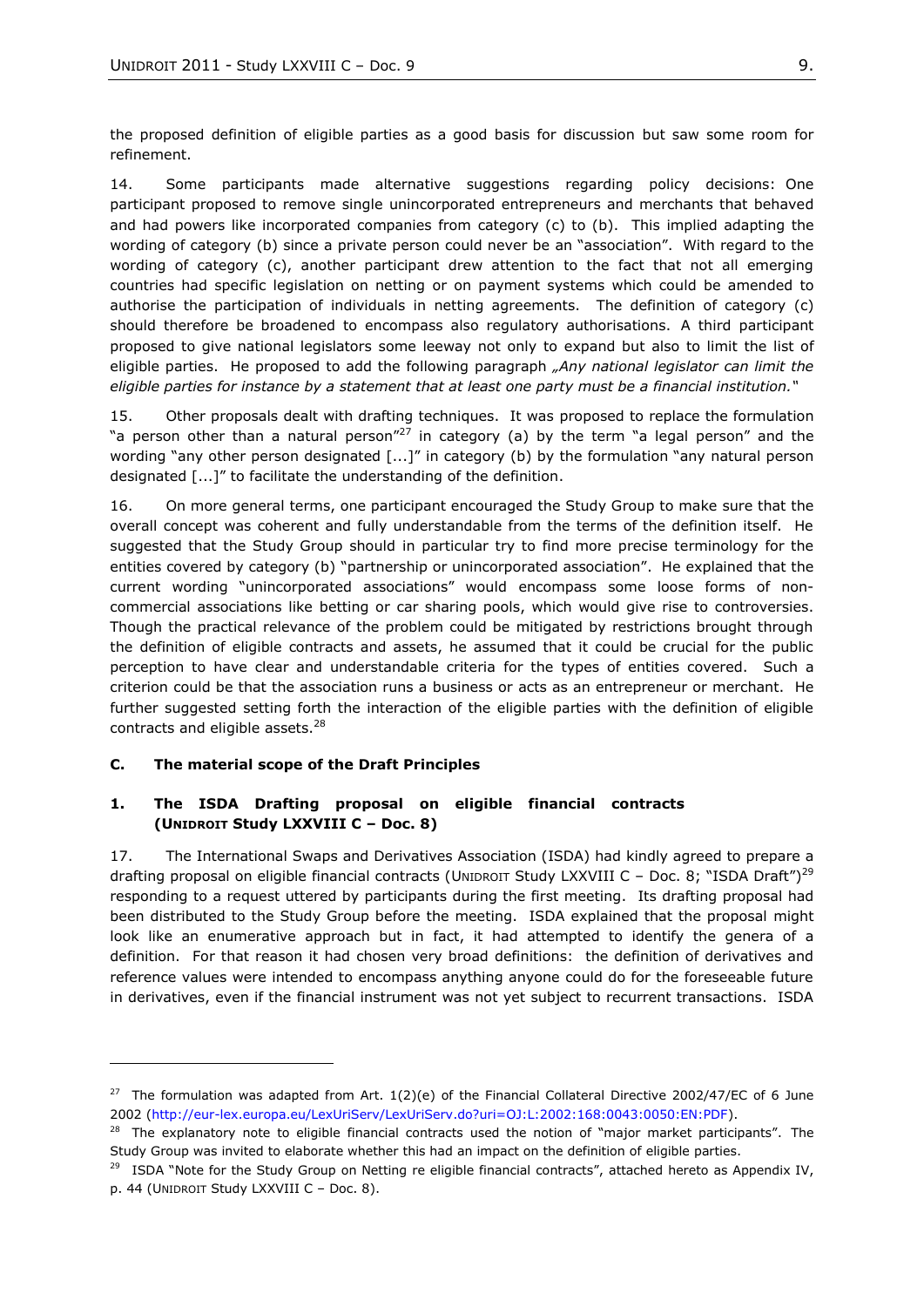stated that it had drawn inspirations from MiFiD $^{30}$  but had tried to avoid those limitations which were due to the fact that the directive was designed for licensing and similar regulatory purposes.

18. The Study Group welcomed the ISDA Draft as a great contribution that advanced the discussions on eligible parties considerably. Going through the list of items proposed in the ISDA Draft, one participant concluded that the following elements were missing: securities financing transactions, payment netting, netting under master-master agreements and netting of claims based on unjust enrichment. Another participant considered that the definition of reference value on the second page was still too narrow: it should encompass anything that could fluctuate.

19. Several participants raised doubts whether holding a single security could constitute an eligible contract. They recommended striking that element from the list of financial instruments defined on page two of the ISDA Draft and argued that shares were sufficiently covered by subpara. (d)(i) of the definition. In respect of the definition of transferrable securities on pages two and three of the ISDA Draft, one participant proposed to replace the reference to "normal" trading on the market $31$  by a reference to economic characteristics.

20. Varying views were expressed regarding items (b) and (c) of the list, eligible deposits and loans. Some participants cautioned that deposit netting could undermine deposit guarantee schemes $^{32}$ . Hence, deposits covered by a guarantee scheme should not be eligible for netting. Moreover, these participants argued that there was no need to net deposits because banks could apply other techniques such as pledges or set-off. They acknowledged that alternative techniques were not exempted from insolvency laws (i.e. from automatic stays) but felt that deposits and loans did not merit the same level of protection as derivatives or contracts for the sale of financial instruments. Other participants argued that the possibility to use deposits as a pledge or for setoff spoke on the contrary for their inclusion since it showed that deposits would be used by the bank anyhow. In addition, some deposits and loans constituted an important means of riskmitigation and needed to be covered. One participant gave the example of deposits netted in cash-pooling arrangements and margin lending. Some participants proposed a middle solution: the Study Group should analyse in more detail to what extent certain forms of deposits and loans should be available for netting. One solution regarding deposits might be to exclude insured deposits – an idea that was reflected by text in the square brackets in the ISDA Draft, referring to deposits "other than a deposit that is insured under a state deposit guarantee scheme".

21. With regard to drafting, one participant wondered why the ISDA Draft used the terms 'CCP' instead of 'clearing house' and 'authorisation' instead of 'recognition', thereby deviating from the terminology of the EU EMIR-legislation<sup>33</sup>. Another participant proposed to merge the definition of ‗financial instruments' of the second page of the ISDA draft with the definition of eligible financial contracts and argued that many items of the definition were financial instruments. Yet another participant suggested distinguishing between the financial contracts and the underlying transactions.

22. Several participants felt that the list of categories proposed by ISDA should be accompanied by policy considerations why these items merited protection. The Study Group discussed the following criteria:

 $30$  Directive 2004/39/EC on markets in financial instruments amending Council Directives 85/611/EEC and 93/6/EEC and Directive 2000/12/EC and repealing Directive 93/22/EEC (available under [http://eur](http://eur-lex.europa.eu/LexUriServ/LexUriServ.do?uri=OJ:L:2004:145:0001:0044:EN:PDF)[lex.europa.eu/LexUriServ/LexUriServ.do?uri=OJ:L:2004:145:0001:0044:EN:PDF\)](http://eur-lex.europa.eu/LexUriServ/LexUriServ.do?uri=OJ:L:2004:145:0001:0044:EN:PDF)

<sup>&</sup>lt;sup>31</sup> The wording was adapted from Art.  $4(1)(19)$  of MIFID 2004/39/EC [\(http://eur](http://eur-lex.europa.eu/LexUriServ/LexUriServ.do?uri=OJ:L:2004:145:0001:0044:EN:PDF)[lex.europa.eu/LexUriServ/LexUriServ.do?uri=OJ:L:2004:145:0001:0044:EN:PDF\)](http://eur-lex.europa.eu/LexUriServ/LexUriServ.do?uri=OJ:L:2004:145:0001:0044:EN:PDF).

 $32$  One participant explained that many countries applied particular practices to insured deposits, e.g. in principle, set-off was available only for loans that were non-performing.

 $33$  Cf. Above, fn. 13, p. 6.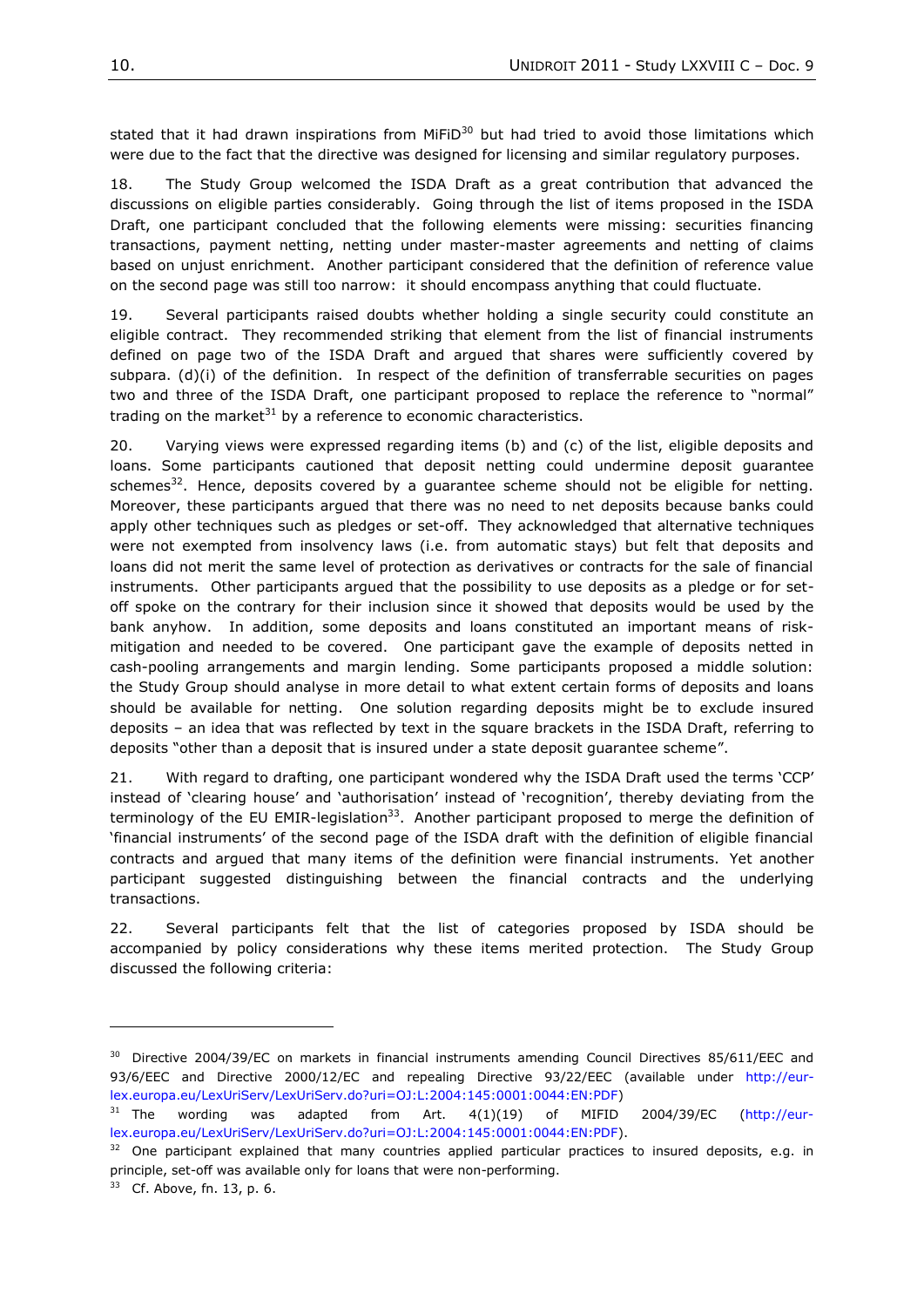- The risk a party faces;
- Whether a contract involved trading or not;
- Whether the contract was part of a series of contracts (combination of a multitude of transactions) that were subject to market evaluation (market valuation mechanism) and thereby created an unjustified exposure of the nondefaulting party to the credit risk of the other party;
- Whether the contract constituted in substance an indivisible asset that should not divided artificially and that was by nature moving;
- Indivisibility of the contracts based on party autonomy. The parties should be free to combine several products to an indivisible asset if the combination could be justified. A possible justification could be seen in the trading strategy, the lack of efficient riskmitigation alternatives or the reliance on criteria of fair value and volatility in the market.

23. The Study Group considered that it might end up with two or three different categories of eligible contracts rather than with one all-encompassing generic definition. It agreed that the important element of all the transactions was that they ultimately created systemic risks: The rationale for netting protection was not primarily the concern that one counterparty might fail, but the systemic risk of such a failure for the market.

### **2. The Alternative Draft on the definition of eligible contracts**

24. The authors of the Alternative Draft on definitions<sup>34</sup> explained that their definition of eligible financial contracts was based on the ISDA Draft<sup>35</sup> and therefore cross-referred to the definitions given by ISDA, which should continue to apply with the exception of the definition of financial instruments (f) and of surety transactions. The authors drew attention to the fact that they had changed the order of the items to cite the most important contracts first: derivatives and repo transactions. The authors further noted that they had amended the definition of Draft Principle 1 by adding "relating to obligations outstanding under" [an eligible financial contract]. They explained that their intention had been to emphasise that the Draft Principles applied to obligations outstanding at the moment of default. Thereby they had tried to reflect the distinction drawn in the list of eligible contracts between contracts which created obligations – such as derivatives repos - and instruments that were subject to contracts of sale and delivery under which those obligations arose (i.e. the list of items under subpara. (f)).

25. The explanation following category (g) revealed the underlying concept of the drafting proposal, which was based on a special, favourable treatment of certain contracts. The eligible contracts under the definition were characterised by three elements:

- The contracts were exposed to fluctuation/volatility in the market.
- It was therefore reasonable to manage risks on a net basis.
- If the net treatment was not available, this would produce legal uncertainty and thereby systemic concerns.

The authors noted that those criteria revealed why loans and deposits were controversial instruments: Traditional loans and deposits - those that were neither negotiable nor transferrable – were not exposed to volatility and could therefore make use of traditional arrangements such as set-off.

26. Going through the categories, the authors mentioned that the category of subpara. (a) should be renamed "derivatives instruments" instead of "derivatives". They further drew attention to the commentary to title-transfer arrangements: traditional security interests were usually

 $34$  Alternative Draft of definitions, attached hereto as Appendix V, p. 47 f.

 $35$  ISDA Definition of eligible contracts, attached hereto as Appendix IV, p. 44 f.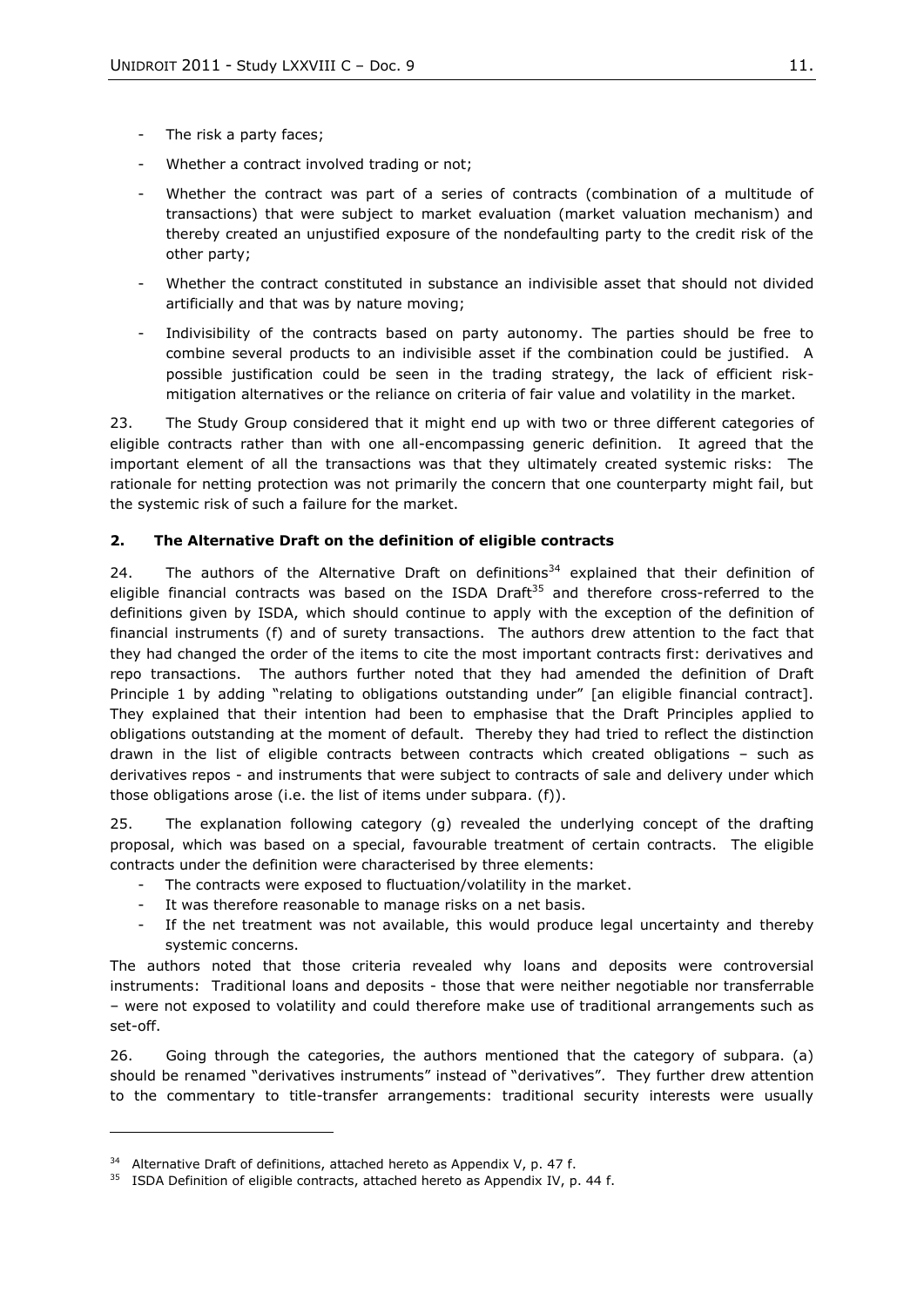proprietary in character and thus not eligible for netting. Only if they were converted into obligations, they could be subject to netting arrangements. With view to the enumeration of assets under subpara. (f), the authors underlined that the word "fungible" was the key notion for a correct understanding: the underlying asset could be any fungible asset that was sold or delivered.

27. The authors acknowledged an overlap between the category (a) "derivatives" and  $(f)$ "contracts for the sale and delivery of" [the listed assets]. The sale or delivery of assets enumerated in (f)(1)-(f)(6) could itself constitute a derivative and thus fall already under subpara. (a). The authors explained that they had consciously taken abroad this overlap since their primary intention had been to avoid gaps. They would however be open to suggestions to refine the categories.

28. The Study Group welcomed the Alternative Draft on definitions as a good basis for discussion and was especially appreciative of the commentaries and explanations. In particular the introduction to the definition of eligible contracts and the commentary under subpara. (c) – title transfer collateral arrangements – were favourably received. The commentary explained the types of collateral arrangements that could and should fall under close-out netting provisions. The new introduction solved problems and gave clarity in particular regarding unpaid amounts or default interests.

29. The Study Group agreed that the definition needed to be amended to cover also obligations arising under **Master-Master Agreements** and under the regime of **unjust enrichment**.

30. Some participants advocated either to delete the term "**financial**" in Draft Principle 1 and in the heading of the definition of eligible "financial" contracts or to add the terms "commercial contracts" or "physically-settled transactions" to encompass also netting in energy trades. They argued that the Study Group had expressed its intention to cover also physically-settled transactions regarding fungible commodities (i.e. of delivery obligations regarding the same underlying commodity). The term "financial" would however go directly against that intention: Energy traders did not consider their transactions to be "financial contracts". Also legislators had shown in the transposition of the Markets in Financial Instruments Directive 2004/39/EC (MIFID)<sup>36</sup> that they distinguished between commercial and financial transactions and since they had excluded commercial transactions from the regime established by MIFID. Other participants considered that the term "financial" might be important in the communication with the audience which consisted mainly of financial institutions. The term should therefore only be replaced if the Group had found a better name. Otherwise, it should be clarified that a "financial" contract could be an energy trade and that energy could be an underlying asset.

31. The Study Group analysed the Alternative Drafting proposal in more detail and started with the notion of subpara. (a) "**derivatives**". It noted that the definition of derivatives on page two of the ISDA Definition of eligible contracts was based on the enumerative definition of "reference values" on the same page of the ISDA Definition.<sup>37</sup> With regard to the definition of "reference values", one participant pointed to a mismatch between the ISDA definition and the Alternative Draft: The ISDA definition mentioned commodities as separate products next to emissions and energy, whereas the Alternative Draft on definitions used the wording "any other [fungible] commodity" in category  $(f)(6)$ . The participant invited the Study Group to clarify whether

<sup>&</sup>lt;sup>36</sup> Directive 2004/39/EC of 21 April 2004 on markets in financial instruments amending Council Directives 85/611/EEC and 93/6/EEC and Directive 2000/12/EC and repealing Council Directive 93/22/EEC (available under [http://eur-lex.europa.eu/LexUriServ/LexUriServ.do?uri=OJ:L:2004:145:0001:0044:EN:PDF\)](http://eur-lex.europa.eu/LexUriServ/LexUriServ.do?uri=OJ:L:2004:145:0001:0044:EN:PDF).

 $37$  Cf. Appendix IV, p.45: "Reference value" means a rate, yield, price or index relating to interest rates, currencies, transferable securities, money market instruments, commodities, precious metals, credit risk, energy, emissions, economic or monetary statistics, actuarial or other insurance-related data, meteorological data, freight forward rates, bandwidth, property or other measures of financial, commercial or economic risk or value.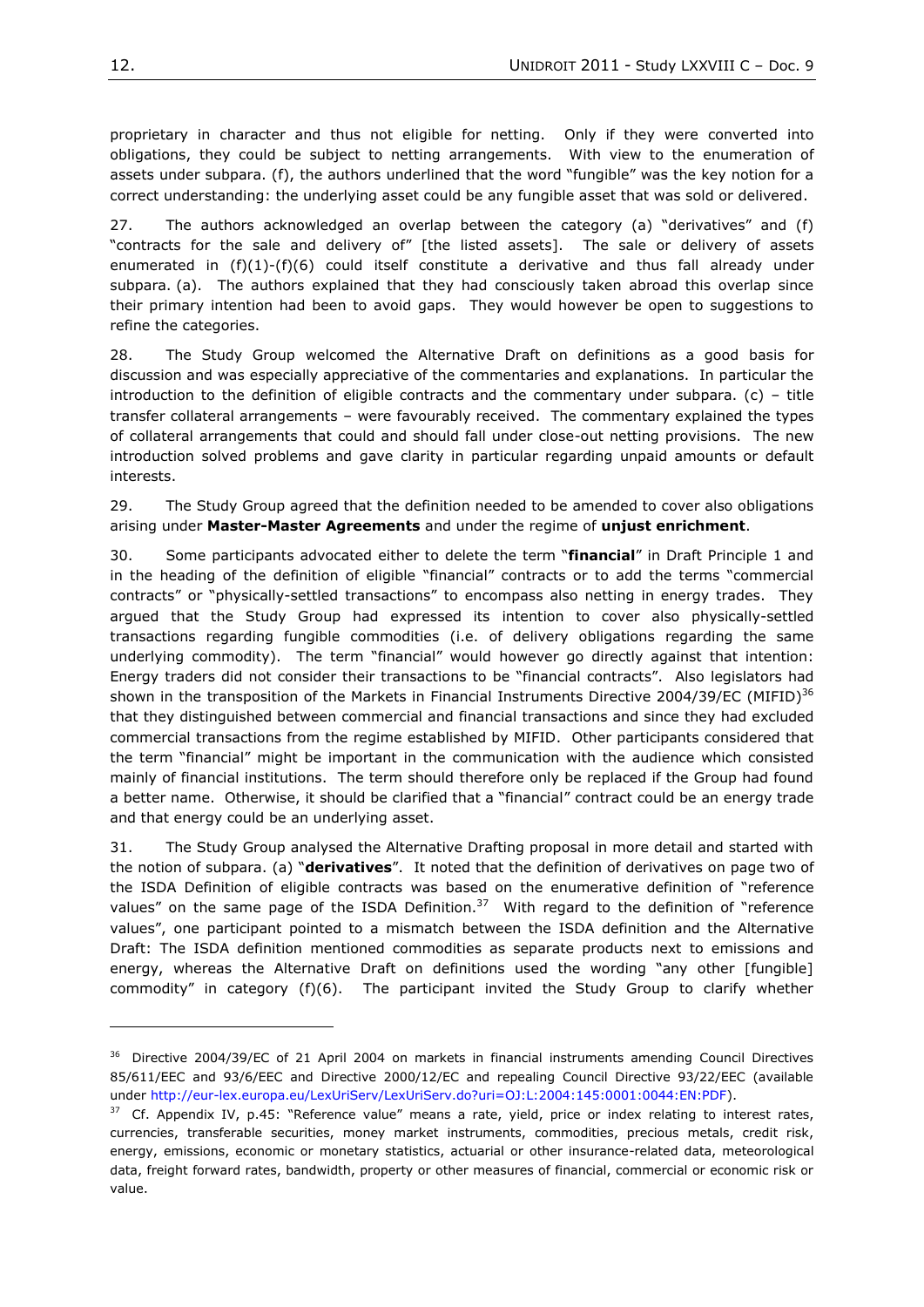emissions and energy constituted commodities or were separate products for the purpose of the Draft Principles. One participant proposed to analyse the definition provided by ISDA against enumerative definitions adopted in some jurisdictions. With view to the enumeration of possible "reference values" provided by ISDA, another participant suggested to draw inspiration from legislative acts that combined an enumerative approach with an open generic element (catch-all) intended to preserve flexibility for new products.<sup>38</sup> The Study Group appreciated the idea of an open generic element to adapt to evolutions on the market. One participant cautioned that a generic formulation implied also a limiting element alongside its self-updating nature: it set a criterion to determine the nature of reference values. On more general terms, one participant proposed to restrict subpara. (a) to "derivatives on financial instruments" or "financial derivatives" while a majority advocated keeping the definition of derivatives instruments as broad as possible, including also emission trades, weather derivatives or precious metal options.

32. The Study Group agreed to keep the categories (d) **deposits** and (e) **loans** in brackets because most deposits and loans did not fulfil the criteria for an eligible contract defined in the explanatory note<sup>39</sup>. The brackets were supposed to indicate the Study Group's intention to come back to the categories at a later stage and to discuss whether certain types of deposits and loan instruments fulfilled the criteria (e.g. credit default swaps on a loan or margin loans).

33. One participant pointed to the fact that an elimination of categories (d) deposits and (e) loans would have implications for the sureties in **subpara. (g)**, which referred back to the previous subparas. If the Study Group decided to delete deposits and loans, a guarantee on a loan would only be covered by the Principles if it fell under (f): if it was a bond, it would be a transferrable security covered by  $(f)(1)$ , if it was a short-term loan, it would fall under subpara.  $(f)(2)$  money market instruments. A longer loan would not be covered. The participant proposed to use broad generic terms in subpara. (g) rather than a reference to previous categories to avoid (future) gaps.

34. Another participant raised the question whether all forms of transferrable securities that should be covered would fall into the current category  $(f)(1)$ . He cited surety certificates and deposits as relevant instruments and invited the Study Group to discuss those at a later stage.

35. The Study Group decided that the next draft of the Principles should contain a definition of eligible (financial) contracts in the black letter part of the Principles. The definition would be followed by a General Comment containing the explanation given at the end of the Alternative Draft on definitions. Each of the categories of the definition would have specific comments. The

<sup>&</sup>lt;sup>38</sup> For instance, in 11U.S.C. § 101(53B)(ii), the term swap agreements is defined by reference to recurring dealings in the swap or other derivative market:

*The terms ―swap agreement‖ – (A) means –*

*<sup>(</sup>i) any agreement including the terms and conditions incorporated by reference in such agreement which is (I) an interest rate swap [... enumeration of contracts until...] (X) an inflation swap, option, future or forward agreement;* 

*<sup>(</sup>ii) any agreement or transaction that is similar to any other agreement or transaction referred to in this paragraph and that* 

*<sup>(</sup>I) is of a type that has been, is presently, or in the future becomes, the subject of recurrent dealings in the swap or other derivatives market (including terms and conditions incorporated by reference therein); and* 

*<sup>(</sup>II) is a forward, swap, future, option, or spot transaction on one or more rates, currencies, commodities, equity securities, or other equity instruments, debt securities or other debt instruments, quantitative measures associated with an occurrence, extent of an occurrence, or contingency associated with a financial, commercial, or economic consequence, or economic or financial indices or measures of economic or financial risk or value;*

*<sup>(</sup>iii) any combination of agreements or transactions referred to in this subparagraph;* [...]. Text available under [http://www.law.cornell.edu/uscode/usc\\_sec\\_11\\_00000101----000-.html.](http://www.law.cornell.edu/uscode/usc_sec_11_00000101----000-.html)

 $39$  Cf. the explanatory note under subpara. (g) of the Alternative Draft on definitions referring to the three characteristics of eligible contracts, described above in para. 25, p.11; cf. also the discussion on deposits and loans under para. 20, p.10.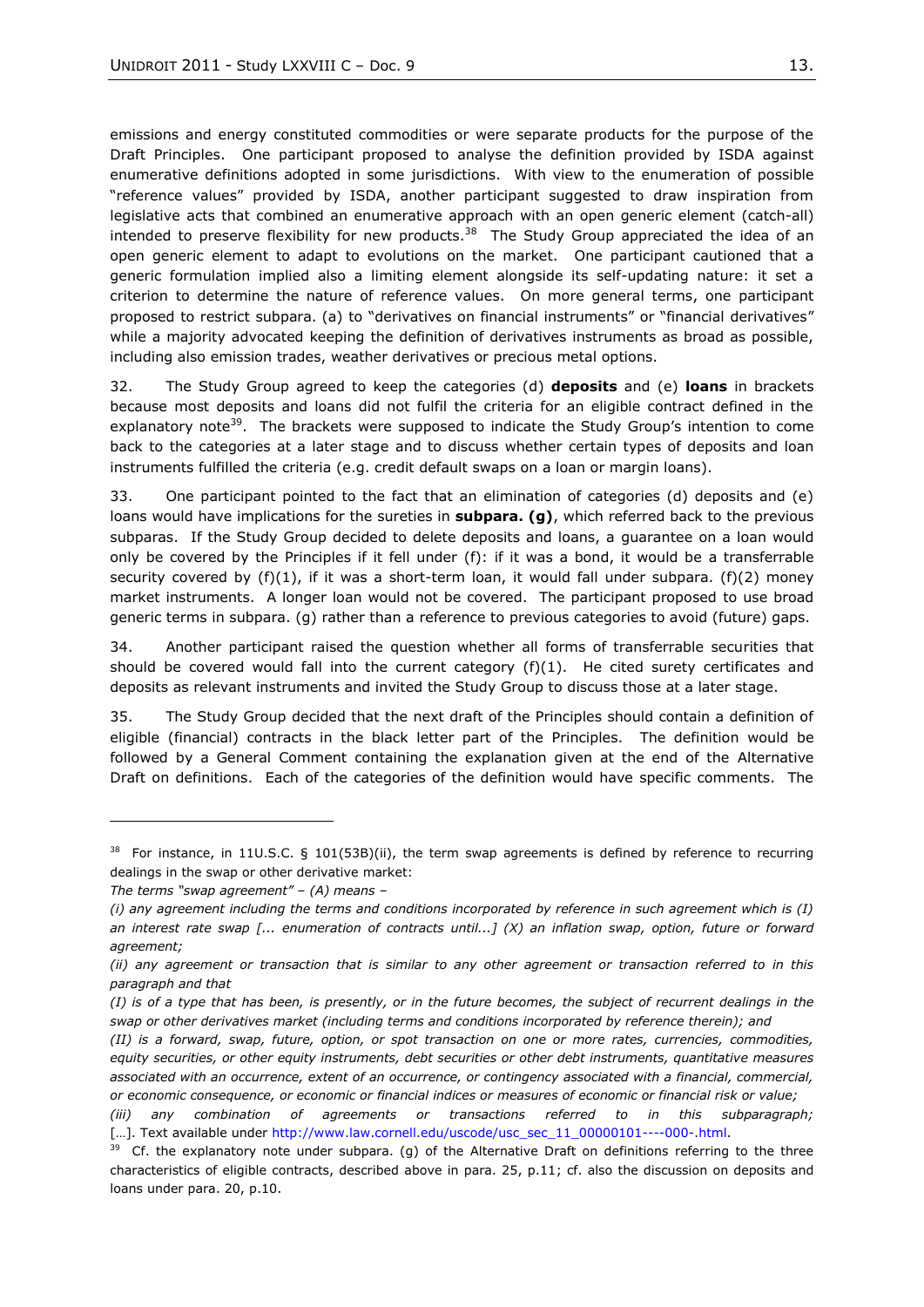current ISDA definitions would appear in those comments to avoid burdening the text with too many definitions.

#### <span id="page-13-0"></span>**D. Possible extensions of the material scope of the Principles**

36. The Study Group noted that the scope of the current Draft Principles was limited in four regards:

- First, it was limited to protecting the close-out netting agreement itself as opposed to the underlying contracts and obligations (with the exception of Draft Principle 15, which applied expressly also to the underlying obligations).
- Second, it was limited to protecting the enforcement of the close-out netting mechanism as defined in Draft Principle  $1^{40}$ . The Draft Principles took no position regarding other provisions contained in a same master agreement or contract document between the parties.
- Third, the Principles were drafted to protect contractual netting provisions, not statutory provisions that provide for a netting<sup>41</sup> or set-off<sup>42</sup> mechanism in insolvency proceedings by operation of law.
- Fourth, the protection of the contractual agreement against overriding statutory provisions provided by Draft Principle 11 applied to insolvency situations only. Yet, the enforcement of netting could be impeded by similar (statutory) obstacles outside of insolvency.

37. Under the current draft, all aspects excluded from the scope of application were to be dealt with by the law of the governing jurisdiction. The Study Group discussed whether and under what circumstances it was justified to expand the scope of the Principles to any of those aspects.

#### **1. Possible extension to the underlying contracts and obligations**

38. Varying views were expressed as to whether the Draft Principles should be extended to protect also the underlying contracts and obligations against certain typical obstacles to the enforcement of netting. Some participants cautioned against broadening the scope of the Draft Principles to the underlying contracts and obligations. Even though personally in favour of protecting the underlying contracts and obligations, they expressed themselves against any expansion of the Draft Principles to issues which were not integral to the protection of close-out netting. They argued that a minimalist approach that focussed on protecting the netting provision itself and preventing contagion between one invalid or avoided underlying obligation towards the netting set<sup>43</sup> was ambitious enough. In view of previous considerations to expand the personal scope of the Draft Principles to natural persons, to commodities, possibly also to loans/deposits, and to deal with issues such as choice of law, some participants argued that any further expansion of the protective shield implied that the Study Group adopted a maximalist approach. This might have adverse consequences for the public acceptance of the Draft Principles.

39. Other participants recommended that the Principles should protect the underlying contracts and obligations against certain, clearly defined obstacles that typically jeopardised both the netting agreement and the underlying contracts and obligations. As such obstacles they cited

<sup>&</sup>lt;sup>40</sup> Except if otherwise provided (e.g. in Draft Principle 12 and 16 of the Revised Preliminary Draft for Principles (Unidroit, Study 78C, Doc. 6), attached hereto as Appendix III., p. 41 f).

<sup>&</sup>lt;sup>41</sup> E.g. § 104 of the German Insolvency Act (Insolvenzordnung).

<sup>&</sup>lt;sup>42</sup> E.g. Rule 4.90 of the UK Insolvency Rules 1986.

<sup>&</sup>lt;sup>43</sup> Cf. Draft Principle 16 of the Revised Preliminary Draft (Unidroit, Study 78C, Doc. 6), attached hereto as Appendix III, p. 42.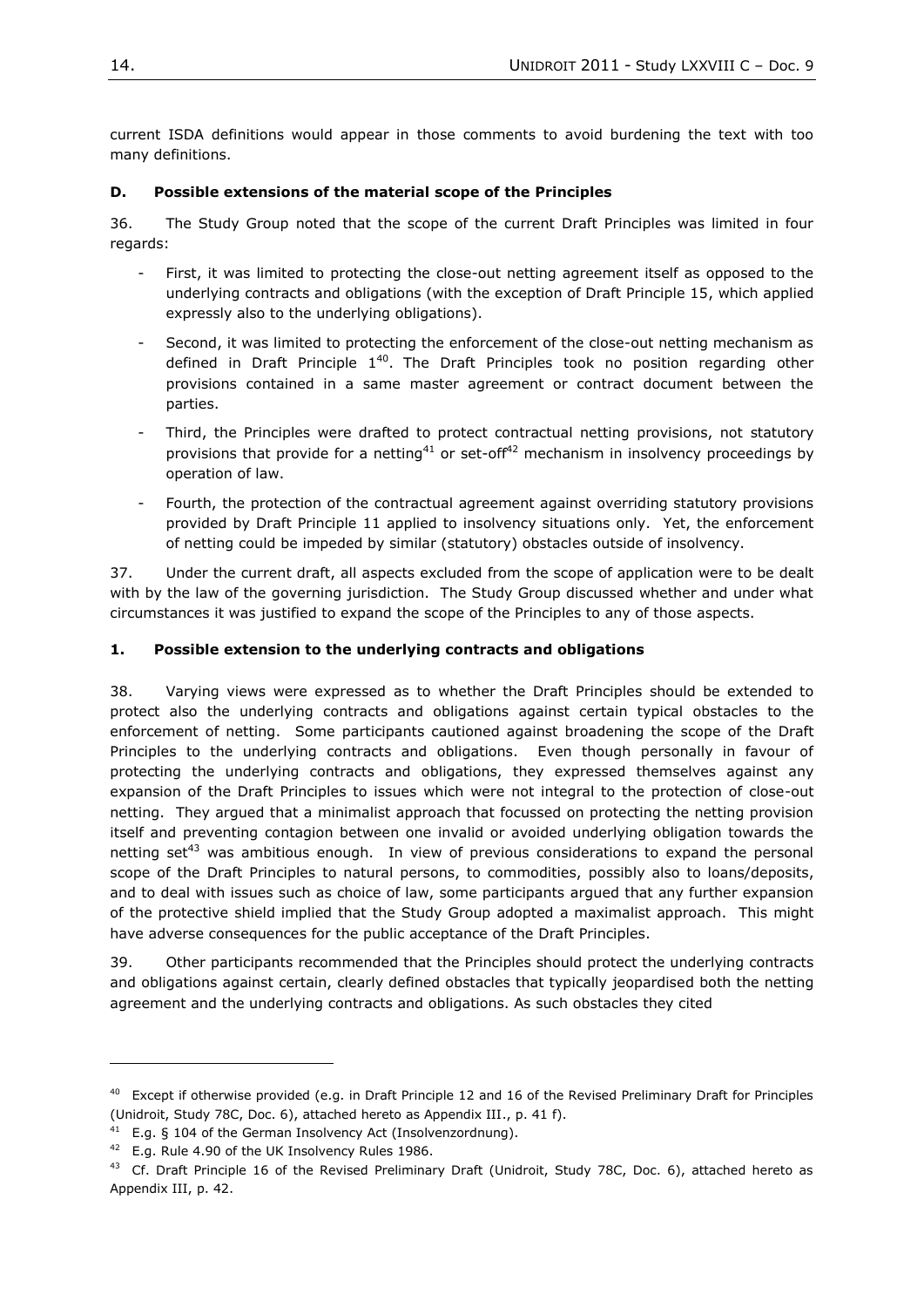- gaming and gambling provisions, 44
- provisions on insurance contracts,
- form requirements,
- governing law/governing language issues, 45
- suspect periods.

 $\overline{a}$ 

Inspired by Art. 3 of the ISDA Model Netting Act of  $2006^{46}$ , one participant suggested to formulate ―*A qualified financial contract shall not be and shall be deemed never to have been void or unenforceable [solely because mutuality was established by novation in a multilateral netting system], by reason of [legal provisions] relating to games, gaming, gambling, wagering or lotteries*  [or by being qualified as an insurance contract]".<sup>47</sup>

40. The participants who advocated an expansion of the scope of the Principles to the protection of the underlying contracts and obligations against the cited obstacles argued that the protection of close-out netting would be flawed without the specified amendments: A typical defence of a receiver to avoid the enforcement of netting was to plead that all underlying contracts or obligations were invalid for identical reasons as addressed in the Principles regarding the netting agreement. If all underlying contracts were void or voidable, this would undermine the effectiveness of netting and might, for several reasons, have serious consequences for the financial stability: First, due to its character as a risk mitigation instrument, credit managers used close-out netting functionally as financial collateral which implied great economic importance and thus systemic risks. Second, in CCP structures, the unbundling of mirroring transaction after a failure of a participant risked endangering the entire structure. The participant explained that instead of closing out, CCP's generally entered into mirroring transactions to close down the prop book of a clearing member which was ailing or about to fail. A CCP would always try to have other general clearing member assume the positions of the ailing or failing member to avoid a reduction of liquidity in the system. This economic close-out took place through bilateral agreements until the latest hour prior to insolvency. If a receiver could unbundle this package and challenge certain transactions for being made in a suspect period, this would create much systemic risk. The participant added that the same rationale applied to OTC derivatives markets that were not cleared in CCP's. In those structures, parties agreed to reduce their risk by entering into offsetting transactions. In response to concerns that an extension of the scope might be detrimental for the perception of the Principles, the participants argued that they proposed only a limited extension of the protection of underlying contracts and obligations to specific, clearly defined obstacles but did not aim at exempting the underlying contracts and obligations from all (public policy) requirements under national laws.<sup>48</sup> One could therefore not speak of a maximalist approach.

41. One participant stated that an expansion of the scope of the Draft Principles would require the Study Group to examine each Draft Principle to evaluate whether it was necessary to add a reference to the underlying contracts or obligations.

42. Several participants favoured to address the obstacles and controversies regarding the underlying contracts and obligations in a commentary. They maintained that controversial issues should not be avoided. The Study Group should rather explain them to policymakers.

<sup>&</sup>lt;sup>44</sup> Several participants explained that there was uncertainty in many jurisdictions on the effect of gaming and gambling statutes or statutes prohibiting speculations.

 $45$  One participant explained that certain jurisdictions excluded particular transactions from the netting set by way of choice of governing law or language.

<sup>46</sup> 2006 ISDA Model Netting Act, available under [http://www.isda.org/docproj/pdf/Model-Netting-](http://www.isda.org/docproj/pdf/Model-Netting-Act101007.pdf)[Act101007.pdf.](http://www.isda.org/docproj/pdf/Model-Netting-Act101007.pdf)

 $47$  The text passages in brackets are added to the wording of the ISDA Model Netting Act.

<sup>&</sup>lt;sup>48</sup> Capacity, consumer protection and short-selling prohibitions were cited as examples for legal provisions that should not be disapplied.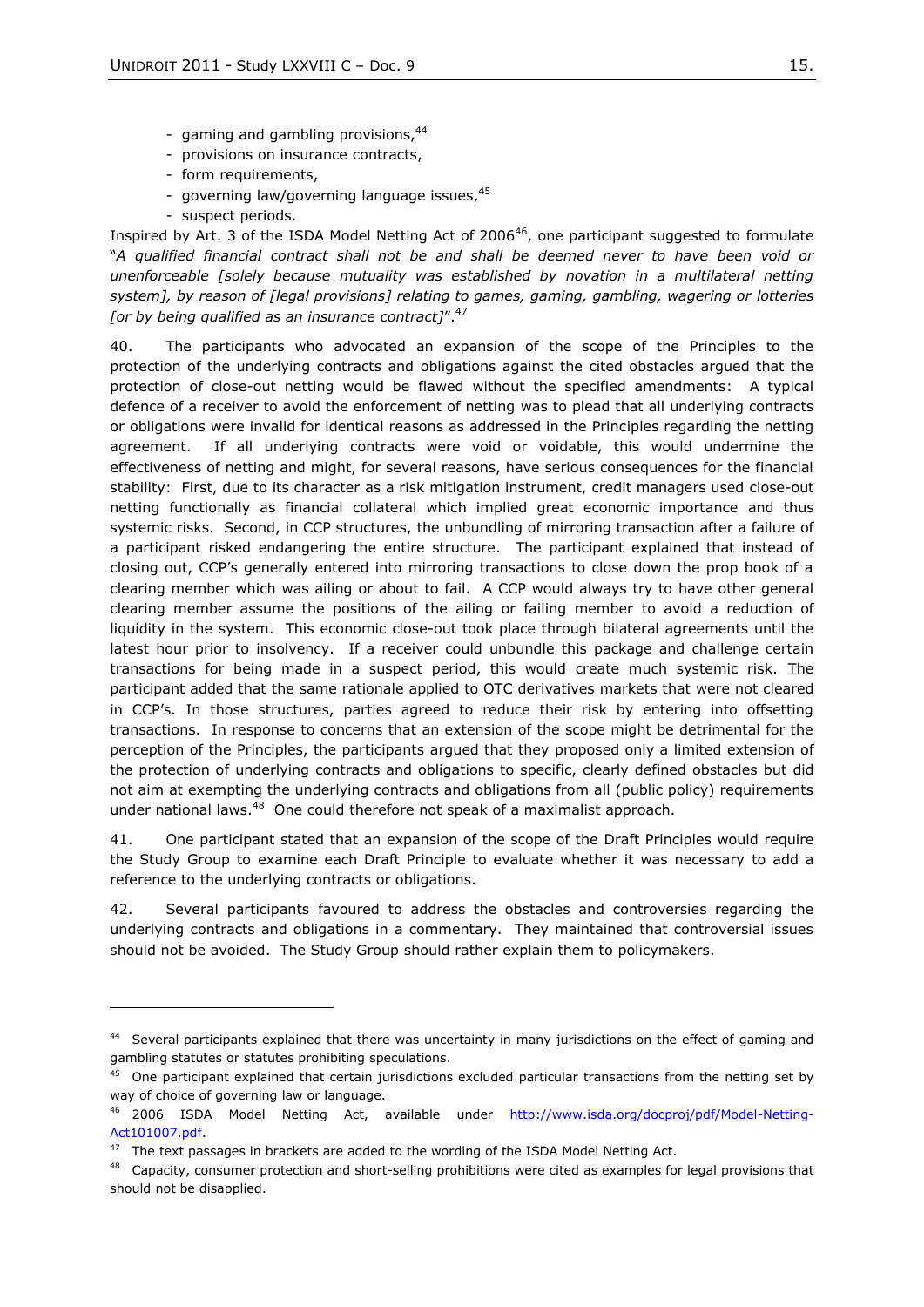43. The Study Group did not take a decision to extend the protection of the Principles against typical obstacles to the enforceability of netting to underlying contracts and obligations. Yet, it would welcome a drafting proposal for their protection in square brackets to facilitate the discussion at the next meeting <sup>49</sup>.

#### **2. Extension to certain other provisions of master agreements**

44. The Study Group discussed whether the Principles should address certain provisions of master agreements which did not refer directly to the close-out netting mechanism as defined in Draft Principle 1 (by termination/acceleration, valuation and determination of the net sum) but were so closely related to that mechanism that they would be mainly be included in master agreements or other contracts containing a close-out netting provision (e.g. walkaway clauses and clauses conferring upon the nondefaulting party a power to wait and see  $50$ .

45. Several participants took the view that the Principles should remain restricted to a protection of the close-out netting mechanism itself as defined by Draft Principle 1. They argued that they had conceived the project to deal with one modality of financial market transactions, not with close-out netting 'and beyond'. They acknowledged however that Draft Principle 10 might easily be misunderstood to protect also ancillary provisions to the close-out netting provision in a master agreement. To avoid those misunderstandings, the participants proposed to clarify the limited scope of the Principles in a commentary.

46. Other participants recommended addressing those typical provisions of a (master) agreement in the Principles that would seriously harm the close-out netting mechanism if they were not enforceable and which had occupied the minds of policy makers for some time. They proposed to at least identify and explain the functioning and implications of these provisions in a commentary. In view of the risk that the scope of Draft Principle 10 could be misunderstood, some participants suggested to provide expressly that it was not against the rationale of the Principles if jurisdictions declared such ancillary provisions invalid, void or voidable.

### **3. Extension of the Principles to statutory close-out netting provisions**

47. Several participants advocated extending the scope of the Principles to apply also to statutory provisions that provided for an autonomous netting<sup>51</sup> or set-off<sup>52</sup> mechanism irrespective of the stipulations of the netting agreement. One participant made the following drafting proposal to expand the definition of close-out netting in Draft Principle 1 to statutory netting provisions: *―Close-out Netting is the legal consequence of either a contractual clause or a statutory provision whereby, on the occurrence of a certain event, these consequences follow [...]".* The proponents of this view argued that the Principles were supposed to facilitate the recognition and legal protection of close-out netting under a functional approach, no matter if the operation was stipulated in a contract or regulated by a statutory provision. The Study Group should seek to provide useful guidance also for these mechanisms.

48. Other participants felt that the enforceability of statutory provisions was self-evident and did not need the support of Principles which state that statutory provisions should be enforceable in accordance with their terms.

<sup>&</sup>lt;sup>49</sup> The proposal should be make in square brackets to indicate that no agreement has been reached to expand the scope of the instrument.

 $50$  Cf. Below, Sect. II.D.3 paras. 98 f., p. 27 f. and Sect. II.D.4, paras. 100 f., p. 28f.; Special considerations were uttered regarding each of these powers. They are presented in more detail below in the relevant section.

 $51$  E.g. § 104 of the German Insolvency Act (Insolvenzordnung).

 $52$  E.g. Rule 4.90 of the UK Insolvency Rules 1986.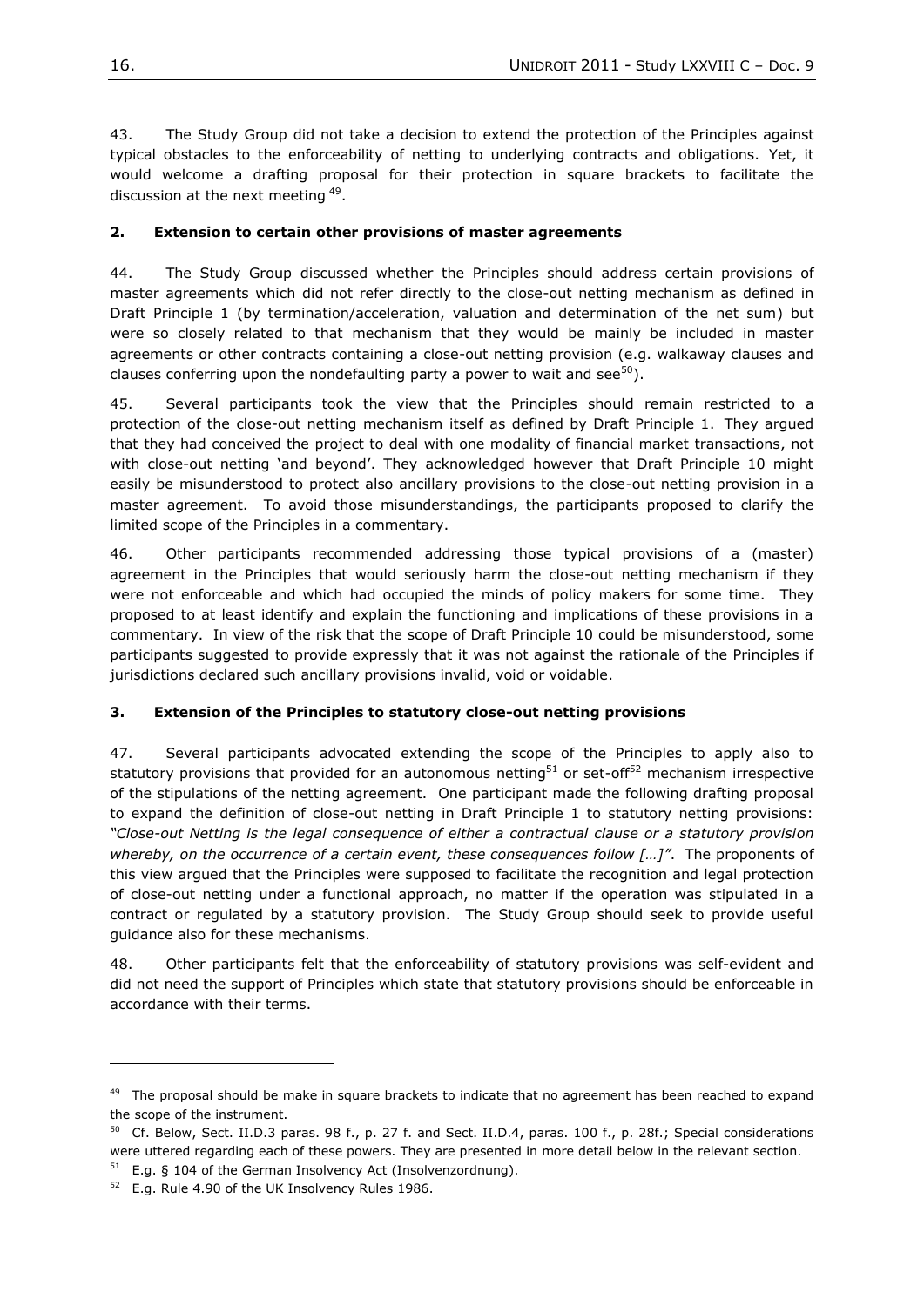# **4. Extension of the protection of Principle 11 to situations outside insolvency**

49. The Study Group noted that Draft Principle 11 applied to obstacles to the enforcement of netting in insolvency proceedings only. Participants then stressed that a party could face the same problems with the enforcement of a close-out netting provision as in insolvency proceedings also in a pre-insolvency stage or completely outside of insolvency. They gave the example of regimes that provided for an equal treatment of creditors outside insolvency (e.g. *Concursus creditorum/Concours des créanciers*). The Study Group agreed that those obstacles should be disapplied as well.

50. Varying views were expressed regarding the way in which these obstacles to the enforcement of netting should be eliminated. Some participant proposed to address obstacles based on equal treatment outside insolvency in Draft Principle 10, others suggested that the definition of reorganisation measures which had yet to be formulated might be the right place. These views did not find the support of a majority. To explain their objections against the last proposal, participants argued that reorganisation measures were only one of the regimes that might require an equal treatment of creditors. Requirements to treat creditors equally could also apply in other situations where assets were seized. Therefore, a proposal based on the definition of reorganisation measures would be incomplete.

51. Several participants proposed to expand the carve-out under Draft Principle 11 to all regimes that commanded an equal treatment of creditors. They argued that the carve-out of statutory impediments to the enforceability of netting should not be split up into two separate provisions - one for insolvency in Draft Principle 11 and one elsewhere for outside-insolvency situations. Two distinct Principles would create the impression that different regimes should apply to those obstacles where in fact, the Study Group was of the view that the same regime should apply to both the *concursus creditorum* and to insolvency proceedings.

### <span id="page-16-0"></span>**E. Interplay with crisis management powers**

l

52. The Study Group confirmed its view that certain special crisis management powers of regulators or other governmental authorities should prevail over the ability of a counterparty to exercise and trigger its close-out netting rights. It took note of the fact that the FSB intended to clarify by November 2011<sup>53</sup> what kind of supervisory measures could be taken in a financial crisis and should prevail over the enforcement of close-out netting. The participants came therefore to the understanding that it was yet too early to identify these measures and agreed to defer the discussion on the interplay between netting and crisis management powers to await the outcome of the discussions in the FSB. In the meantime, the Draft Principles should recognise the priority of these powers in a footnote. Footnote 39 needed to be enlarged for that purpose to encompass all crisis management powers – whether they were taken by regulator or by any other governmental authority and whether the decision was taken by an administrative body or in a statute<sup>54</sup>.

53. Several participants proposed to bear in mind and to explain in a commentary that there was always a trade-off in terms of both legal certainty and systemic disruption when pre-existing third-party rights were overridden. The Study Group should therefore not blindly carve out all regulatory measures but try to define the areas and likely manners in which they might occur. Several participants felt that it might be useful to provide guidance on these powers particularly for jurisdictions which were not closely involved in the work of the FSB.

<sup>&</sup>lt;sup>53</sup> Key Attributes of Effective Resolution Regimes for Financial Institutions of October 2011 (published on 4 November 2011 under [http://www.financialstabilityboard.org/publications/r\\_111104cc.pdf\)](http://www.financialstabilityboard.org/publications/r_111104cc.pdf).

<sup>&</sup>lt;sup>54</sup> E.g. nationalisation/temporary ownership of a bank, temporary stays/moratoria or the transfer of assets to another legal entity such as. a bridge bank.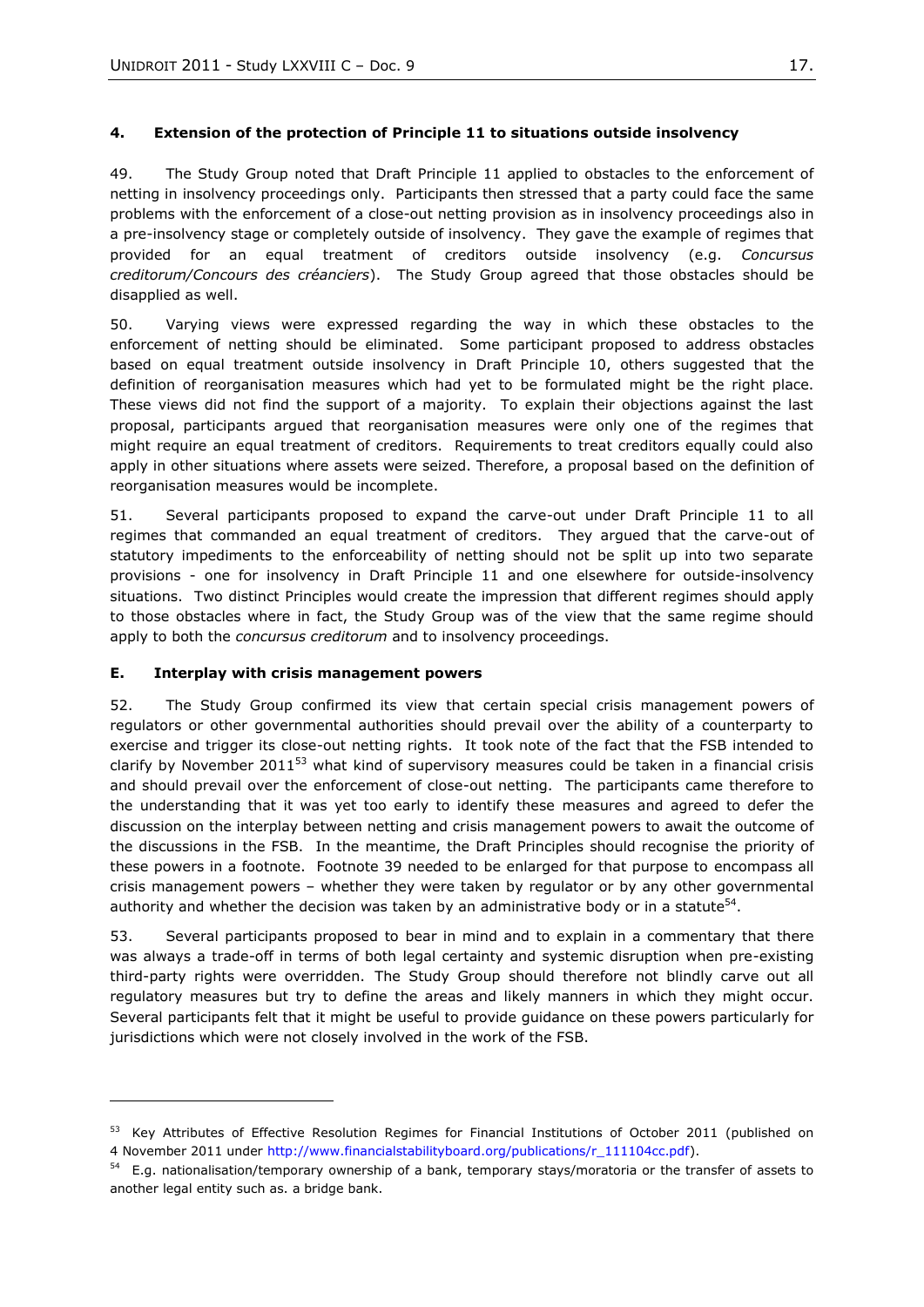### <span id="page-17-0"></span>**F. Payment and settlement systems**

54. The Study Group noted that payment, settlement and clearing systems applied a great diversity of structures and methods. It agreed to focus its attention on operations that were based on a close-out netting mechanism which corresponded to the bilateral close-out netting mechanism defined in Draft Principle 1.

55. The participants noted that most payment systems applied a net settlement mechanism to their daily transactions that differed considerably from the close-out netting mechanism defined in Draft Principle 1. These operations should therefore not be in the focus of this project. On the contrary, the mechanisms prescribed for the default of one participant often implied elements of close-out netting in the operation which determined the position of the defaulting participant vis-àvis the operator and sometimes also with respect to the positions towards other participants. There were also netting-relevant aspects in ancillary services<sup>55</sup>, which might inform the discussion on the inclusion of certain forms of deposits or credit positions within the scope of protection of the Principles. The key attention should however be on the protection of close-out netting arrangements that were applied in CCPs.

56. The participants noted that the legal framework and legislative development regarding payment, settlement and clearing systems was rather complex and agreed that the issue should remain under consideration.

### <span id="page-17-1"></span>**G. Netting in multilateral structures**

57. A majority of participants reiterated the view that the Principles should not cover truly multilateral netting – netting between multitudes of parties that did not create mutuality in a first step. <sup>56</sup> Others considered that there might be merit in addressing multilateral netting<sup>57</sup> but agreed that the issues raised complexities that should await a later point in time.

58. The Study Group stressed that the Principles should by contrast apply to any form of netting that created mutuality in a first step and thus cover any form of bilateral netting even if it occurred in a multilateral context. One participant proposed to clarify this expressly and to draw drafting inspirations from the recent legislation of some jurisdictions.<sup>58</sup>

 $55$  E.g. specific forms of triparty arrangements or the liquidity pooling mechanism of TARGET2.

<sup>&</sup>lt;sup>56</sup> Cf. the Report first meeting, paras. 8-10, p. 3 (UNIDROIT - Study LXXVIII C - Doc. 4, available under [http://www.unidroit.org/english/documents/2011/study78c/s-78c-04-e.pdf\)](http://www.unidroit.org/english/documents/2011/study78c/s-78c-04-e.pdf).

<sup>&</sup>lt;sup>57</sup> They considered that some parts of the CHIPS were based one purely multilateral netting. CHIPS, the Clearing House Interbank Payments System is an "electronic credit transfer systems payment systems [... that *offers…] real-time final settlement for payment orders. […] Payment instructions submitted to the payment queue that remain unsettled at the end of the day are tallied and funded on a multilateral net basis prior to releasing the payments―,* cf. Payment and settlement systems in selected countries, The Payment System in the US (CPSS - Red Book – 2003), [http://www.bis.org/cpss/paysys/UnitedStatesComp.pdf\)](http://www.bis.org/cpss/paysys/UnitedStatesComp.pdf). Also the Euro1 Single Obligation Structure seemed to imply multilateral netting. But like other payment and settlement systems, these structures had tailor-made underpinnings.

<sup>&</sup>lt;sup>58</sup> The UK Finance Act 201, for instance, provides in (c. 11), Schedule 19 - The bank levy, Part 4 -Chargeable equity and liabilities that:

*<sup>16 (1)</sup> This paragraph applies for the purposes of paragraph 15(2) if—*

*<sup>[…]</sup>*

*<sup>(</sup>c) there is in place an agreement which makes provision for there to be a single net settlement of all M's liabilities, and liabilities of other members of the group to N or another entity which is not a member of the group, (so far as covered by the provision) and all N's liabilities (so far as covered by the provision) if the netting event occurs, and*

*<sup>(</sup>d) the provision mentioned in paragraph (c) is legally effective and enforceable.*

*<sup>(2)</sup> For the purposes of sub-paragraph (1)—*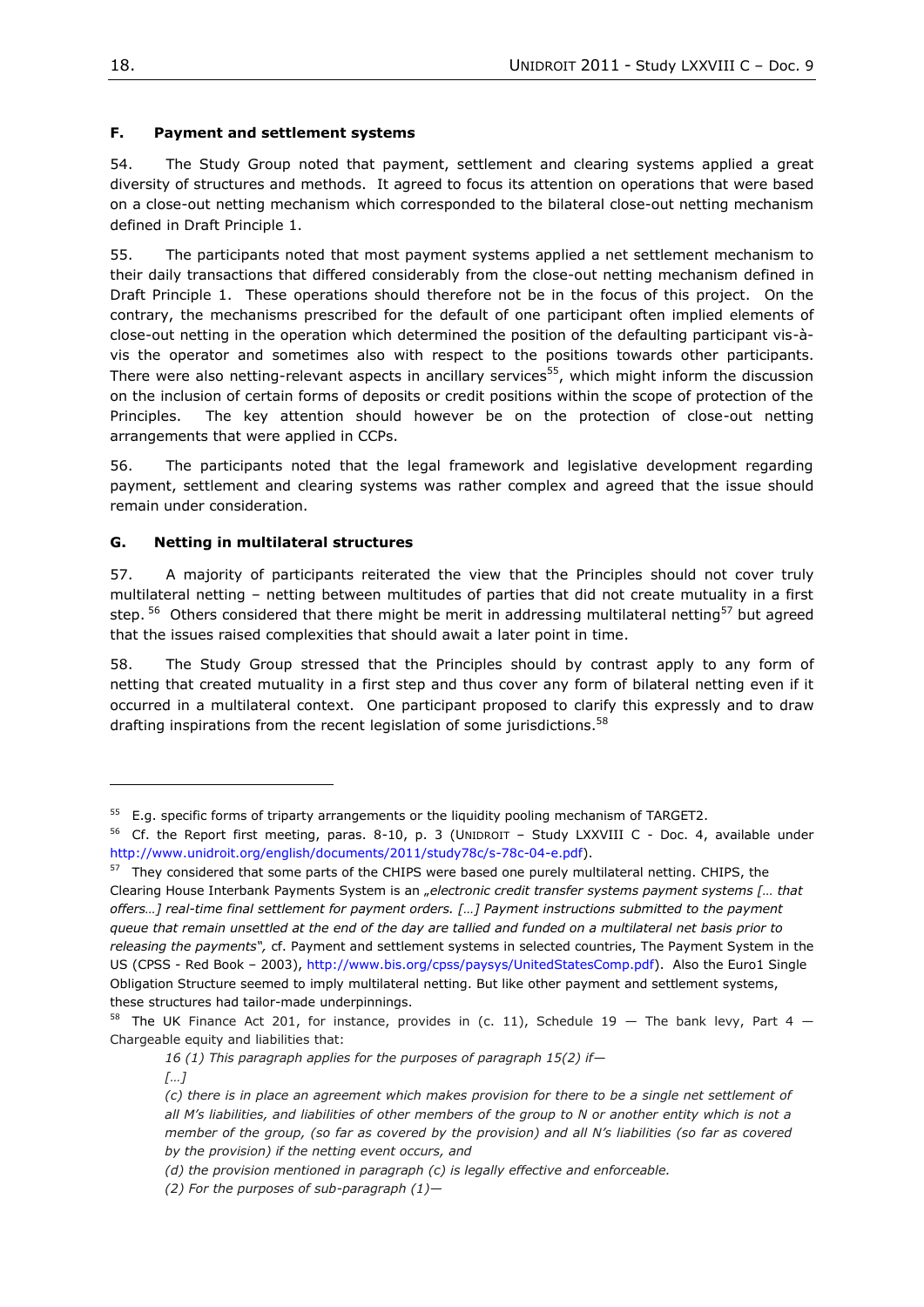59. The participants concluded that close-out netting mechanisms in CCP structures fell into the scope of application of the Principles because CCPs operated on the basis of bilateral relationships to their participants. To avoid misunderstandings, one participant suggested mentioning in a commentary that from a legal perspective, CCPs applied bilateral netting.

#### **1. Netting in CCP structures**

60. The Study Group took note of the fact that CCP structures were currently under consideration in a number of bodies, including the FSB, the CPSS-IOSCO $^{59}$ , the CBRG $^{60}$  and the ESMA (former CESR) $61$ . It agreed that the conclusions of those bodies on risk reduction and risk allocation in CCPs would have considerable impact on the shape of an appropriate close-out netting mechanism. For this reason, the Study Group decided to defer the discussion on CCPs and to consider the findings of other fora currently working on the matter before further deliberating on CCPs in order to ensure consistency of the international instruments. One participant proposed that the Study Group should pay special attention to the question whether a participant was entitled to close out its positions against an ailing CCP. $^{62}$ 

61. On more general terms, the Study Group noted that two steps had to be distinguished regarding netting in CCP structures: First, the creation of a bilateral obligation between the CCP and the participant<sup>63</sup> and second the close-out netting of that obligation. The Study Group discussed whether it should take a position on the first step. On the one hand, the first step did not imply the netting mechanism as defined in Draft Principle 1, on the other hand the close-out netting of the second step presupposed that the obligations were created validly. The participants agreed that some entity should address the uncertainties and obstacles of the first step but expressed doubts as to whether UNIDROIT was the right forum for these discussions.

#### **2. Netting in multi-branch structures**

 $\overline{a}$ 

62. The Study Group considered whether to address netting agreements within multi-branch structures. One participant held the view that the issue was covered – though not explicitly mentioned – by Draft Principles 10 and 11 (party autonomy): if the parties were free to determine the application of the netting agreement, they could also stipulate that the agreement should apply to their branches. Other participants feared that Draft Principles 10 and 11 alone would be

*<sup>(</sup>a) ―agreement‖ includes an agreement which forms part of a multilateral agreement, arrangement or trading facility, […]*

<sup>(</sup>cf. [http://www.legislation.gov.uk/ukpga/2011/11/pdfs/ukpga\\_20110011\\_en.pdf,](http://www.legislation.gov.uk/ukpga/2011/11/pdfs/ukpga_20110011_en.pdf) p. 315).

<sup>59 &</sup>quot;Recommendations for Central Counterparties" of November 2004 ([www.bis.org/publ/cpss64.pdf](http://www.bis.org/publ/cpss64.pdf)) and ―Guidance on the application of the 2004 CPSS-IOSCO Recommendations for Central Counterparties to OTC derivatives CCPs", Consultative report of May 2010 ([http://www.bis.org/publ/cpss89.pdf\)](http://www.bis.org/publ/cpss89.pdf).

<sup>&</sup>lt;sup>60</sup> "Report and Recommendations of the Cross-border Bank Resolution Group" of March 2010, www.bis.org/publ/bcbs169.pdf (CBRG Report), Recommendations 8 and 9, p. 36 ff.

 $61$  Draft recommendations for securities settlement systems, and draft recommendations for central counterparties (CESR/ESCB Consultation paper) of October 2008 [\(www.esma.europa.eu/data/document/08\\_749.pdf\)](http://www.esma.europa.eu/data/document/08_749.pdf) *-* The former Committee of European Securities Regulators (CESR) has become the European Securities and Market Authority (ESMA) [\(www.esma.europa.eu\)](http://www.esma.europa.eu/).

 $62$  One participant raised concerns whether a close-out of participants should be allowed and argued that this would imply major systemic risks. Other participants explained that many CCPs currently had no provisions for a close-out of the participants in their rules but that they would have be persuaded to amend their rulebooks. This followed from the Basle III requirements: any bank that wanted to calculate its outstanding obligations visà-vis the CCP on a net amount needed to be able to demonstrate that they had a legally enforceable right to close out.

 $63$  The Study Group understood that the first step of centralising the obligation at the CCP was achieved mainly through novation, sometimes through representation. This step might give rise to problems in the cross-border context since the legal formulation or characteristics of the transfer might vary from jurisdiction to jurisdiction.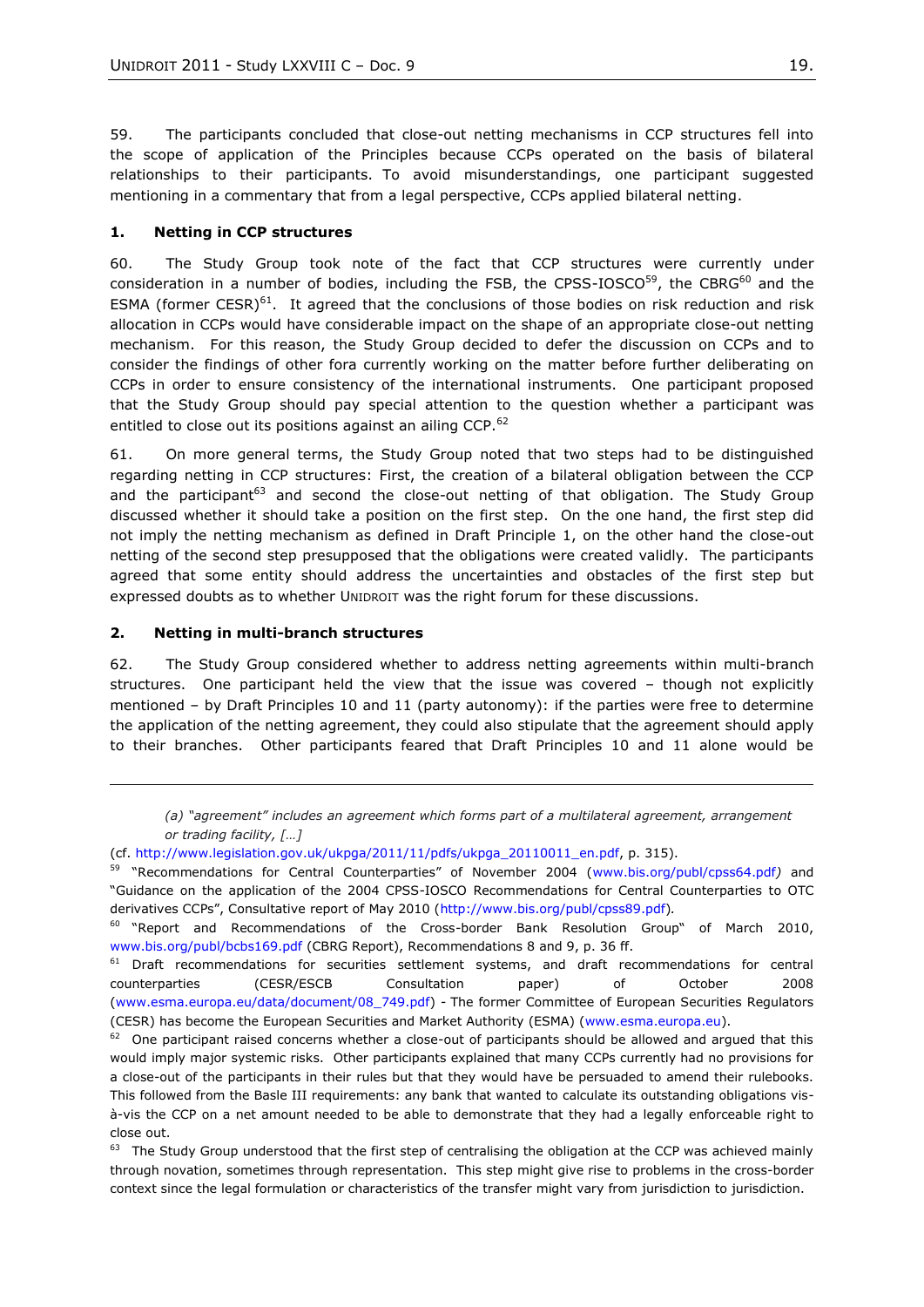insufficient to deal with the particular problems raised by multi-branch netting. They drew attention to the problems of parallel insolvency proceedings in jurisdictions that permitted territorial liquidation proceedings<sup>64</sup>. They cautioned that the abstract wording of the Draft Principles 10 and 11 as currently drafted was insufficient to balance rights and obligations in parallel insolvency proceedings.

63. The Study Group agreed that the issue required more consideration and should be addressed during the next meeting. One participant suggested taking into account the ongoing discussions of UNCITRAL on enterprise groups<sup>65</sup>. Due to the complexity of the matter and the necessity for a discussion, the Study Group would welcome a proposal of the Secretariat. For the time being, the current draft of the Draft Principles should not be altered.

#### <span id="page-19-0"></span>**H. Collateral arrangements**

64. The Study Group came to a general understanding that the Principles could not apply to proprietary rights to the return of collateral. Arrangements under which the full ownership of the financial collateral remained with the collateral provider<sup>66</sup> ("pledge collateral") should generally not be covered. Pledge collateral would traditionally rather apply to the result of the operation of netting. By contrast, arrangements under which a collateral provider transferred full ownership of the collateral to the collateral taker ("title transfer collateral arrangements")<sup>67</sup> should be included.

65. The Study Group proceeded to discuss whether it was justified to include the right to the return of pledge collateral into a netting set in particular circumstances. Participants identified a rehypothecation of the pledge collateral<sup>68</sup> as such an exceptional circumstance. They argued that proprietary interests were less significant after a transfer of the collateral to an onward third party.<sup>69</sup> Under the same rationale, one participant proposed that pledge collateral should be included if it was given under an agreement that the collateral could remain with the collateral taker upon closing out while its market value should be taken into account in an overall netsettlement. The participant explained that such provisions were used in the market to make a rather artificial and sometimes quite difficult stage of selling the collateral unnecessary in what might be a thin market.

66. The Study Group has not taken a final decision on collateral arrangements yet. It welcomed the Alternative Draft on definitions as a great step in advancing the discussions and expressed the view that the commentary to item (c) of the Alternative Draft on definitions addressed the main concerns regarding the protection of pledge collateral. The Study Group would focus its analysis on the concept of collateral protection put forth in the commentary to item (c) of the Alternative Draft on definitions.

<sup>&</sup>lt;sup>64</sup> One participant stressed that these problems could not only arise in the US but also in the EU if the financial institution was established in a EU jurisdiction but a branch is a non-EU-bank: despite the universality approach, most EU countries would then retain some authority to initiate a host insolvency proceeding (cf. the CBRG-Report of March 2010, p. 23, available under [http://www.bis.org/publ/bcbs169.pdf\)](http://www.bis.org/publ/bcbs169.pdf).

<sup>65</sup> [http://daccess-dds-ny.un.org/doc/UNDOC/GEN/V11/872/54/PDF/V1187254.pdf?OpenElement.](http://daccess-dds-ny.un.org/doc/UNDOC/GEN/V11/872/54/PDF/V1187254.pdf?OpenElement)

 $66$  E.g. pledges, charges, liens.

 $67$  This category is understood to include repos. Other examples: deposits, credit support arrangements. The right to the return of capital is of contractual nature under those arrangements.

<sup>&</sup>lt;sup>68</sup> E.g. under Art. 9 of the UCC.

 $69$  Art. 5 of the EU Financial Collateral Directive 2002/47/EC [\(http://eur](http://eur-lex.europa.eu/LexUriServ/LexUriServ.do?uri=OJ:L:2002:168:0043:0050:EN:PDF)[lex.europa.eu/LexUriServ/LexUriServ.do?uri=OJ:L:2002:168:0043:0050:EN:PDF\)](http://eur-lex.europa.eu/LexUriServ/LexUriServ.do?uri=OJ:L:2002:168:0043:0050:EN:PDF) provided that the obligation to return the collateral changed into an open redelivery obligation in case of rehypothecation. Thereby the proprietary rights of the collateral provider rescinded.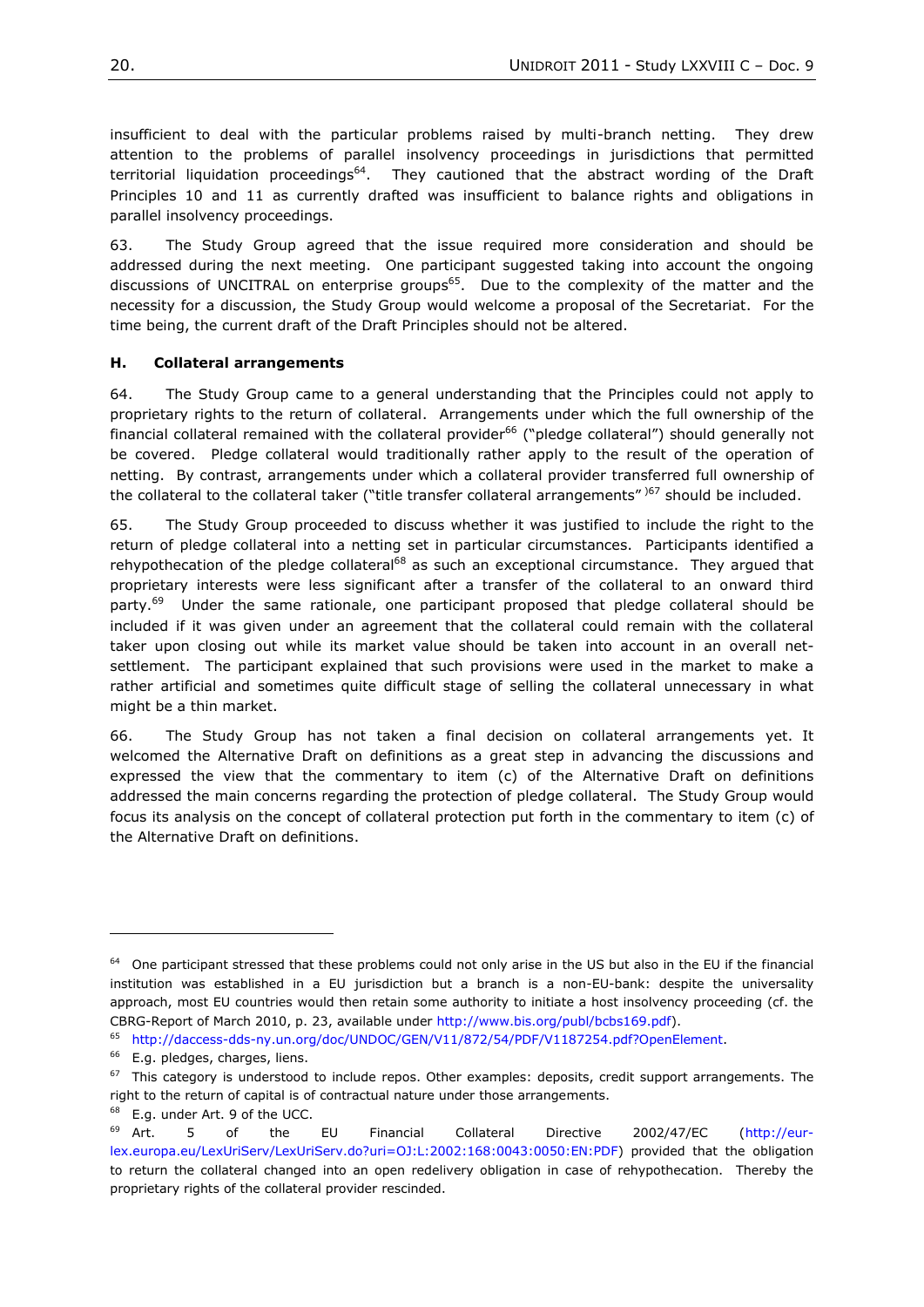# <span id="page-20-0"></span>**II. Consideration of the Second Preliminary Draft of Principles on Close-out Netting of Financial Instruments (UNIDROIT Study LXXVIII C – Doc. 6)**

### <span id="page-20-1"></span>**A. The introduction**

l

67. The Study Group agreed that the introduction needed to be further reformed to reflect the ongoing debate of academics and regulators in the financial crisis. The introduction should offer a brief analysis of the status quo of netting legislation and practice, reflecting the interplay of the Principles with crisis management powers. In order to explain the added value of the Principles, the introduction needed to answer the question why further harmonisation was desirable in spite of the level of protection that existed today. One participant invited the Study Group to give examples of real cases where netting had or could have had a beneficial influence in the crossborder context to demonstrate the benefits of netting to those countries that had no experience with this instrument.

68. The introduction should further expose possible frictions with insolvency laws: It should acknowledge that Close-out Netting might be seen as an exception to certain principles of insolvency law and discuss critical opinions on key policy issues between netting protection and principles of insolvency laws. In particular, footnote 7 should be revised regarding the powers of insolvency administrators which have greater powers than the insolvent debtor. A justification of these deviations from insolvency laws should be another important element of the introduction. The Study Group agreed that systemic stability was the key argument. With a view to the expected addressees, several participants suggested that the Principles should focus on stability in financial markets. Others favoured a broader approach aiming also at stability on energy markets.

69. Some participants advocated outlining the single agreement concept as a second line of justification in the introduction. Under the single agreement concept, a netting provision was understood to bundle a set of cash-flows into a single contract. Thereby it precluded the powers of insolvency administrators to cherry-pick among that single contract according to the same rationale that prohibited cherry-picking among a single interest swap. In this perspective, netting did not constitute an exception to *pari passu*-treatment. The proponents of this view acknowledged that the concept was subject to debate. The wider and more diverse the set of underlying obligations was, the greater was the controversy.

70. One participant pointed to the fact that the justification depended on the overall approach towards netting. If the Study Group decided to adopt Principles that granted certain (financial) contracts a special beneficial treatment<sup>70</sup>, it would have to justify the netting protection with reasons relating to the stability of the relevant (financial) market. If the Study Group decided to adopt the view that netting was available to (almost) every type of contract and party but that only few legal provision should be disapplied, then every exemption itself needed to be justified by reasons underlying the particular legal regime. The participant suggested that an exemption from *pari passu* provisions could be justified by drawing a parallel to statutory set-off, which constituted one of the recognised traditional exception to *pari passu*.

71. Another participant proposed to outline the history of netting recognition for regulatory purposes and to explain the underlying policy considerations in the introduction. He explained that netting recognition had its roots in netting by novation. Originally, institutions were required to demonstrate that their netting system and practice reflected in real time the legal position which legitimately stemmed from the netting agreement. Over the years, Courts and modern statutes

 $70$  Cf. para. 108, p. 21 of the Report of the First Meeting (UNIDROIT Study S78C - Doc. 4, [http://www.unidroit.org/english/documents/2011/study78c/s-78c-04-e.pdf\)](http://www.unidroit.org/english/documents/2011/study78c/s-78c-04-e.pdf): The approach implied a broad protection of the netting agreements from substantive law (i.e. netting was exempted from the entire insolvency law).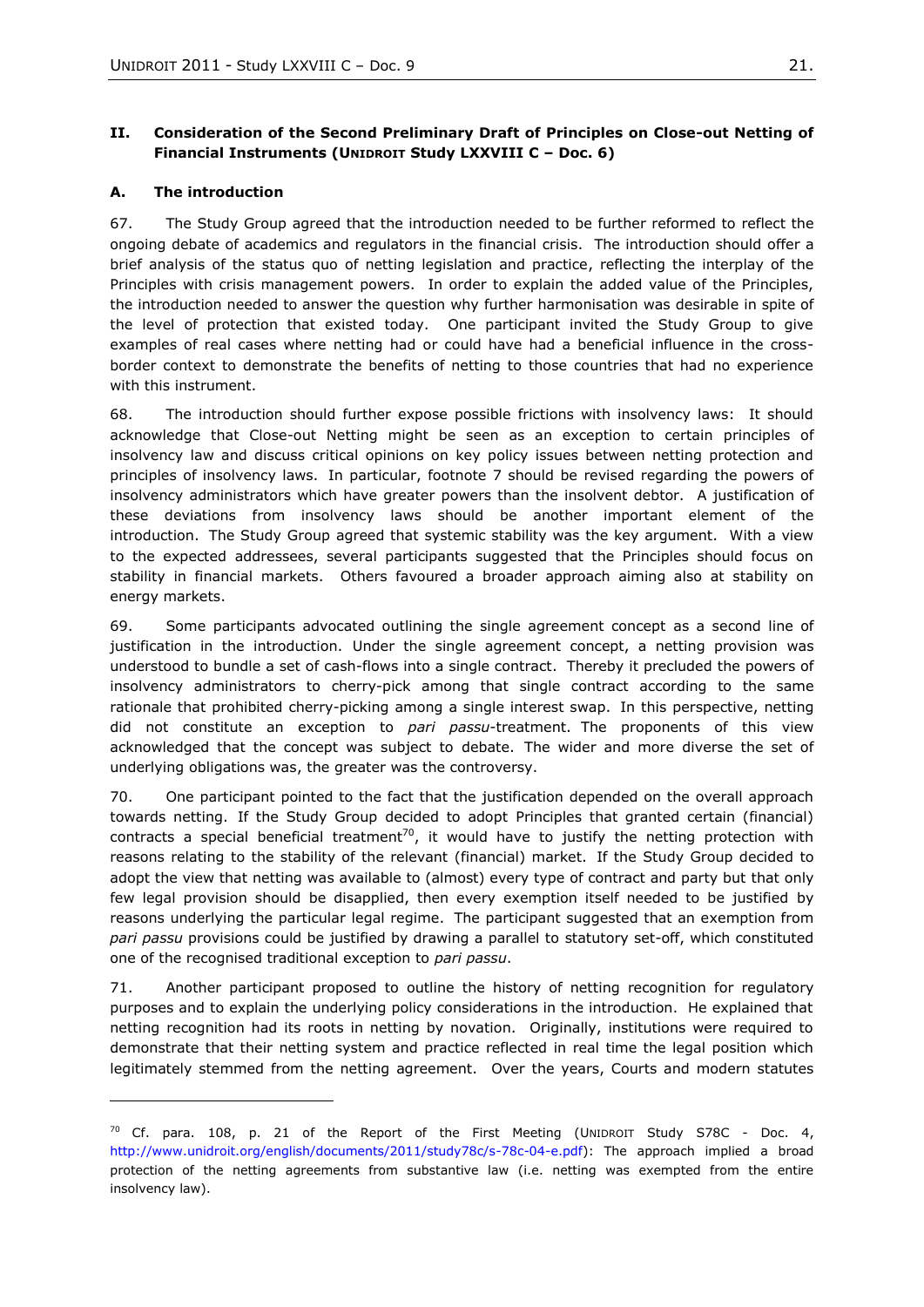had softened this rigid test by applying the maxime "Id certum est quod certum reddi potest" ("That is certain which may be rendered certain") pursuant to which it was sufficient that an institution was able to determine its legal position upon the occurrence of an enforcement event.

72. Some participants advocated explaining the role of netting for the payment systems. They argued that many countries had been assessed under the Financial Sector Assessment Program<sup>71</sup> undertaken by the International Monetary Fund (IMF) and the World Bank to determine whether their payment system provided sufficient protection from insolvency and complied with the CPSS standards<sup>72</sup>. Many of those countries were currently in the process of adopting laws on payment systems and wondered about the role of this project in the overall context. One participant proposed to expressly state in the introduction that payment systems might overlap with the scope of the Principles but were not the primary focus of the Principles since they had specific protection imperatives.

## <span id="page-21-0"></span>**B. Definitions (Draft Principles 1-5)**

### **1. Draft Principle 1 (Close-out Netting Provision)**

73. The Study Group discussed drafting alternatives (a) and (b) of Draft Principle 1 and concluded that it was too early to make a decision. Being inspired by the European Financial Collateral directive 2002/47/EC<sup>73</sup> and the Geneva Convention<sup>74</sup>, alternative (a) had the advantage that it had been tested for almost ten years. It had proven to work well and to embrace all netting mechanisms. At the same time, however, alternative (a) implied within both its subparagraphs a number of concepts which were difficult to understand. Alternative (b), in turn, unbundled these elements since it described the three steps of the netting mechanism and clarified the concepts behind those steps. It was therefore more easily accessible and transparent for an audience which consisted of a great variety of countries from developed and emerging markets. In a preliminary vote, a slight majority of participants opted for alternative (a). Some participants favoured neither option and proposed to merge both alternatives to have an easier but comprehensive text than alternative (a) with a more general formulation than alternative (b) which would therefore encompass the main elements of both definitions.

74. Stimulated by the differing wording of the valuation in draft alternative (a) ("to pay an amount representing their estimated current value") and (b) ("close-out value, market value or replacement value"), the Study Group discussed drafting options regarding the valuation. One participant suggested replacing the wording "representing the estimated current value" under alternative (a) by "representing the value" or "representing the amount owed". In the same line of thought, another participant proposed to reduce the different values enumerated in alternative (b) ("close-out value, market value or replacement value") to one term, "fair value"<sup>75</sup>. He argued that the reference to a "fair value" might help clarifying that netting was not about exploiting the insolvency estate but was designed to simply attribute to each party what it had on the books according to market prices. Thus, the term might build the bridge to the justification of the Principles before the public. Some participants raised concerns that the term "fair value" was less

<sup>71</sup> Cf. [http://www.imf.org/external/NP/fsap/fsap.aspx.](http://www.imf.org/external/NP/fsap/fsap.aspx)

 $72$  Report of the Committee on Payment and Settlement Systems (CPSS) on Core Principles for Systemically Important Payment Systems of January 2001 and joint-Report with the Technical Committee of the International Organisation of Securities Commissions (IOSCO) on Securities Settlement Systems of January 2001 (available under [http://www.bis.org/publ/cpss42.pdf\)](http://www.bis.org/publ/cpss42.pdf) and Recommendations for Central Counterparties of November 2004 (available under [http://www.bis.org/publ/cpss64.pdf\)](http://www.bis.org/publ/cpss64.pdf).

<sup>&</sup>lt;sup>73</sup> Art. 2(1)(n) of the EU Financial Collateral Directive 2002/47/EC (available under [http://eur](http://eur-lex.europa.eu/LexUriServ/LexUriServ.do?uri=OJ:L:2002:168:0043:0050:EN:PDF)[lex.europa.eu/LexUriServ/LexUriServ.do?uri=OJ:L:2002:168:0043:0050:EN:PDF\)](http://eur-lex.europa.eu/LexUriServ/LexUriServ.do?uri=OJ:L:2002:168:0043:0050:EN:PDF).

<sup>&</sup>lt;sup>74</sup> Art.  $31(3)(j)$  of the Geneva Securities Convention (available under [http://www.unidroit.org/english/conventions/2009intermediatedsecurities/convention.pdf\)](http://www.unidroit.org/english/conventions/2009intermediatedsecurities/convention.pdf).

 $75$  The term "fair value" is defined in IAS 32.11 and 39.9.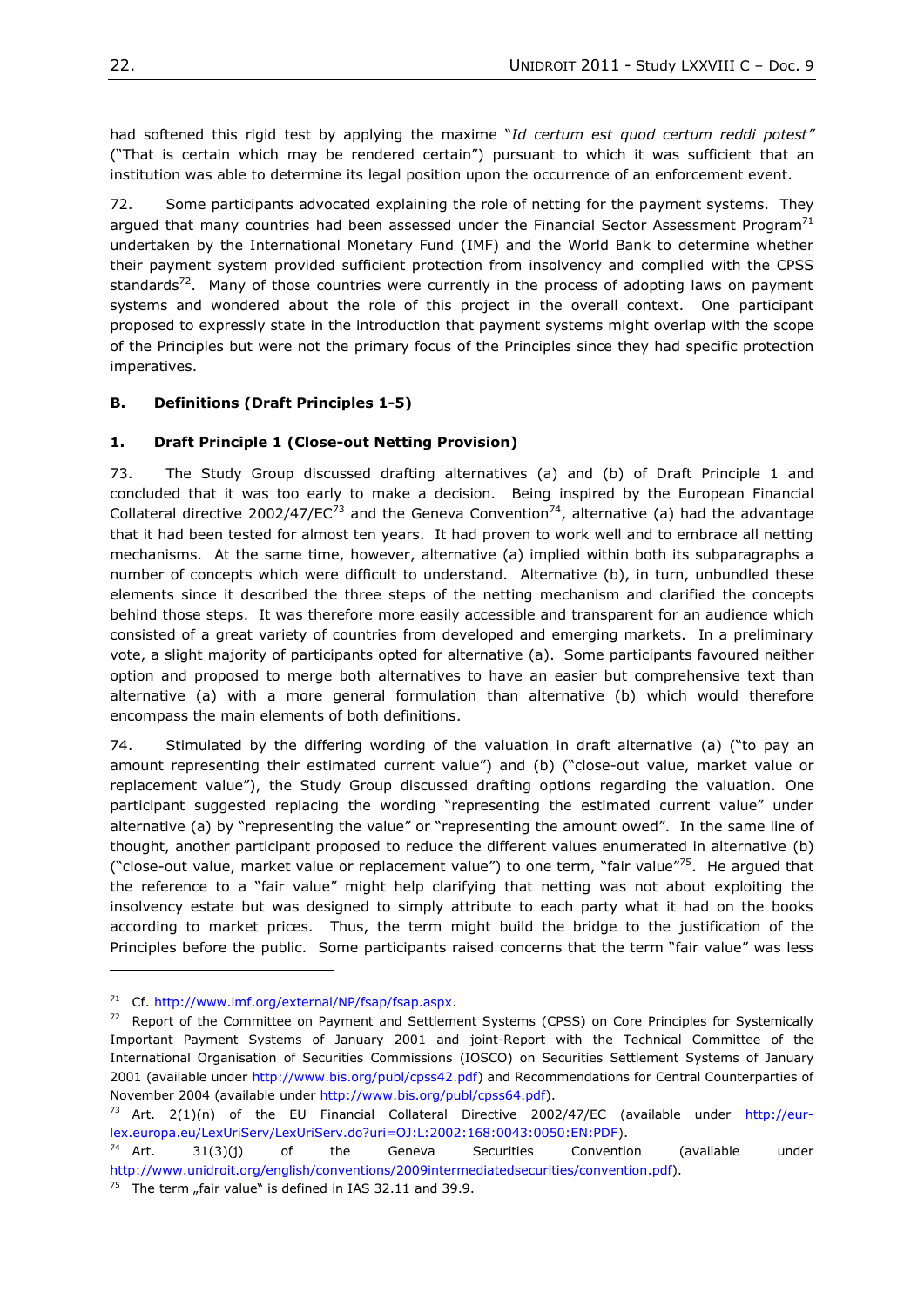clear than the classical concepts of "market value" or "replacement value" and might thus give rise to controversies. The proponent of using the "fair value" replied that the valuation of financial instruments always implied uncertainty, even under the standard of the "estimated current value" since the determination of the "estimated value" depended upon the perspective, namely whether the evaluation was looked at from the bid or the offer side. Picking up the problem of uncertainty in the valuation of obligations, one participant raised the question of how to attribute a value to assets that were not traded on regulated markets. Several participants considered that the parties could provide for a valuation method in their contract and that such a provision should apply and prevail over other methods provided for in statutes. Only if the valuation method was one-sidedly favouring one party, namely if the input parameters were not taken from objective sources but from the sphere of the determining party, for instance, this provision would be inapplicable.

75. The Study Group further discussed the drafting options in brackets in Draft Principle 1.

76. It did not take a final decision in respect of the first bracket relating to [agreement/provision]. A slight majority of participants favoured the term "provision" while some participants cautioned that the term might be misunderstood in the context of Draft Principles 10 and 11. They voiced the concern that the term "provision" could imply that all provisions of a master agreement should be covered by the protective shield of Draft Principle 10. Other participants cautioned that the term "provision" could lead to a misunderstanding in Draft Principle 11: Draft Principle 11 stated that a Close-out Netting Provision should be enforceable notwithstanding the commencement or continuation of insolvency proceedings "except as otherwise provided in a Close-out Netting [Agreement/Provision]". If the Study Group opted for the more generic term "provision", the cited phrase could be understood to include statutory provisions that limit the enforcement of close-out netting. For these reasons, some participants favoured the term "agreement". They could not see the problems with the term "agreement" raised at the first meeting regarding general terms and conditions or provisions in rulebooks of infrastructures.<sup>76</sup> The acceptance of those legal texts would always constitute an agreement. An term "provision" would only be better suited if the Study Group decided to broaden the scope of the Draft Principles to close-out netting provisions in statutes.<sup>77</sup> One participant proposed as an alternative the term "arrangement". The proposal was welcomed by some participants who considered that this term was more generic and therefore better suited for the soft nature of Principles, but did not find the support of a majority of participants.

77. With reference to the previous discussion on the material scope of the Draft Principles<sup>78</sup>, several participant proposed to delete the term "financial" in the second bracket ["relating to eligible financial contracts‖] to encompass also netting on the energy market.

78. Concerning the third bracket "two [or more]", the Study Group reiterated its intention to cover only netting agreements that created mutuality as a first step.<sup>79</sup> To reflect this idea, some participants advocated deleting the words "or more" and clarifying in an explanatory note that the Draft Principles should apply to bilateral netting even if it occurred in a multilateral context. Other participants favoured a more general formulation to avoid a decision on the issue. They suggested replacing the formulation "two or more parties" by the wording "the parties".

79. Regarding the next bracket "[either or both]", which was relevant only for alternative (a) of the definition, several participants advocated keeping both options.

80. Varying view were expressed in respect of the last bracket ["whether through the operation of set-off, novation or otherwise"]. Some participants welcomed that amendment because it

 $76$  Report on the Second meeting, UNIDROIT Study S78C - Doc. 4, para. 42, p. 9, (available at [http://www.unidroit.org/english/documents/2011/study78c/s-78c-04-e.pdf\)](http://www.unidroit.org/english/documents/2011/study78c/s-78c-04-e.pdf).

 $77$  Cf. Section, I.D.3. above, paras. 47 f., p. 16.

 $78$  Cf. Section I.C.2. above, para. 30, p. 12.

<sup>&</sup>lt;sup>79</sup> Cf. Section I.G. above, paras. 57 f, p. 18 f.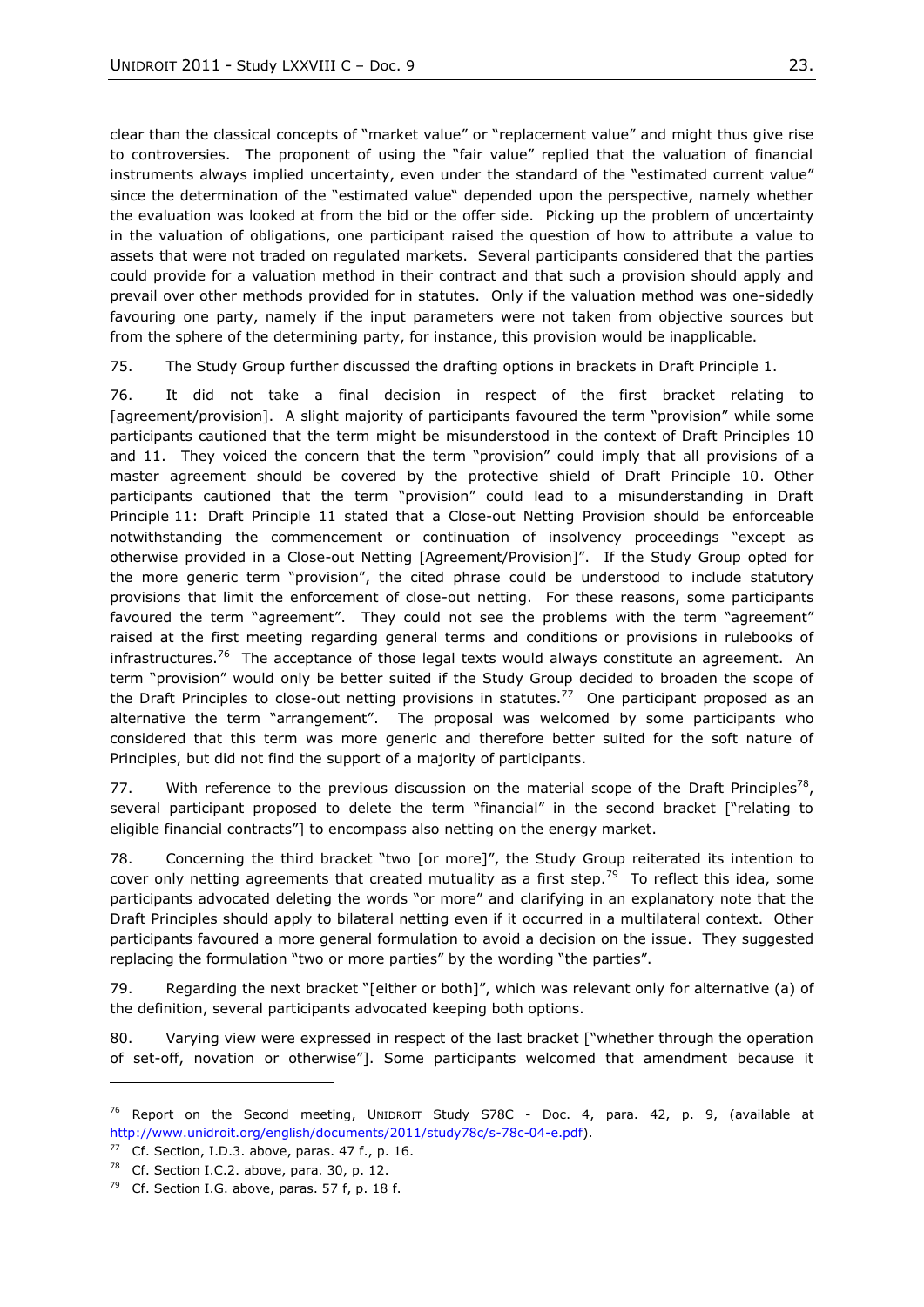reflected that netting could be realised through different legal techniques, while others considered that it would be sufficient to have this statement somewhere in the explanatory material.

81. Some drafting proposals related to one of the alternatives for the definition of the netting mechanism only: With view to alternative (a), it was suggested to reconsider the wording "an account is taken". In alternative (b), the Study Group decided to delete the term "entitlements" because entitlements were already encompassed by the word "obligation".

82. Last, the Study Group agreed to clarify in an explanatory note that the netting mechanism did not prescribe a logical order between the three elements of Draft Principle 1 (termination/acceleration, valuation and determination of the net sum). The application of the principles should not be locked into a specific approach because different methods existed in practice $80$ . However, one participant suggested keeping the issue under consideration. He drew attention to the fact that the logical order of the mechanism might be of relevance for crossjurisdictional effects of certain regulatory powers which were currently debated and explained that an order by a regulator or other authority might be linked to a particular step of netting.

## **2. Draft Principle 2 (Enforcement event)**

83. The Study Group noted that the term "enforcement event" was used solely in the definition of Draft Principle 1. Several participants proposed therefore to delete Draft Principle. Some participants added that the term "enforcement event" should be replaced with terminology that was less content-laden such as "specified event", "stipulated event" or "expressed event". Other participants cautioned that the Study Group might lose any of the ideas embodied in Draft Principle 2 in case of a merger with Draft Principle 1. Among those ideas they cited the clarification that an enforcement or specified event was any set of circumstances the parties had defined in their contract (not an event provided for in a statutory provision) as well as the possibility of opting either for automatic early termination or for termination by notification. Some participants objected to the deletion. They argued that the definition was well recognised and very useful to explain to policymakers and regulators in jurisdictions that were not familiar with the concept of netting that the definition of 'enforcement event' contained the separate idea that the parties were free to determine the elements that trigger the closing-out in their contract. They invited the Study Group to discuss certain controversial issues in the commentary such as the question of whether certain events like downgrading could constitute an enforcement event.

### **3. Draft Principle 3 (Insolvency Proceedings)**

84. Several participants raised the question of whether a definition of insolvency proceedings was necessary in Principles and proposed to delete Draft Principle 3 altogether. Others considered that the definition was important and suggested to use the definition of insolvency proceedings of footnote 22, which should be supplemented by a provision or paragraph on crisis resolution measures. In light of the fact that crisis management measures might be discussed in the FSB in November 2011, the Study Group decided to defer the discussion on this definition to the next meeting. In the meantime, a tentative carve-out for crisis management measures should be included into the provision to indicate that the Study Group agreed to disapply netting to certain crisis management measures. One participant proposed to use the definition of reorganisation measures of the Financial Collateral Directive for the tentative carve-out.<sup>81</sup>

<sup>&</sup>lt;sup>80</sup> The ISDA Master Agreements of 1992 and 2002 did not imply acceleration of the transactions but stipulated that obligations were discharged and set aside. Instead, a single payment obligation arose that looked at the terminated transactions: thus, there was no aggregation but pure calculation. The Global Master Repurchase Agreement of 1992, 1995 and 2000 on the contrary involved acceleration (available under [http://www.icmagroup.org/legal1/global.aspx\)](http://www.icmagroup.org/legal1/global.aspx).

<sup>81</sup> Art. 2(1)(k) of the Financial Collateral Directive 2002/47/EC provides "reorganisation measures' means *measures which involve any intervention by administrative or judicial authorities which are intended to preserve*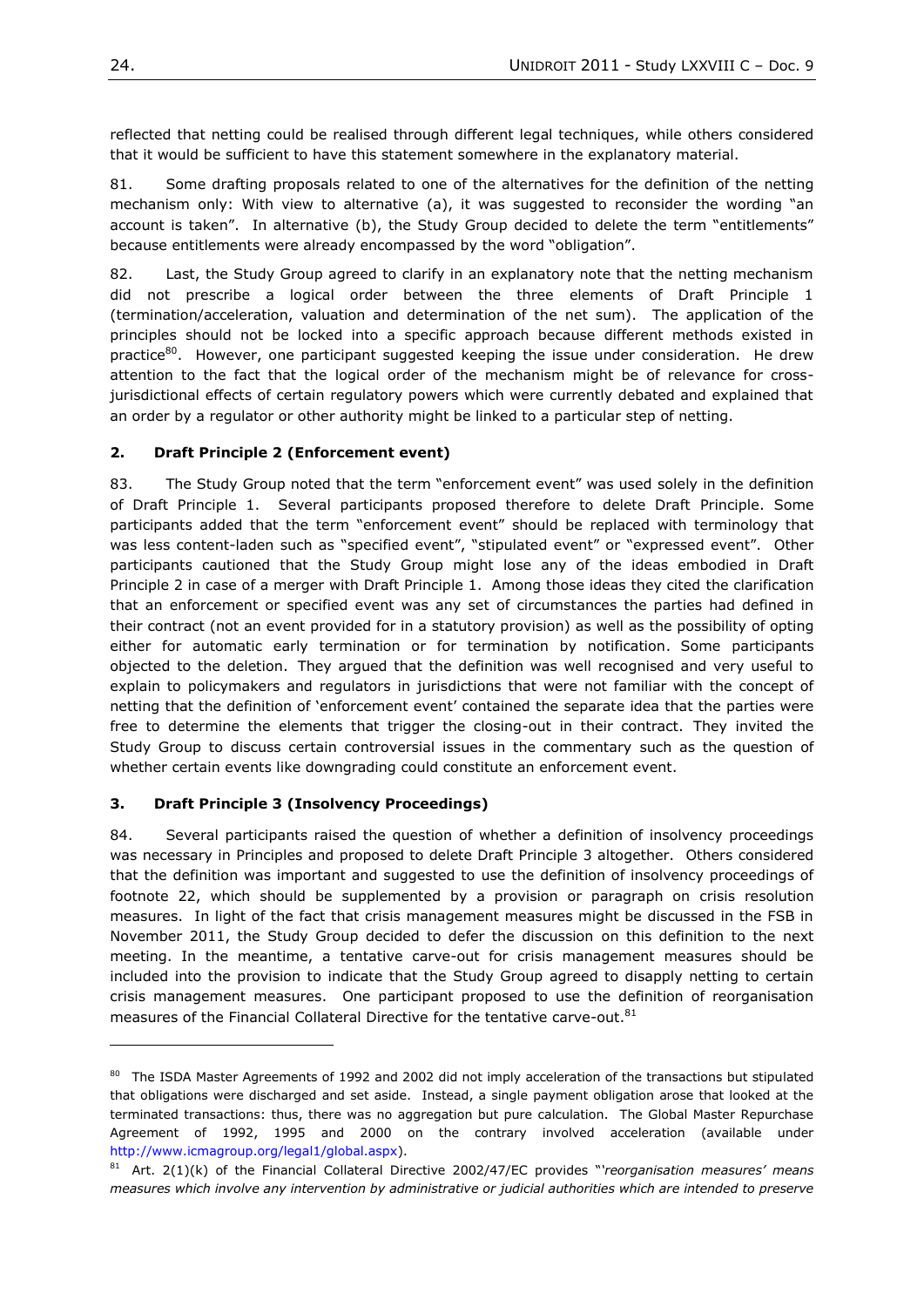## <span id="page-24-0"></span>**C. Formal requirements for Close-out Netting Provisions (Draft Principles 6-9)**

#### **1. Draft Principles 6 and 7**

85. One participant explained that it was very important to exclude any formal requirement except for a possible writing requirement<sup>82</sup> in the cross-border context. He cited the example of a transfer of business from an ailing bank to a healthy foreign bank $^{83}$ : If there was a notarisation requirement in the healthy bank's jurisdiction but none in ailing bank's jurisdiction, all underlying contracts risked to be invalid after the transfer. One participant suggested replacing the term formal act by the term formal requirement.

86. Some participants suggested that the provision should be enlarged to cover also the eligible contracts to avoid that the netting mechanism was undermined if the writing requirement applied to all the underlying contracts and rendered them void or voidable.<sup>84</sup>

87. Another participant remarked that Draft Principles 6 and 7 were incompatible with certain netting laws<sup>85</sup>, which recognised close-out netting only in three alternative circumstances: The financial contracts were either concluded in a trading system or over an exchange (1), cleared in a clearing house (2) or were part of a recognised Master Agreement between parties that entered into more than one repo or derivative financial instrument or other financial contract (3). He favoured this stricter approach and raised the question as to how to avoid fraudulent backdating under the current draft: How could an insolvency administrator or court control the timing of the agreement and thus prevent an abuse of the netting regime to the detriment of other creditors.

### **2. Draft Principle 8**

88. Several participants expressed their strong support for trade registries but considered that invalidity was an unguided weapon to secure compliance with reporting obligations. Invalidity was considered to be an inefficient and dangerous sanction because it was just as likely to damage the innocent as the guilty. The breach of formal requirements could be sanctioned by any other consequences such as fines, regulatory sanctions such as a closing-down of the business, imprisonment and possibly actions for compensations for damage suffered as a result of breach. This should be clarified in an explanatory note. Other participant cautioned that legislators would not accept any provision that prevented them from sanctioning the noncompliance with formal requirements by invalidity or voidness. They proposed to redraft the provision to state that a governmental approval of the terms of the agreement should not be required and that the use of certain documentation should not be mandatory.

89. Mirroring the debate on the extension of the scope of the Principles to the underlying contracts and obligations<sup>86</sup>, some participants proposed that Draft Principle 8 should address also registration requirements for the financial contracts themselves.

*or restore the financial situation and which affect pre-existing rights of third parties, including but not limited to measures involving a suspension of payments, suspension of enforcement measures or reduction of claims;―*  [\(http://eur-lex.europa.eu/LexUriServ/LexUriServ.do?uri=OJ:L:2002:168:0043:0050:EN:PDF\)](http://eur-lex.europa.eu/LexUriServ/LexUriServ.do?uri=OJ:L:2002:168:0043:0050:EN:PDF).

 $82$  The wording of Draft Principles 6 and 7 was adapted from Art. 3 of the Financial Collateral Directive 2002/47/EC [\(http://eur-lex.europa.eu/LexUriServ/LexUriServ.do?uri=OJ:L:2002:168:0043:0050:EN:PDF\)](http://eur-lex.europa.eu/LexUriServ/LexUriServ.do?uri=OJ:L:2002:168:0043:0050:EN:PDF).

<sup>83</sup> E.g. BNP taking over Fortis.

<sup>&</sup>lt;sup>84</sup> Cf. the discussion under I.D.1., paras. 38 f., p. 14 f.

 $85$  E.g. the new Russian netting legislation: In August 2011, the "Clearing and clearing activity law" and the ―Law implementing corresponding amendments to certain existing Russian laws‖ came into effect, which allowed netting for OTC transactions primarily through amendments to the Securities Market Law and the Bankruptcy Law.

 $86$  Cf. above I.D.1., paras. 38 f., p. 14 f.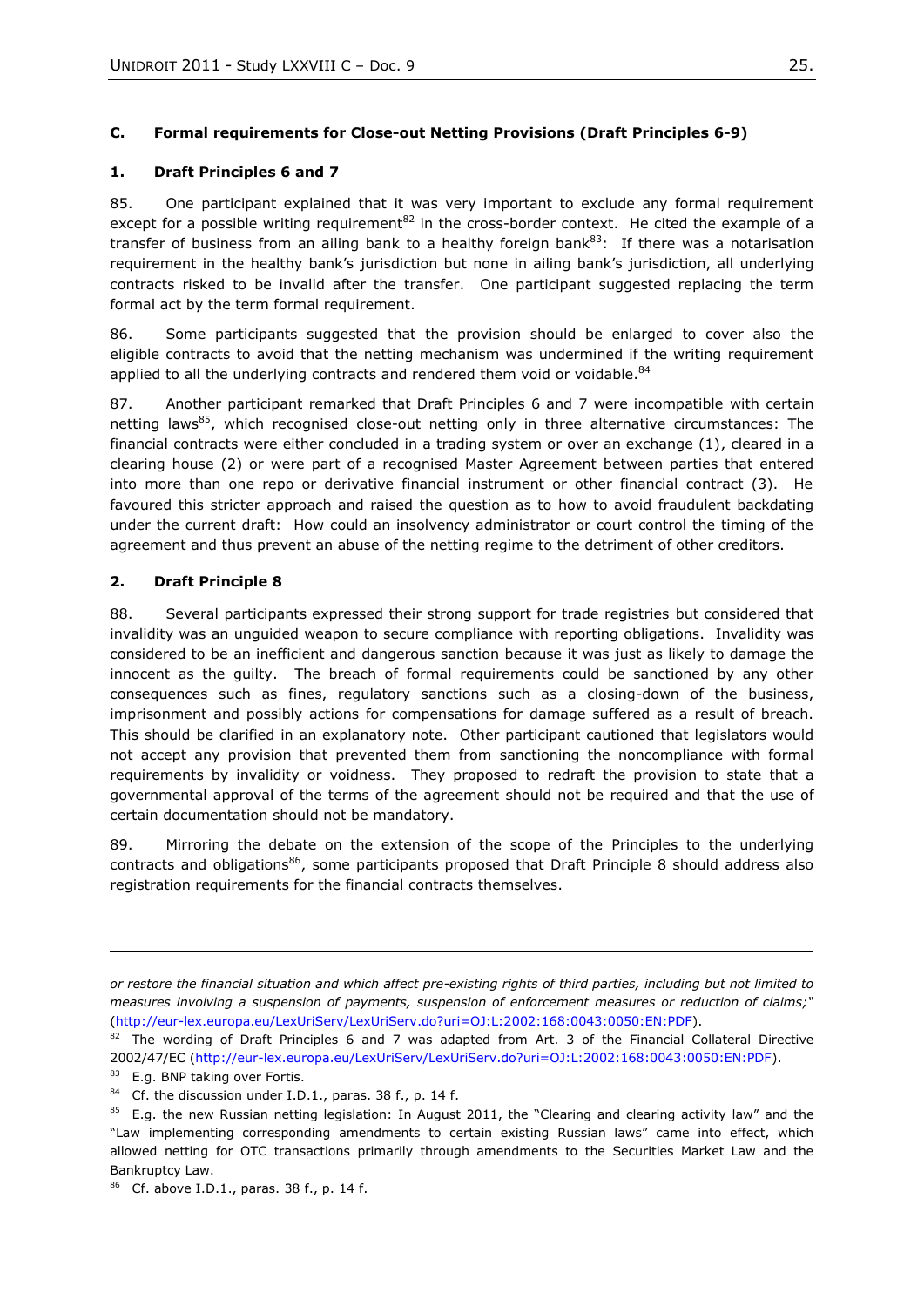## **3. Draft Principle 9**

90. One participant raised the question whether the content of Draft Principle 9 was not implied in Draft Principle 6, at least if the provision was redrafted to refer to a "formal requirement" instead of a "formal act". To avoid misunderstandings, he proposed to clarify in an explanatory note to Draft Principle 6 that the provision applied also to the use of standardised terms. Others proposed to extend Draft Principle 9 to cover also the underlying eligible contracts.

## <span id="page-25-0"></span>**D. The enforceability of close-out netting (Draft Principles 10-16)**

## **1. Draft Principle 10**

91. Various views were expressed as to whether Draft Principle 10 should remain a stand-alone provision. Some participants advocated redrafting Draft Principle 10 following the model of Art. 4 of the ISDA Model Netting Act. They proposed to add an immediate reference to the main areas of concern to the general statement that contracts should be enforceable according to their terms. $87$ This could be done by merging Draft Principles 10 and 11, possibly also with Draft Principle 13. These participants expressed concerns that Draft Principle 10 could be misunderstood in two ways: first, to simply reaffirm a general principle of contract law, which would not reflect the full and proper meaning the Study Group attached to the provision. Second, Draft Principle 10 could be misunderstood to stipulate that whatever was written somewhere in an agreement that contained a netting clause should always be valid – regardless of the extent in which it violated public policy. $88$ 

92. Other participants considered that Principle 10 was quite clear. It protected the validity and enforceability of the private agreement. Remaining doubts could be addressed in the explanatory note. They further argued that the current structure had the advantage of avoiding gaps: a list of the areas of concern might not capture all obstacles to the enforceability of netting. Based on the understanding that the Principles should apply only to the close-out netting mechanism as defined in Draft Principle 1 and not to ancillary provisions of a netting agreement<sup>89</sup>, one participant argued that the very narrow scope of application of the Principles justified a full protection of close-out netting provisions<sup>90</sup>. Even though the participants saw a need for clarifying the contents within which Draft Principle 10 operated, there was no majority of opinion favouring a merger.

93. One participant proposed to replace the entire Draft Principle 10 with the following text: *―For the close-out netting agreements for which the legislator considers a specific protection is needed, the legislator has to ensure the enforcement of netting even in the event of insolvency proceedings disapplying specific provisions which could undermine the effectiveness of close-out netting agreements.‖* 

The participant explained that this proposal intended to recognise the public order of insolvency laws. Those laws were elaborated according to economic and political considerations specific to each jurisdiction. A majority of participants rejected this proposal because it simply reflected the status quo. They argued that the Study Group had been formed expressly to overcome the fragmentation of the various national netting schemes and the problems it created in the crossborder context. The intention of the drafting proposal to leave national jurisdictions leeway to balance the public interest in the enforceability of netting with other public interests should be

 $87$  I.E. A Close-out Netting provision should take effect in accordance with its terms regardless of formalities, notwithstanding the opening of insolvency proceedings, etc.

 $88$  This reading presupposed that the Principles applied also to clauses that did more than regulate the threestep netting mechanism (cf. the debate on the scope in Section I.D.2 above, paras. 44-46, p.16)

 $89$  Cf. Section, I.D.2 above, paras. 44-46., p. 16.

 $90$  A close-out netting provision had been filtered first through the definition of close-out netting provisions, then through the list of eligible contracts and parties.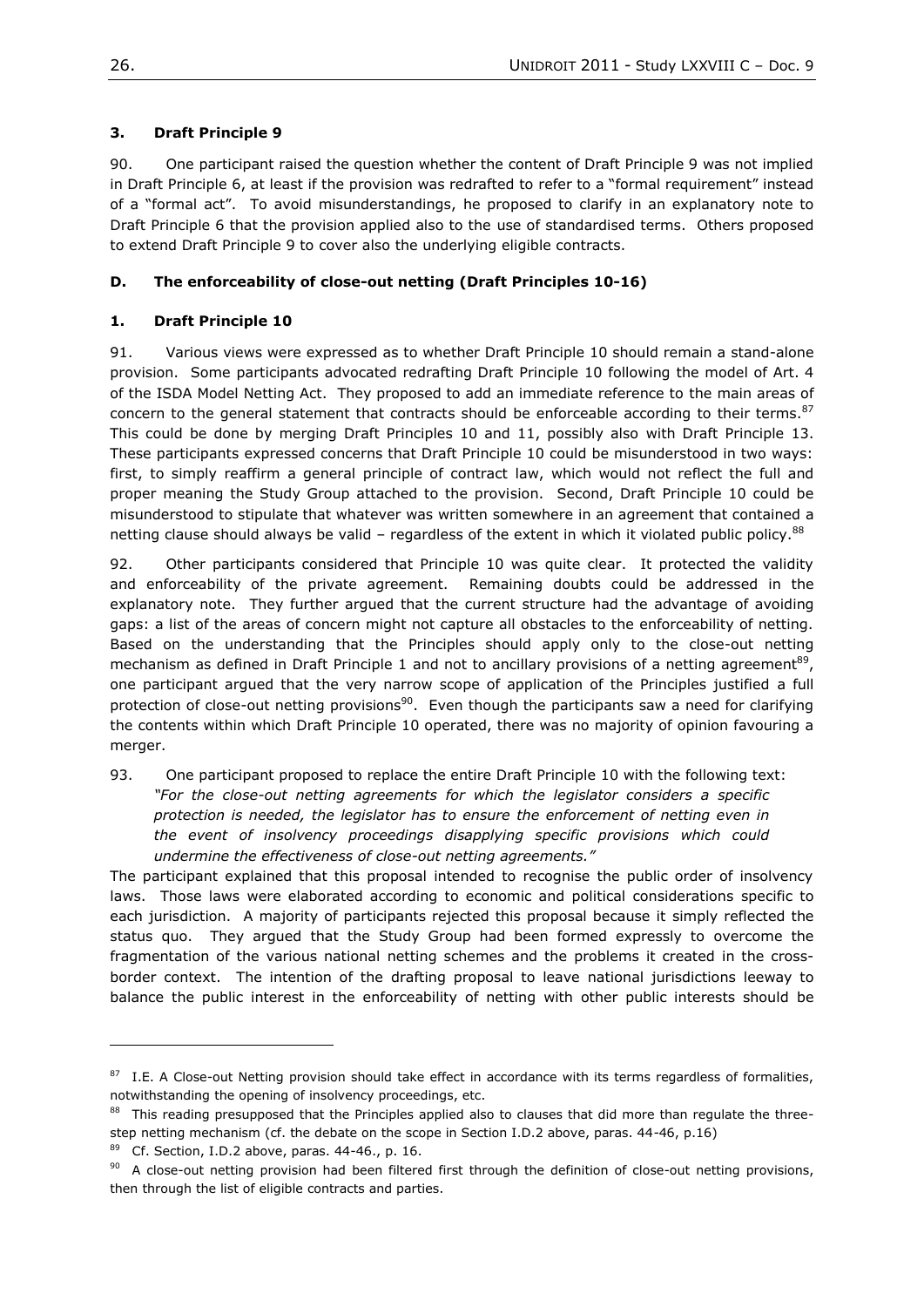addressed in a more structured and detailed way: when spelling out the interplay of regulatory measures and netting and in the insolvency carve-out.

### **2. Draft Principle 11 (Insolvency carve-out)**

94. Inspired by the list of obstacles to the enforceability of netting laid out on p. 20 f. of the Preliminary Draft Report<sup>91</sup>, the Study Group agreed to address the following obstacles in Draft Principle 11:

- The restrictions to set-off applied to netting including automatic stay (The Study Group agreed to revisit this item),
- Cherry-picking,
- Prohibition of early termination and acceleration (Acceleration should be added since it was one of the key concepts) and
- Preferences and suspect periods (currently addressed in Draft Principle 15).

95. A majority of opinion further agreed that Draft Principle 11 should be amended to cover not only obstacles resulting from insolvency laws but all obstacles to the enforcement of netting that were based on the principles of equal treatment of creditors<sup>92</sup>.

96. With view to structure, the Study Group decided that Draft Principle 11 should be amended by a general explanation on the interplay between netting and insolvency. That explanation should be followed – either as a subset or as an independent Draft Principle – by a list of powers that merited special reference. Each of those items should be complemented by explanations on what these powers normally were, for what purposes they existed and why they might create systemic risk and needed to be disapplied.

97. One participant proposed further to consolidate Draft Principles 9 and 11 but the proposal was not echoed by other participants.

### **3. Draft Principle 12 (Walkaway clause)**

98. A majority of participants proposed to delete Draft Principle 12, which dealt with so-called walkaway clauses or limited two-way payment clauses allowing a nondefaulting party not to make payments in the event of default of their counterparty. The participants argued that there was no reason to address walkaway clauses because they did not fall into the scope of the Draft Principles. Even though those clauses were often found in the master agreement with netting provisions, they did not apply to the netting mechanism itself consisting of the three steps defined in Draft Principle 1 (to termination/acceleration, valuation and determination of the net sum).<sup>93</sup>

99. Other participants<sup>94</sup> felt that the Principles should address walkaway clauses. They explained that walkaway clauses prevented that the single payment obligation could fall due after closing out and thus seriously undermined the netting mechanism. They further argued that walkaway clauses should be addressed because they had occupied the minds of policy makers for some time. Differing views were expressed however on how to address walkaway clauses. One participant proposed to state explicitly that walkaway clauses should not be enforceable. He

 $91$  Preliminary draft report on the need for an international instrument on the enforceability of close-out netting in general and in the context of bank resolution, UNIDROIT, Study 78C, Doc. 3, [\(http://www.unidroit.org/english/documents/2011/study78c/s-78c-03-e.pdf\)](http://www.unidroit.org/english/documents/2011/study78c/s-78c-03-e.pdf).

 $92$  Cf. Section I.D.4 above, paras. 49-51., p. 17.

 $93$  Cf. Section I.D.2 above, paras. 44-46., p.16.

<sup>&</sup>lt;sup>94</sup> Those participants had advocated in general addressing certain provisions that did not refer to the netting mechanism strictu sensu but would seriously harm the close-out netting mechanism if they were not enforceable (Cf. Section I.D.2. above paras. 44-46., p.16).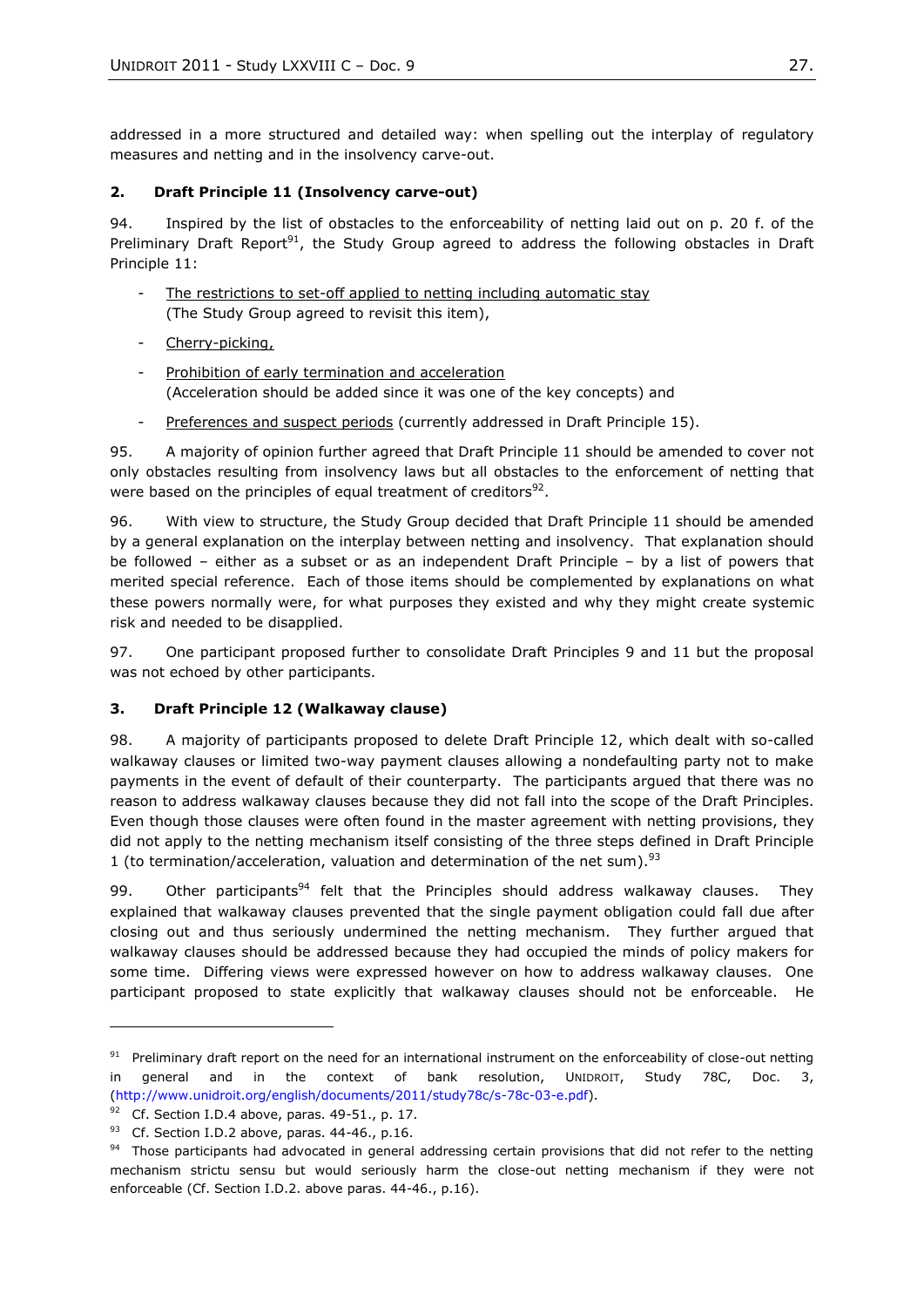argued that close-out netting was widely considered to be an advantage for the nondefaulting party because it allowed that party to reduce its risk to a net sum. He wondered why a party in such an advantageous situation should further be allowed to refuse even the payment of the net sum to the insolvency estate. Other participants acknowledged that walkaway clauses were controversial but stated that they were not merely a privilege for the nondefaulting party to the detriment of the general creditors. They explained that there could be good reasons for walkaway clauses and gave the example of a fluctuating swap contract: If the nondefaulting party had set up a hedging strategy which enabled it to match its assumed exposures and thereby neutralise its risks, this party could not pass on the risk to its hedging in case of an early termination caused by a default of the counterparty because the hedging would not fall due. If in this scenario the nondefaulting counterparty was temporarily out of the money at the time of the default, the early termination might attribute windfall benefits to the defaulting party and thereby attribute at least a timing disadvantage - possibly an absolute disadvantage - to the nondefaulting party. They concluded that walkaway clauses were for good reasons controversial. The Study Group should explain the functioning and implications of walkaway clauses but leave the decision on these provisions to policy makers. To avoid misunderstandings, the participants proposed to provide expressly that the Principles took no position on walkaway clauses, thereby clarifying that those clauses should not be protected by Draft Principles 10 f. from overriding provisions of insolvency law.<sup>95</sup>

#### **4. Draft Principle 14 (Power to wait and see)**

100. Draft Principle 14, which stipulated a timeframe for close-out, had been introduced to limit a 'power to wait and see' of the nondefaulting counterparty. Such a power arose under certain netting agreements that allowed a party to withhold payments upon the default of its counterparty while not forcing it to close-out<sup>96</sup>. Analysing the drafting proposal, the Study Group came to the conclusion that it would be difficult to determine a specific timeline for closing-out. It also rejected the idea of letting regulators determine the timeframe. The Study Group felt that a regulator's understanding of a reasonable timeframe varied depending on whether it was mainly concerned with the timeline of liquidation or with avoiding the simultaneous close-out of large volumes of financial contracts and the resulting decrease of asset values, which could destabilise markets (fire sales).<sup>97</sup>

101. Some participants favoured deleting Draft Principle 14 altogether because of the difficulty of determining a timeframe and because a contractual provision allowing a party to withhold payments did not fall into the scope of application of the Draft Principles as defined by the definition of close-out netting under Draft Principle  $1.^{98}$  Others recommended that the 'power to wait and see<sup>r99</sup> should be addressed somewhere in the Principles for several reasons: First, the issue had received much attention amongst regulators and the wider public with the insolvency of Lehman and Enron<sup>100</sup> and continued to be vividly discussed among experts. Therefore, the Study

 $95$  The question as to whether such a statement on the enforceability of ancillary provisions would be necessary depended on the decision the Study Group took regarding the scope of the instrument (Cf. Section I.D.2 above, paras. 44-46., p.16).

<sup>&</sup>lt;sup>96</sup> cf. Report of the first meeting, p. 14, para. 75-78, UNIDROIT, Study 78C - Doc. 4 [http://www.unidroit.org/english/documents/2011/study78c/s-78c-04-e.pdf.](http://www.unidroit.org/english/documents/2011/study78c/s-78c-04-e.pdf) Examples: Art. 2(a)(iii) of the ISDA MA 1992 and 2002 and Art. 9 of the EFET General Agreement for natural gas trading.

 $97$  Cf. CBRG-Report, Rec. 9, para. 115 f, p. 40 (cf. above para. 2, www.bis.org/publ/bcbs169.pdf).

<sup>98</sup> Cf. The discussion on the material scope of the Draft Principles in Section I.D.2 above, paras. 44-46, p. 16.

<sup>99</sup> Cf. para. 100 above, p. 28.

 $100$  Cf. the Report of the first meeting, p. 15, para. 76 ff. (UNIDROIT, Study 78C – Doc. 4 [http://www.unidroit.org/english/documents/2011/study78c/s-78c-04-e.pdf\)](http://www.unidroit.org/english/documents/2011/study78c/s-78c-04-e.pdf); *Enron Australia v. TXU Electricity Ltd.* [2003] NSWSC 1169, New South Wales Supreme Court, Decision of 11 February 2005; United States Bankruptcy Court for the Southern District of New York, Bench Ruling of 15 September 2009 ordering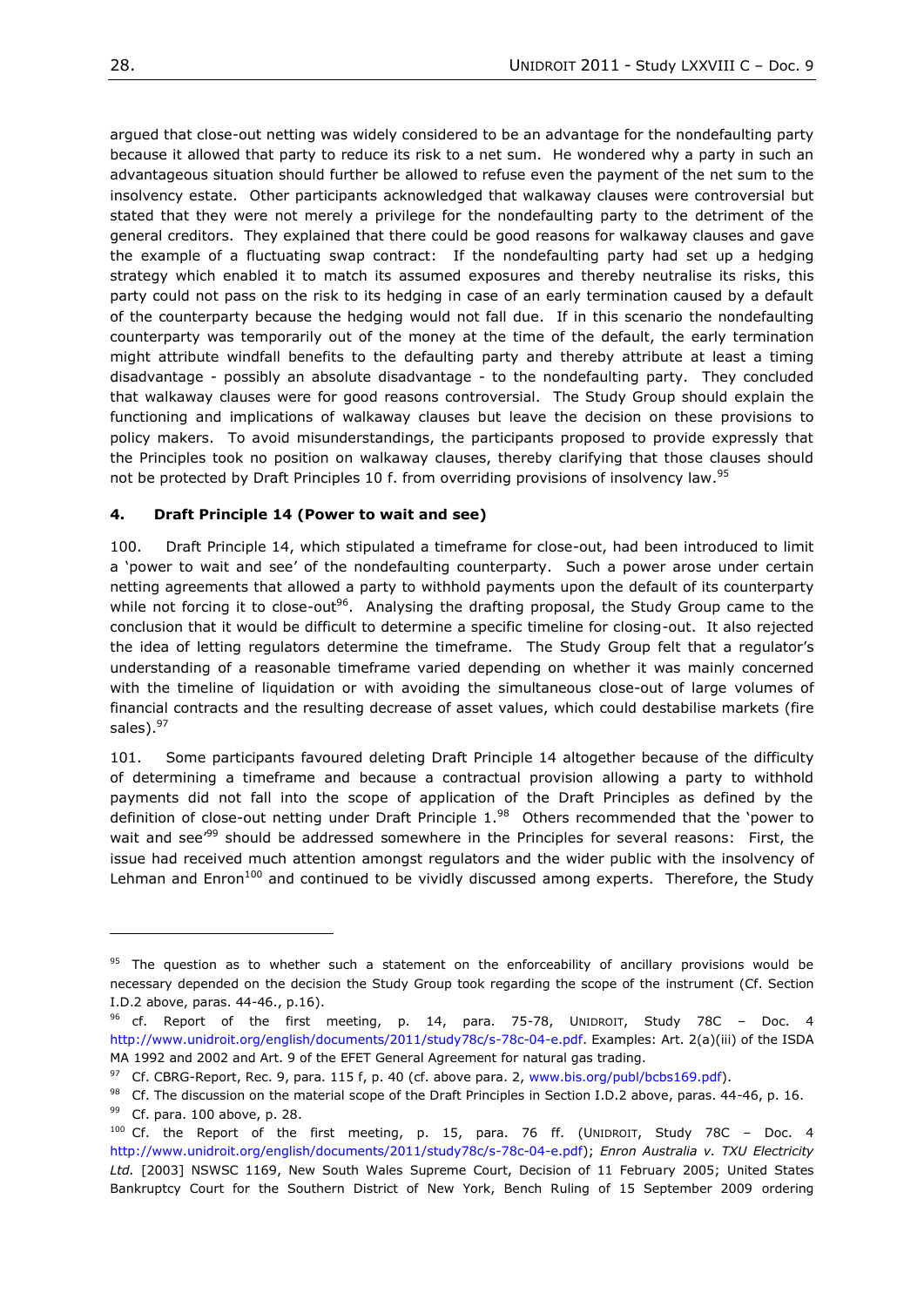Group should at least identify and explain the issue. Second, there was a risk that the Principles could be misunderstood. If the Principles did not allow a limitation of the 'power to wait and see', a reader might think that Draft Principles 10 f. provided that also ancillary provisions of a the netting agreement like those granting a 'power to wait and see' needed to be enforceable according to their terms where in fact, a limitation of such a power would not run against the intention of the Study Group.

102. Amongst those participants in favour of express statements on the 'power to wait and see'. the views varied regarding the approach to adopt. Some participants advocated providing that the close-out had to occur within a "reasonable number of business days". They argued that such a general formulation was acceptable in a soft law instrument like principles and would invite a court or insolvency authority to take into account all the circumstances of a particular case (in particular the complexity of the arrangement). Other participants preferred not to take a position on whether a suspension, if any, should be allowed and if so with what consequences. They proposed to simply clarify that the protection of close-out netting provisions from overriding provisions of insolvency law under Draft Principle 10 should be limited in its extent. This could be done by stipulating that the protection afforded by Draft Principle 10 f. would run out after a certain period of suspension.

103. With regard to the structure of the section, some participants proposed to combine the provision on the 'power to wait and see' with Draft Principle 12 on the walkaway clause and argued that both clauses had similar effects.

104. Regardless of the final decision on the 'power to wait and see', the Study Group agreed that there should be a separate provision on the reasonableness of the valuation like in Draft Principle 14 of the 'First tentative structure for Principles regarding the enforceability of netting agreements<sup>101</sup>. The Study Group did not decide whether the provision should indicate criteria to determine the reasonableness (e.g. whether the valuation needed to be based on a "fair value" concept or occur within a particular timeframe) or whether the Draft Principle should simply require that the (aggregation and) valuation needed to be conducted in a reasonable manner, which would leave it to each jurisdiction to determine the reasonableness.<sup>102</sup>

### **5. Draft Principle 15 (Suspect periods/Zero-hour rule)**

105. The Study Group acknowledged that Draft Principle 15 could be misunderstood to disapply laws governing fraudulent evasion of insolvency laws. It stressed that the word "solely" was the key to a correct understanding. Draft Principle 15 was drafted to restrict only one power of liquidators or bankruptcy trustees: The power to avoid past transactions based on the sole reason that the transaction took place at a certain point in time prior to the opening of insolvency proceeding. Thus, the provision applied to zero-hour rules and to suspect periods. To avoid misunderstandings on that scope, the Study Group agreed that Draft Principle 15 should be accompanied by an explanatory note clarifying that fraudulent preferences – transactions entered into for purpose of evading insolvency laws – did not fall under the provision. The avoidance of fraudulent transactions was not based "solely" on the timing of the conclusion of the contract but on a fraudulent motivation of evading insolvency laws.

106. The Study Group acknowledged that Draft Principle 15 was an exceptional provision under the Revised Draft of the Principles because it explicitly referred to the underlying obligations. While an extension of the scope of the Principles to underlying obligations might be questionable in other

Metavante Corporation to make payments to Lehman Brothers Special Financing Inc.; High Court of Justice in London, Lomas and others v JFB Firth Rixson, Inc and others2 [2010] EWHC 3372.

<sup>101</sup> UNIDROIT, Study 78C – Doc. 3, [http://www.unidroit.org/english/documents/2011/study78c/s-78c-03-e.pdf.](http://www.unidroit.org/english/documents/2011/study78c/s-78c-03-e.pdf)

 $102$  Cf. the discussion on valuation above in para. 74, p. 22 f.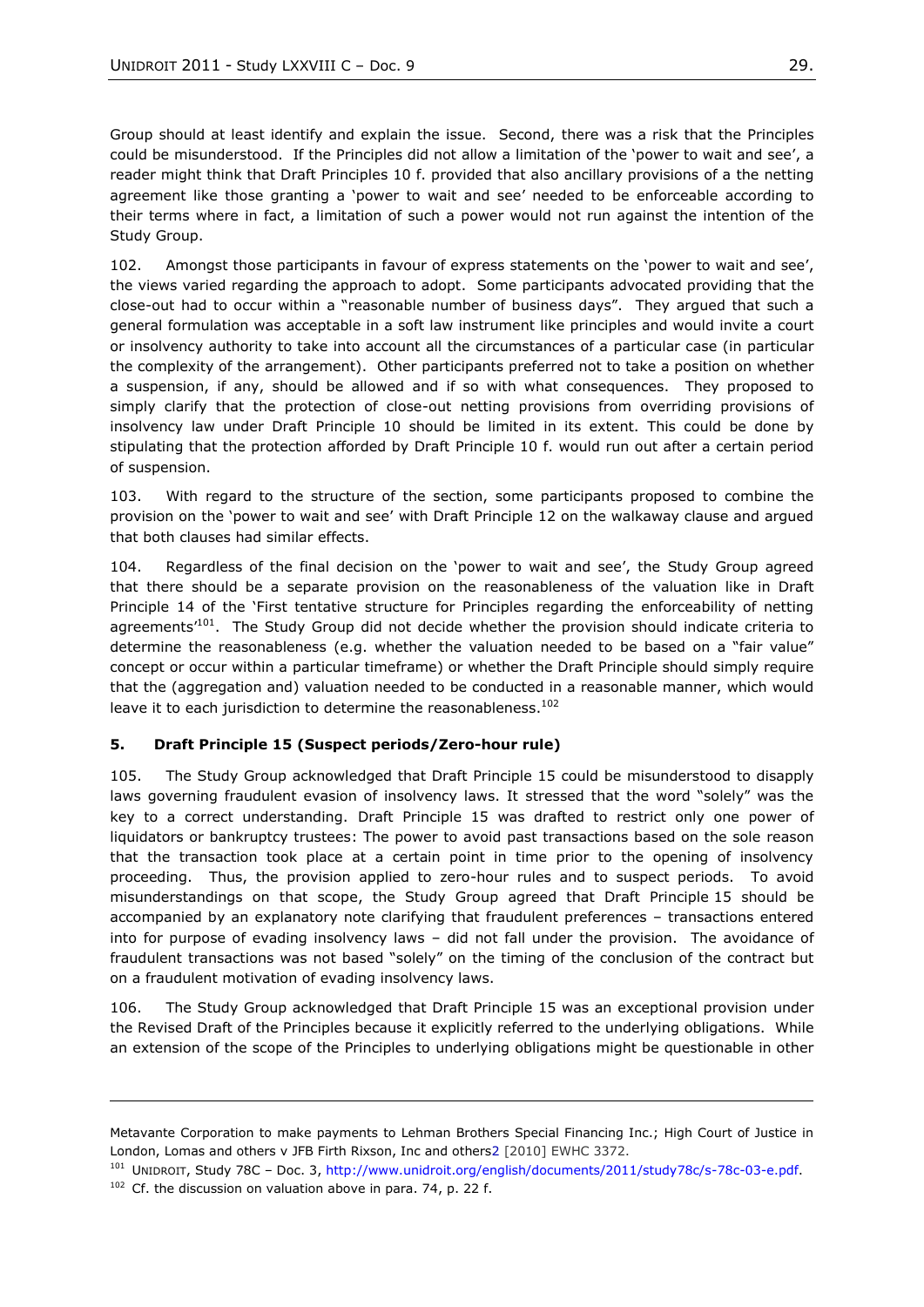cases<sup>103</sup>, a majority of participants explained that it was the main purpose of Draft Principle 15 to protect also the underlying obligation from zero-hour rules and suspect periods. The Study Group should retain Draft Principle 15 as it was and not delete the application to underlying obligations. They argued that the provision was essential for the protection of netting because the risk of invalidity created by suspect periods posed a much more systematic threat to the effectiveness of close-out netting than other limitations. In jurisdictions that provided for suspect periods, every single closing-out was preceded by a suspect period and thus a large part of every netting set would be affected by restrictions imposed on suspect period transactions. Netting protection that did not exempt the underlying obligations from the application of suspect periods would therefore be seriously flawed. That rationale explained also why a similar provision was included, for instance, into the EU collateral directive.<sup>104</sup>

107. Still, some participants raised concerns regarding the consistency of the Draft Principles and advocated that the Study Group should refrain from covering the underlying obligations at all unless it decided to widen the scope of the project.

108. One participant proposed to distinguish between suspect periods, which should be covered, and other reasons for avoiding the obligation. He invited the Study Group to further discuss that issue in another meeting.

## <span id="page-29-0"></span>**III. Planning of further work**

### <span id="page-29-1"></span>**A. Conflict of laws**

109. The Secretariat conducted an in-depth study of conflict-of-law issues as they relate to netting. Based on the findings of that study, the Secretariat will, in consultation with the Hague Conference, submit to the group a revised set of provisions for discussion at a later stage. For this reason, the Study refrained from discussing Draft Principles 18-20.

### <span id="page-29-2"></span>**B. The third meeting of the Study Group**

110. The Study Group agreed that its third meeting should be held on 7-9 February 2012 at the seat of UNIDROIT in Rome.

111. The Study Group further agreed that, depending on the outcome of its third meeting, the Governing Council of UNIDROIT could be invited to authorise the convening of a Committee of Governmental Experts for the finalisation of the Draft Principles with a view to their subsequent adoption by the UNIDROIT Governing Council.

 $103$  Cf. above I.D.1, paras. 38-43, p. 14 f.

<sup>&</sup>lt;sup>104</sup> Cf. Art. 8(1) of the Financial Collateral Directive 2002/47/EC (available under [http://eur](http://eur-lex.europa.eu/LexUriServ/LexUriServ.do?uri=OJ:L:2002:168:0043:0050:EN:PDF)[lex.europa.eu/LexUriServ/LexUriServ.do?uri=OJ:L:2002:168:0043:0050:EN:PDF\)](http://eur-lex.europa.eu/LexUriServ/LexUriServ.do?uri=OJ:L:2002:168:0043:0050:EN:PDF).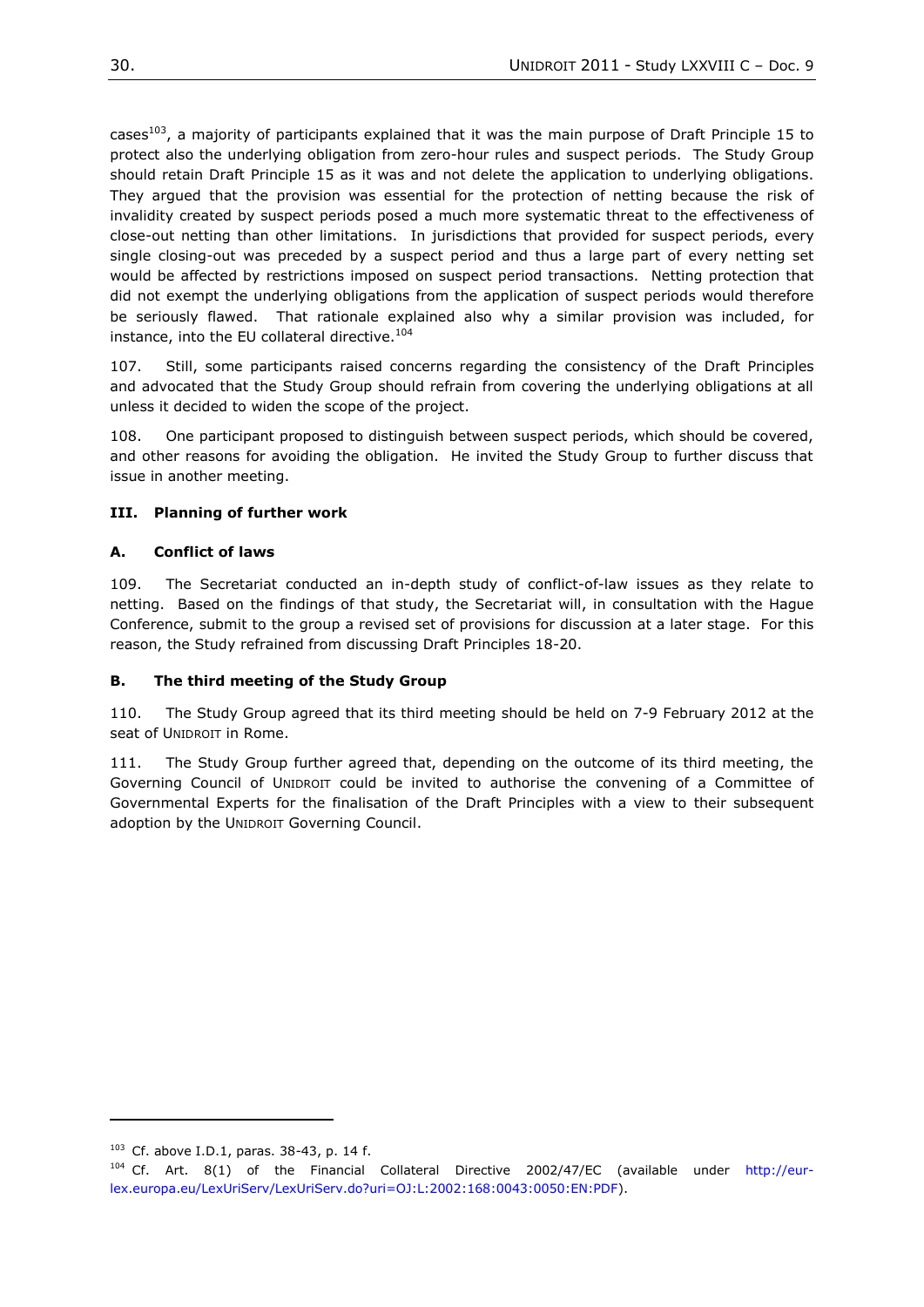# **APPENDIX I**

#### **LIST OF PARTICIPANTS**

<span id="page-30-0"></span>

| Mr Fernando R. DE ALMEIDA PRADO | Partner<br>Pinheiro Neto Advogados<br><b>Brazil</b>                                                                                                                                      |
|---------------------------------|------------------------------------------------------------------------------------------------------------------------------------------------------------------------------------------|
| Mr BAO Xiangming                | Managing Director of Market Discipline<br>Department<br>National Association of Financial Market<br>Institutional Investors (NAFMII)<br>P.R. China                                       |
| Mr Carl BJERRE                  | University of Oregon - School of Law<br>Professor of Law - Private Sector Adviser -<br>Uniform Law Commissioner<br>United States of America                                              |
| Mr Diego DEVOS                  | <b>General Counsel</b><br>Bank for International Settlements (BIS)<br>Switzerland                                                                                                        |
| Mr Ignacio GÓMEZ-SANCHA         | Managing Partner<br>GÓMEZ-SANCHA Abogados<br>Spain                                                                                                                                       |
| Ms Joyce HANSEN                 | Deputy General Counsel and Senior Vice<br>President<br>Federal Reserve Bank of New York<br>United States of America                                                                      |
| Mr Holger HARTENFELS            | Managing Director and Senior Counsel<br>Legal Regulatory & Governance<br>Germany                                                                                                         |
| Mr Hideki KANDA                 | Professor of Law<br>University of Tokyo<br>Japan                                                                                                                                         |
| Mr Rostislav KOKOREV            | Deputy Director<br>Ministry of Economic Development of the<br><b>Russian Federation</b><br>Department of Innovation Development and<br>Corporate Governance<br><b>Russian Federation</b> |
| Mr Hans KUHN                    | Director Legal and Property Services<br><b>Swiss National Bank</b><br>Switzerland                                                                                                        |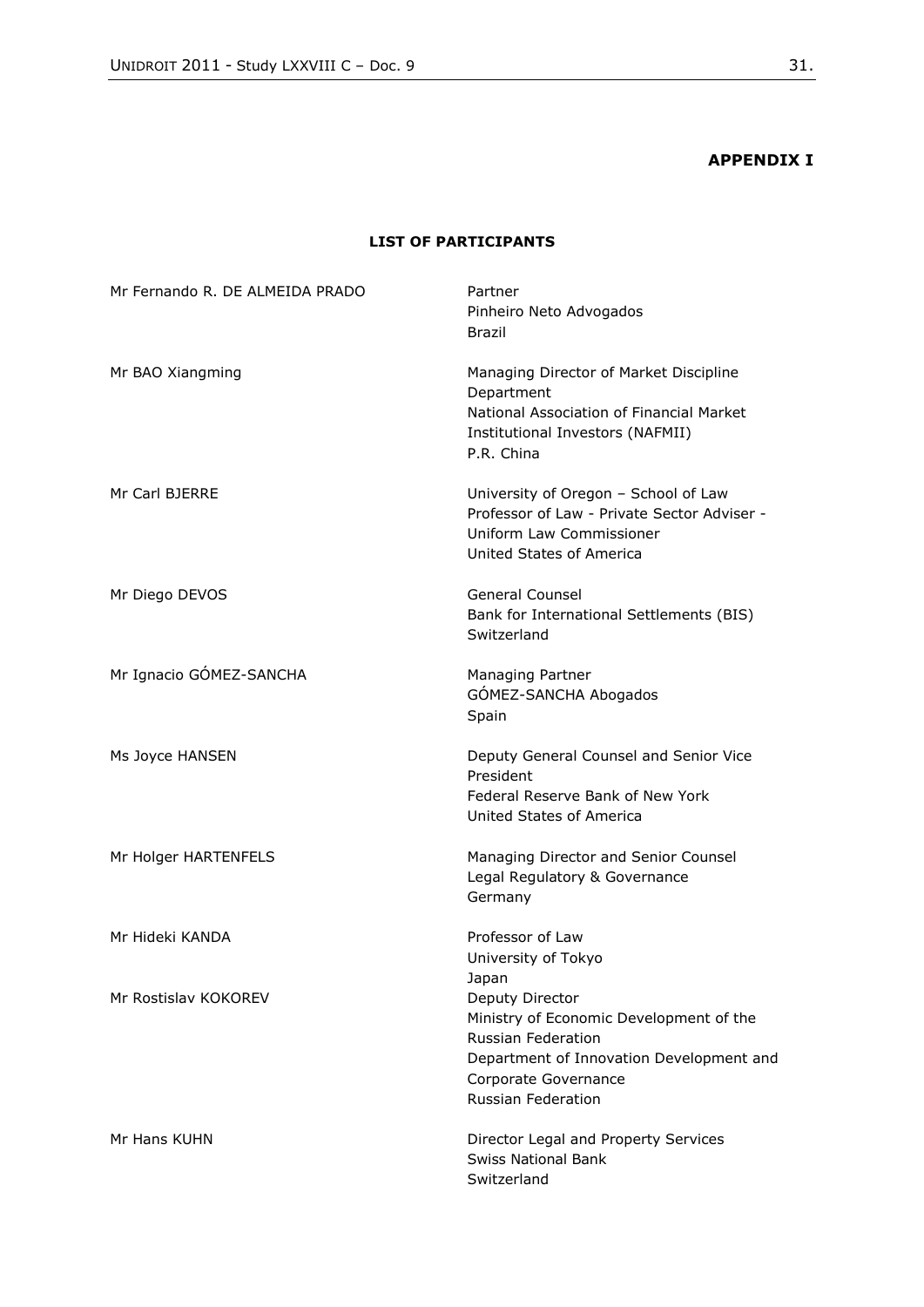| Mr LIU Yin                                                       | Associate of Market Discipline Department<br>National Association of Financial Market<br><b>Institutional Investors</b><br>P.R. China                  |
|------------------------------------------------------------------|--------------------------------------------------------------------------------------------------------------------------------------------------------|
| Mr Klaus LÖBER                                                   | Head of Oversight Division<br>European Central Bank (ECB)<br>Germany                                                                                   |
| Ms Monica MARCUCCI                                               | Legal Services and Law Studies Department<br>Senior Lawyer<br>Bank of Italy<br>Italy                                                                   |
| Mr Guy MORTON                                                    | Partner<br>Freshfields Bruckhaus Deringer<br>United Kingdom                                                                                            |
| Mr Philipp PAECH<br>Adviser to the UNIDROIT Secretariat          | Lecturer in Financial Law and Regulation<br>London School of Economics and Political<br>Science (LSE) - Department of Law<br>United Kingdom            |
| Ms Béatrice PASSERA                                              | Adjointe de Direction<br>Banque de France<br>Direction des Services Juridiques - Service du<br>Droit Communautaire et des Marchés Financiers<br>France |
| Mr Stanislaw SOŁTYSIŃSKI<br>Chairman of the UNIDROIT Study Group | SOŁTYSIŃSKI KAWECKI & SZLĘZAK<br>Of Counsel<br>Professor of Law - A. Mickiewicz University<br>Poland                                                   |

#### **OBSERVERS**

EUROPEAN COMMISSION (EC) Mr Rogier WEZENBEEK

INTERNATIONAL MONETARY FUND (IMF)

THE WORLD BANK MELLON CONSUMER MS WONG Sau Ngan

Directorate-General for the Internal Market and Services

Mr Alessandro GULLO Consulting Counsel - Legal Department

Senior Counsel – Finance, Private Sector Development & Infrastructure Legal Vice Presidency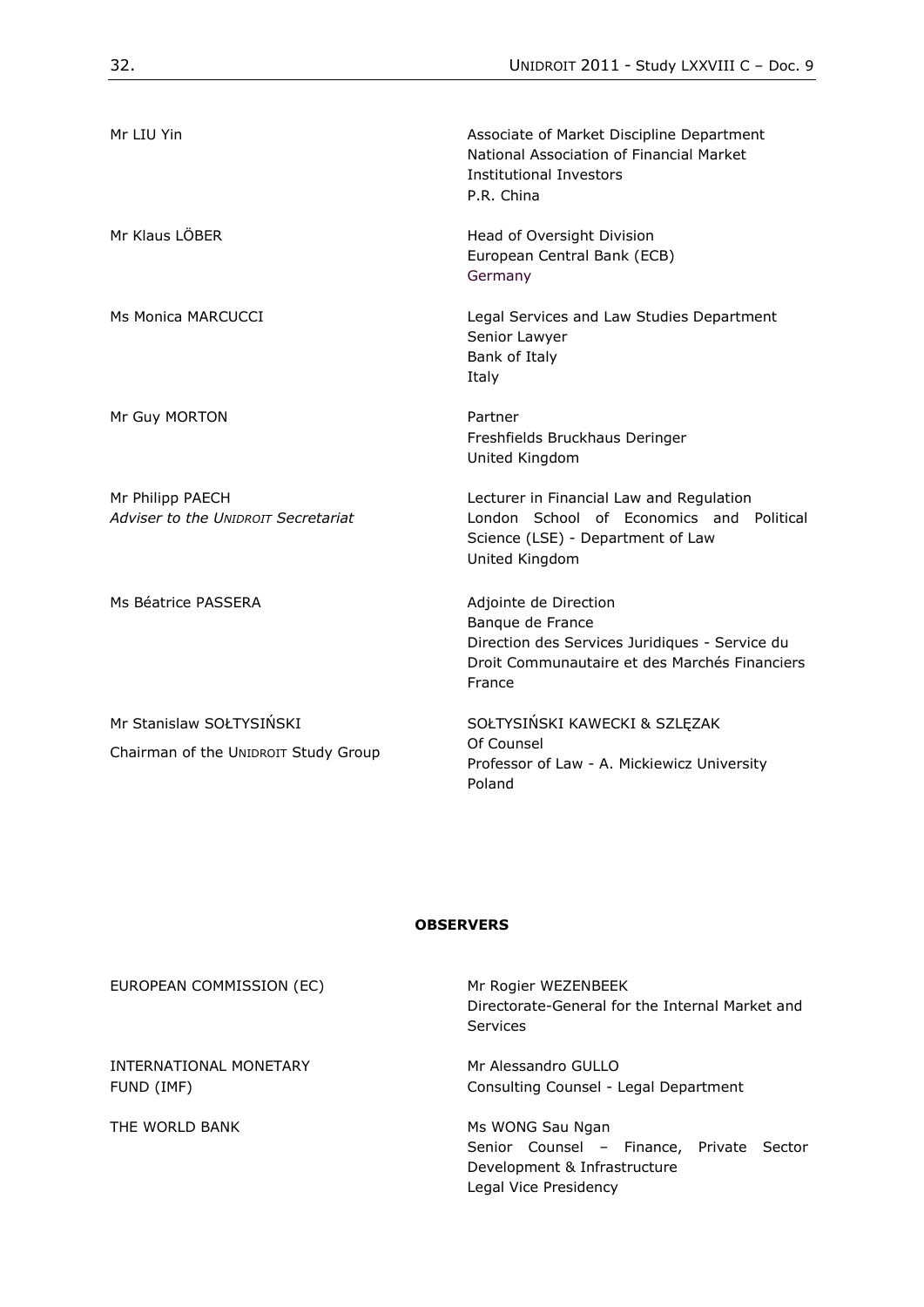INTERNATIONAL SWAPS AND DERIVATIVES ASSOCIATION (ISDA)

Mr Edward H. MURRAY Chair of the International Swaps and Derivatives Association Inc. (ISDA) Financial Law Reform Committee

Mr Peter M. WERNER Senior Director

#### **UNIDROIT SECRETARIAT**

| Mr Alberto MAZZONI            | President         |
|-------------------------------|-------------------|
| Mr José Angelo ESTRELLA-FARIA | Secretary General |
| Ms Annick MOITEAUX            | Assistant Officer |
| Mr Carsten KERN               | Assistant Officer |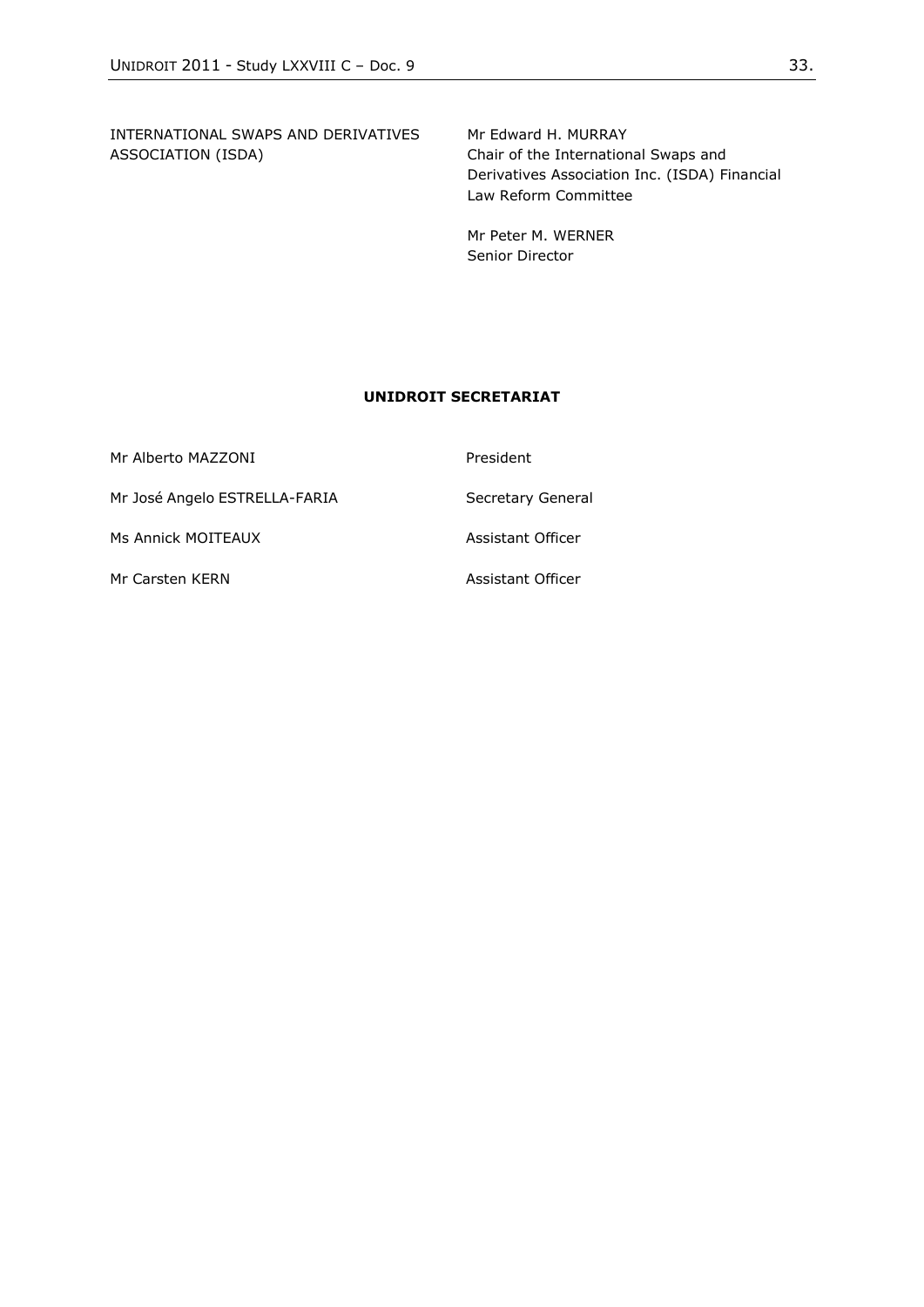#### **APPENDIX II**

<span id="page-33-0"></span>**UNIDROIT Study Group on principles and rules on the netting of financial instruments**

*Second Meeting* **Rome, 13 – 15 September 2011** UNIDROIT 2011 Study LXXVIII C – Doc. 5 Original: English July 2011

### **ANNOTATED DRAFT AGENDA**

- 1. Opening of the meeting
- 2. Adoption of the agenda and organisation of the meeting
- 3. Reports on the proceedings of relevant institutions
	- (a) Basel Committee on Banking Supervision
	- (b) EU Commission
- 4. Determining the scope of the Principles on Close-out Netting of Financial Instruments

5. Consideration of the Second Preliminary Draft of the Principles on Close-out Netting of Financial Instruments (UNIDROIT 2011 – Study LXXVIII C – Doc. 6)

- 6. Summary of the findings; planning of further work
- 7. Any other business
- 8. Closing of the meeting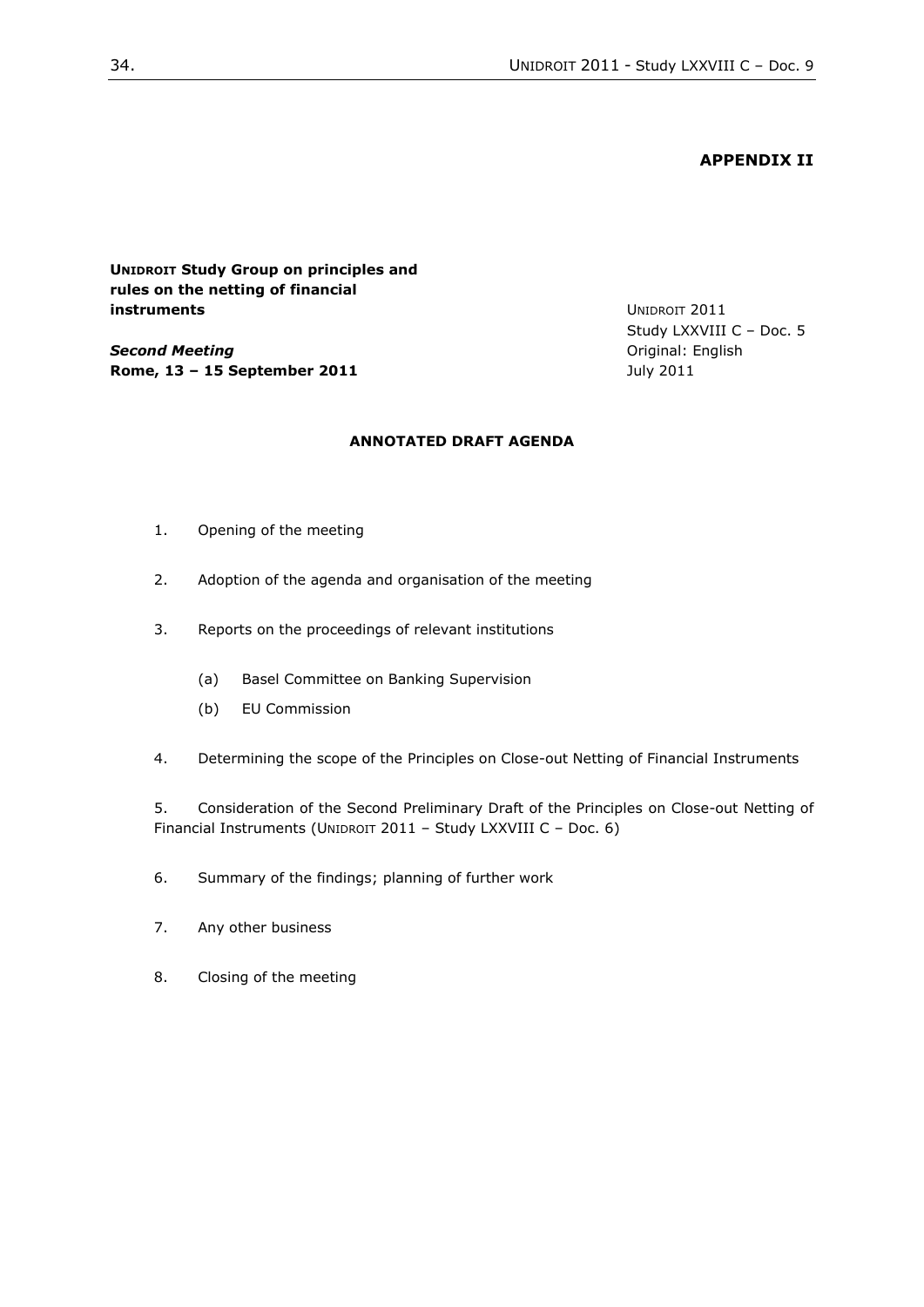#### **ANNOTATIONS TO THE DRAFT AGENDA**

#### **Item No. 1 Opening of the meeting**

1. The meeting will be held at the seat of Unidroit (Via Panisperna 28, 1084 Rome) and will be opened on Tuesday, 13 September 2011 at 10:00 hours.

#### **Item No. 2 Adoption of the agenda and organisation of the meeting**

2. Meeting hours will be from 10:00 to 12:30 and 14:00 to 18:00 hours.

#### **Item No. 4** - **Determining the scope of possible principles and rules on netting of financial instruments**

At its first meeting in April 2011, the Study Group has identified important questions that should be addressed at a later stage of the proceedings, such as the definitions of eligible financial instruments and of eligible parties. Upon the request of members of the Study Group, ISDA has agreed to prepare a paper of relevant financial transactions. This document will be distributed to the members of the Study Group and made available on the [internet](http://www.unidroit.org/english/studies/study78c/main.htm) by 31 August 2011.

The Study Group has also postponed a decision on whether and how to address payment and settlement systems in possible principles and rules. The Secretariat is currently preparing a paper on payment and settlement systems that apply or might interfere with close-out netting agreements (UNIDROIT 2011 - Study LXXVIII C - Doc. 8), which will also be distributed to the Members of the Study Group and published on the [internet](http://www.unidroit.org/english/studies/study78c/main.htm) by 31 August 2011.

Last, the Study Group has not taken a decision yet whether multilateral netting and collateral arrangements should be covered by the Principles.

### **Item No. 5 - Consideration of the Second Preliminary Draft of the Principles on Closeout Netting of Financial Instruments**

The second preliminary draft of possible principles and rules on close-out netting of financial instruments (UNIDROIT 2011 – Study LXXVIII C – Doc. 6) will be distributed to the members of the Study Group in the first weeks of August 2011.

The Secretariat invites the members of the Study Group to analyse mechanisms that can be used to challenge close-out netting agreements by liquidators or unsecured creditors. Ideally, the Study Group might want to develop approaches how to address these challenges in the possible principles and rules on netting of financial instruments.

During the deliberations of the first meeting, no decision was reached on walk-away clauses and on whether a fixed or flexible time limit for closing-out should be included in the possible principles and rules. The Study Group also addressed the potential interplay between the principles and rules and regulatory measures in the context of bank resolution. The Secretariat invites the Study Group to express its view on those issues.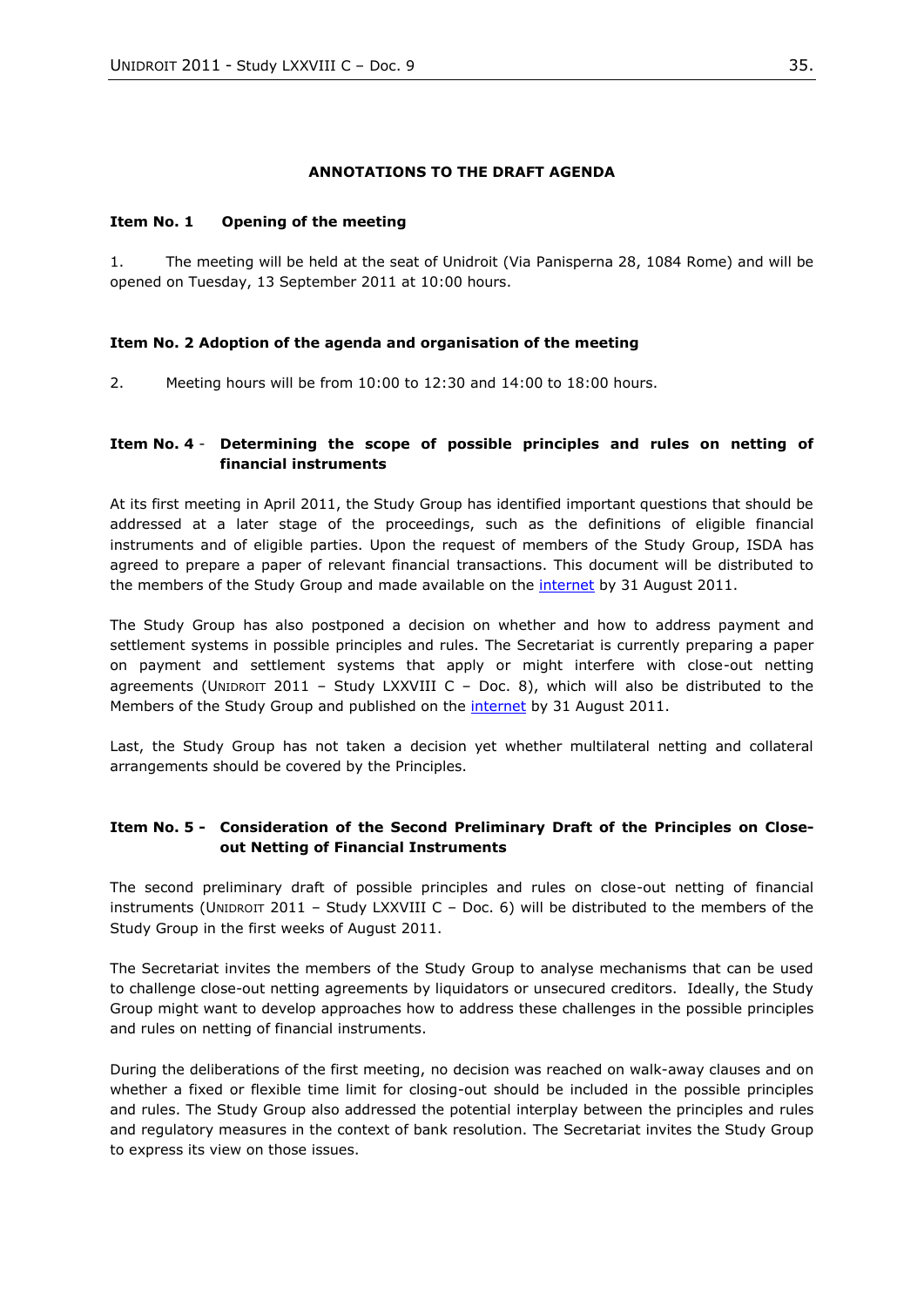#### **APPENDIX III**

<span id="page-35-0"></span>**UNIDROIT Study Group on principles and rules on the netting of financial instruments**

*Second Meeting* **Rome, 13 – 15 September 2011** UNIDROIT 2011 Study LXXVIII C – Doc. 6 Original: English August 2011

A first tentative structure forRevised Preliminary Draft of Principles regarding the Enforceability of Close-out Netting [Agreements/Provisions**<sup>105</sup>**] **106**

*(prepared by the Secretariat)*

#### **Introduction<sup>107</sup>**

 $\overline{a}$ 

The enforceability of Close-out Netting [Agreements/Provisions<sup>108</sup>] contributes to the stability of financial systems.<sup>109</sup> It allows eligible parties to reduce their exposure towards their counterparties to a net position. By this means, close-out netting reduces the risk that the inability of one financial market participant to meet its obligations leads to a chain of failures or difficulties of other market participants (contagion effect).

Close-out netting establishes a timely, efficient and impartial resolution mechanism for the covered financial contracts in the event of default of one party allowing for continuity of the nondefaulting party's business. It provides certainty about the covered financial contracts and thus allows for

<sup>105</sup> In its first meeting, the Study Group discussed whether the term "Agreement" was broad enough to encompass all netting mechanisms that exist today. Some participants voiced concerns and favoured a broader term such as "Netting Provision" (cf. Doc. 4 [42], p. 9). The problem might be addressed in a proper definition clarifying that "For the purpose of these Principles, an agreements does not require negotiations between the parties. It can be contained in regulatory acts, rule books of central counterparties or General Terms and Conditions."

<sup>&</sup>lt;sup>106</sup> Square brackets indicate proposals made during the first meeting of the Study Group from 18 to 21 April 2011 to amend or delete their content.

<sup>&</sup>lt;sup>107</sup> The Study Group decided in its first meeting to describe the fundamental objectives and mechanisms of insolvency law in the future instrument and to explain why they are not in conflict with the protection of the Close-out Netting mechanism (cf. Doc. 4 [64], p. 12).

 $108$  Cf. footnote 1 on the terminology discussion relating to "Agreement" and "Provision".

<sup>109</sup> This fact is today widely recognized (cf. for the ongoing Regulatory debate the "Report and Recommendations of the Cross-border Bank Resolution Group" of the Basle Committee on Banking Supervision that refers close-out netting in Recommendation 8 [p. 36 - 39] in a list of mechanisms capable of mitigating systemic risk in the first place along with collateralisation, segregation of client assets and standardisation [http://www.bis.org/publ/bcbs169.pdf\)](http://www.bis.org/publ/bcbs169.pdf).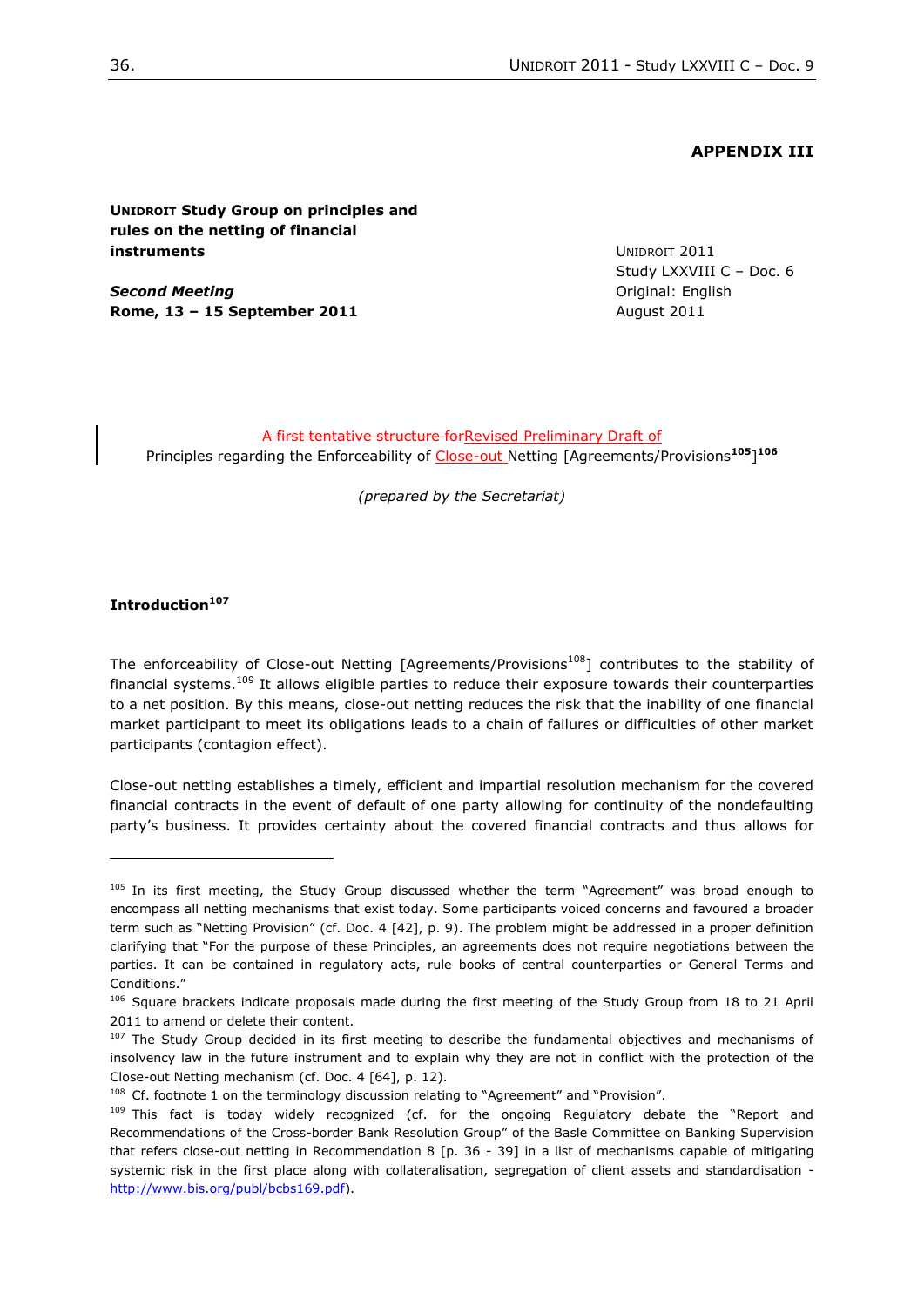predictability about the allocation of assets and risks in insolvency. This promotes stability in the financial market and fosters transactions. The protection of Close-out Netting [Agreements/Provisions<sup>110</sup>] aims therefore at achieving objectives that are largely consistent with and supportive of common objectives of general insolvency laws. $111$  Indeed, insolvency regimes typically aim at preserving the insolvency estate to allow equitable distribution to creditors and at providing for timely, efficient and impartial resolution of insolvency and for certainty in the market.<sup>112</sup>

#### **Definitions**

 $\overline{a}$ 

1.  $\blacksquare$   $\blacksquare$  Close-out Netting [Agreement/Provision<sup>113</sup>]" means [an agreement/a provision] [relating to eligible financial contracts]<sup>114</sup> between two [or more]<sup>115</sup> parties under which, on the occurrence of an enforcement event in relation to one of the parties, [either or both] $^{116}$  of the following should occur, or may at the election of the other party occur, [whether through the operation of set-off, novation or otherwise $1^{117}$ :

#### *Alternative a<sup>118</sup>*

 $-$  the respective obligations of the parties are accelerated so as to be immediately due and expressed as an obligation to pay an amount representing their estimated current value or are terminated and replaced by an obligation to pay such an amount;

 $110$  Cf. footnote 1 on the terminology discussion relating to "Agreement" and "Provision".

<sup>&</sup>lt;sup>111</sup> Special protection given to netting [Agreements/Provisions] might appear to conflict with some insolvency objectives. Upon taking a closer look, however, the protection reveals to be consistent with the fundamental objectives of insolvency law. The objective of maximizing the value of insolvency assets may have to stand back behind the predictability of contractual relations (Key objective 2 of the UNCITRAL Legislative Guide to Insolvency Law, p. 10 f) if that is critical to investment decisions. The objective of equitable treatment of creditors should be seen in the context of a fair attribution of risks and should reflect the commercial bargains the different creditors have struck with the debtor (Key objective 4 of the UNCITRAL Legislative Guide to Insolvency Law, p. 11 f). A liquidator cannot have greater rights than the insolvent party whose estate he inherits or manages. The insolvent party would only be entitled to claim a single net obligation. Any rule of insolvency that disrupts this pooling of obligations and entitlements and allows cherry-picking within what is economically one single asset would create both uncertainty and unfairness (cf. Doc. 4 [21] p. 5 f). Largely the same objectives are also pursued by bank resolution mechanisms (cf. the Preamble of Annex 1 to the Consultative Document "Effective Resolution of Systemically Important Financial Institutions" issues by the Financial Stability Board on 19 July 2011 (p. 23) and Key Attribute 5.1 of the same Annex, p. 26 [\(http://www.financialstabilityboard.org/publications/r\\_110719.pdf\)](http://www.financialstabilityboard.org/publications/r_110719.pdf)).

 $112$  The objectives of insolvency law are taken from Recommendations 1-4 [paras. 4-13] of the UNCITRAL Legislative Guide to Insolvency Law of 25 June 2004 [\(http://www.uncitral.org/pdf/english/texts/insolven/05-](http://www.uncitral.org/pdf/english/texts/insolven/05-80722_Ebook.pdf) [80722\\_Ebook.pdf\)](http://www.uncitral.org/pdf/english/texts/insolven/05-80722_Ebook.pdf).

 $113$  Cf. footnote 1 on the terminology discussion relating to "Agreement" and "Provision".

<sup>&</sup>lt;sup>114</sup> The Study Group agreed that the list of the eligible parties and eligible financial contracts needed to be integrated into the definitions (cf. Doc. 4 [39], p. 8).

<sup>115</sup> The Study Group considered deleting the words "or more" and thus limiting the Principles to bilateral netting (Cf. Doc. 4 [43], p. 9 f.). However, it postponed a decision in that regard.

<sup>&</sup>lt;sup>116</sup> One participant at the first meeting of the Study Group cautioned that the definition would also apply to netting agreements without aggregation since it was sufficient that "either or both" indents were fulfilled and since the first indent did not require aggregation. The participant voiced the opinion that the definition should require all three elements of netting: termination/acceleration, valuation and aggregation (cf. Doc. 4 [46], p. 10).

 $117$  Several participants proposed to add the words "whether through the operation of set-off, novation or otherwise‖ to the definition and referred to the wording of the definition of close-out netting agreements in Art. 2 (1)(n) of the EU Financial Directive 2002/47/EC (Cf. Doc. 4 [45], p. 10).

 $118$  Adapted from the Geneva Securities Convention, Article 31(j); EU Financial Collateral Directive, Article 2(1)(n) (Cf*.* Doc. 2 [83-85], [109]-[110], [278]-[282]).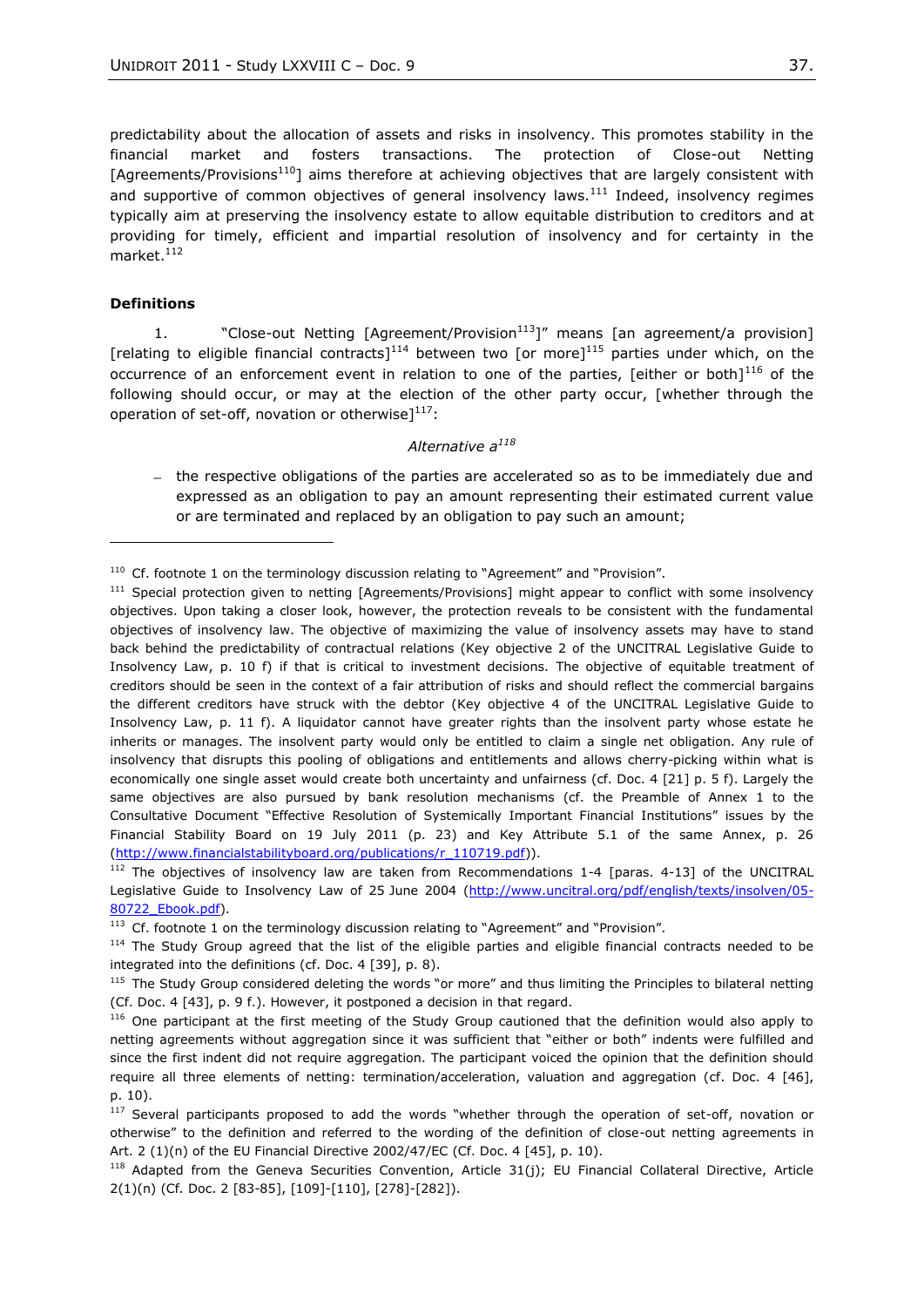$-$  [an account is taken]<sup>119</sup> of what is due from each party to the other in relation to such  $[accelerated]$ <sup>120</sup> obligations, and a net sum equal to the balance of the account is payable by the party from whom the larger amount is due to the other party.

#### *Alternative b<sup>121</sup>*

- 1) one or more eligible financial contracts are terminated and the obligations or entitlements thereunder are liquidated and/or the obligations or entitlements under one or more eligible contract are accelerated;<sup>122</sup>
- 2) a close-out value, market value, liquidation value or replacement value is calculated or estimated in respect of each obligation or entitlement or group of obligations or entitlements;
- 3) a net balance of the values calculated is computed into a net sum.<sup>123</sup> A single obligation of one eligible party to the other equal to that net sum payable by the eligible party from whom the larger amount is due to the other replaces all obligations and entitlements between the eligible parties.<sup>124</sup>

#### "Umbrella-netting agreement" means or of a set of connected close-out agreements.

2.  $\frac{3}{2}$  Tenforcement event<sup> $n_{125}$ </sup> means, in relation to a Close-out Netting [Agreement/Provision], an event of default of one of the parties or other event in relation to one of the parties on the occurrence of which, under the terms of that Close-out Netting [Agreement/Provision]

- the other party is entitled to elect the operation of the Close-Out Netting [Agreement/Provision], or
- the operation of the Close-out netting occurs.

 $119$  One participant at the first meeting of the Study Group explained that the wording "an account is taken" was taken from the bankruptcy law of the UK, which referred to set-off. He suggested that the definition should be broadened to encompass other means of aggregation (Cf. Doc. 4 [47], p. 10).

 $120$  Varying views were expressed during the first meeting of the Study Group as to whether the second indent of the definition needed to refer also to acceleration (Cf. Doc. 4 [40], p. 9).

<sup>&</sup>lt;sup>121</sup> Alternative definition based on the three-step approach generally accepted by the Study Group (cf. Doc. 4 [17-20] p. 4 f. and [39] p. 8 f) and adapted from the "netting" definition of the ISDA Model Netting Act 2006 Version 2 (published October 10, 2007).

<sup>&</sup>lt;sup>122</sup> The Study Group might wish to consider whether obligations that have already fallen due but have not been fulfilled prior to the enforcement should be covered by this definition.

<sup>&</sup>lt;sup>123</sup> The Study Group might wish to consider whether the netting mechanism implies a logical order of acceleration and then aggregation or whether the order is irrelevant. The findings might be clarified in an explanatory note.

 $124$  The first tentative structure for Principles regarding the Enforceability of Netting Agreements (Doc. 3) preserved in draft Principle 13 the application of legal requirements "pursuant to which the valuation of the respective obligations of the parties as part of the operation of a close-out netting agreement must be conducted in a commercially reasonable manner". That provision has now been redrafted so as to deal essentially with the time frame for termination and valuation. The Study Group might wish to consider whether the term commercially reasonable as used in Art. 4 (6) of the EU Financial Collateral Directive entails any element other than the time factor on which guidance might be appropriate.

 $125$  Adapted from the Geneva Securities Convention, Article 31(h); EU Financial Collateral Directive, Article  $2(1)(I)$ .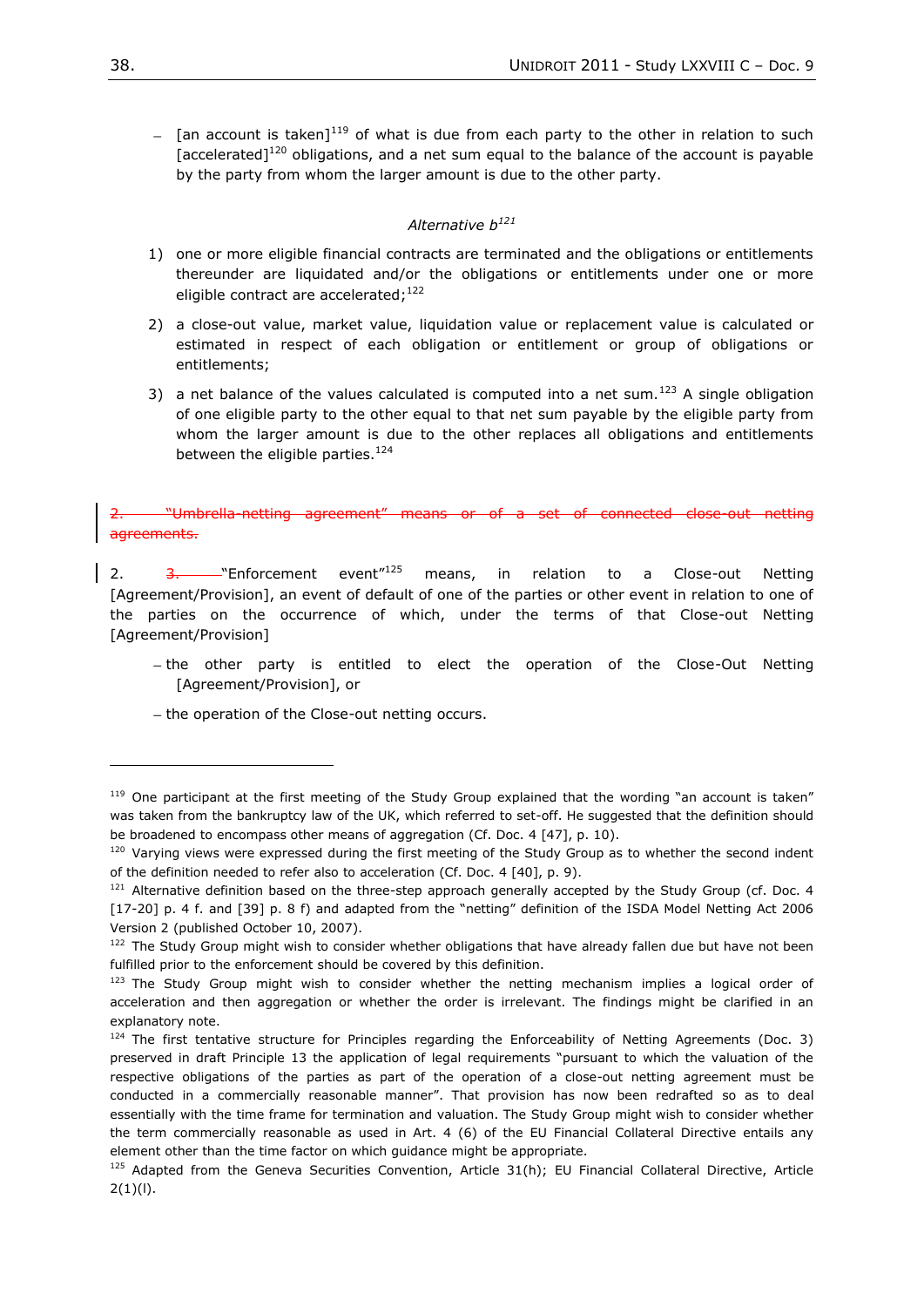3.  $4.$  — "Insolvency proceeding"<sup>126</sup>

4. 
Weligible financial contract" means any contract between eligible parties generating a fluctuating forward exposure by reference to market movements in some assets (e.g. commodities, indices) [,which for commercial and risk control reasons is closely connected to contracts of the same kind] $127$ , such as in particular $128$ 

- Derivatives instruments (including forwards and options that are physically settled, spot transactions [...]);
- Securities financing transactions (including repurchase securities, margin loans [...]);
- [- Money market services and deposits ("deposit netting", including interbank landing and deposits, money market overnight facilities  $\left[ \ldots \right]$ <sup>129</sup>]

This includes contracts on the maintenance of financial instruments and contracts generating obligations under master-master agreements, under clearing and settlement arrangements and under title-transfer arrangements relating to such eligible financial contracts.<sup>130</sup>

5. 
While party" means any natural or legal person who acts for purposes other than for their personal, family or household use. $131$ 

#### **Formal requirements for Close-out Netting [Agreements/Provisions]**<sup>132</sup>

<span id="page-38-0"></span>6.  $5.133$  The creation, validity, perfection [effectiveness against third parties,]<sup>134</sup> enforceability or admissibility in evidence of a Close-out Netting [Agreement/Provision] should not be dependent on the performance of [any formal act] $^{135}$ .

<sup>&</sup>lt;sup>126</sup> The Study Group decided to postpone a decision on the definition of insolvency proceedings (cf. Doc. 4 [45], p. 10) The original proposal – which was adapted from Article 1(h) of the Geneva Securities Convention, was as follows: "Insolvency proceeding" means a collective judicial or administrative proceeding, including an interim *proceeding, in which the assets and affairs of the debtor are subject to control or supervision by a court or other competent authority for the purpose of reorganisation or liquidation*.

 $127$  Definition based on the proposal for a generic definition of eligible financial contracts that was discussed controversially by the Study Group (cf. Doc. 4 [100-103], p. 18 f).

 $128$  Positive enumeration based on Doc. 4 [103-107], p. 19 f. A decision as to whether a negative or positive definition of eligible financial instruments shall be drafted has not yet been taken (cf. Doc. 4 [103], p. 19).

<sup>&</sup>lt;sup>129</sup> Varying views were expressed at the first meeting of the Study Group towards the inclusion of money market services and deposits (cf. Doc. 4 [105], p. 20).

<sup>&</sup>lt;sup>130</sup> The Study Group agreed in its first meeting that master-master agreements should be covered by the future instrument and discussed whether obligations arising under title-transfer arrangements and contracts on the maintenance of financial instruments needed and merited the same protection (cf. Doc. 4 [104], p. 20).

<sup>&</sup>lt;sup>131</sup> Adapted from Art. 2(a) of the United Nations Convention on contracts for the international sale of goods of 1980 (CISG). An alternative wording adapted from Art. 2(a) of Directive 2005/29/EC of 11 May 2005 concerning unfair business-to-consumer commercial practices, from Art. 2(1)(f) of Directive 2008/122/EC of 14 January 2009 on the protection of consumers in respect of certain aspects of timeshare, long-term holiday product, resale and exchange contracts and from Recommendation 2 of Commission recommendations of 12 May 2010 on the use of a harmonised methodology for classifying and reporting consumer complaints and enquiries (2010/304/EU) could be: "Eligible party" means any natural or legal person other than consumers. *―Consumer‖ means any national person who is acting for purposes which are outside that person's trade, business, craft or profession.*

<sup>132</sup> Cf. Doc. 2 [93-94]; [283]-[289].

 $133$  Adapted from the EU Financial Collateral Directive, Article 3(1).

<sup>134</sup> The Study Group decided to delete the term "perfection" since it might create confusion: under UK Law, for example, perfection refers only to pledges, while under French Law, it is a synonym for making rights effective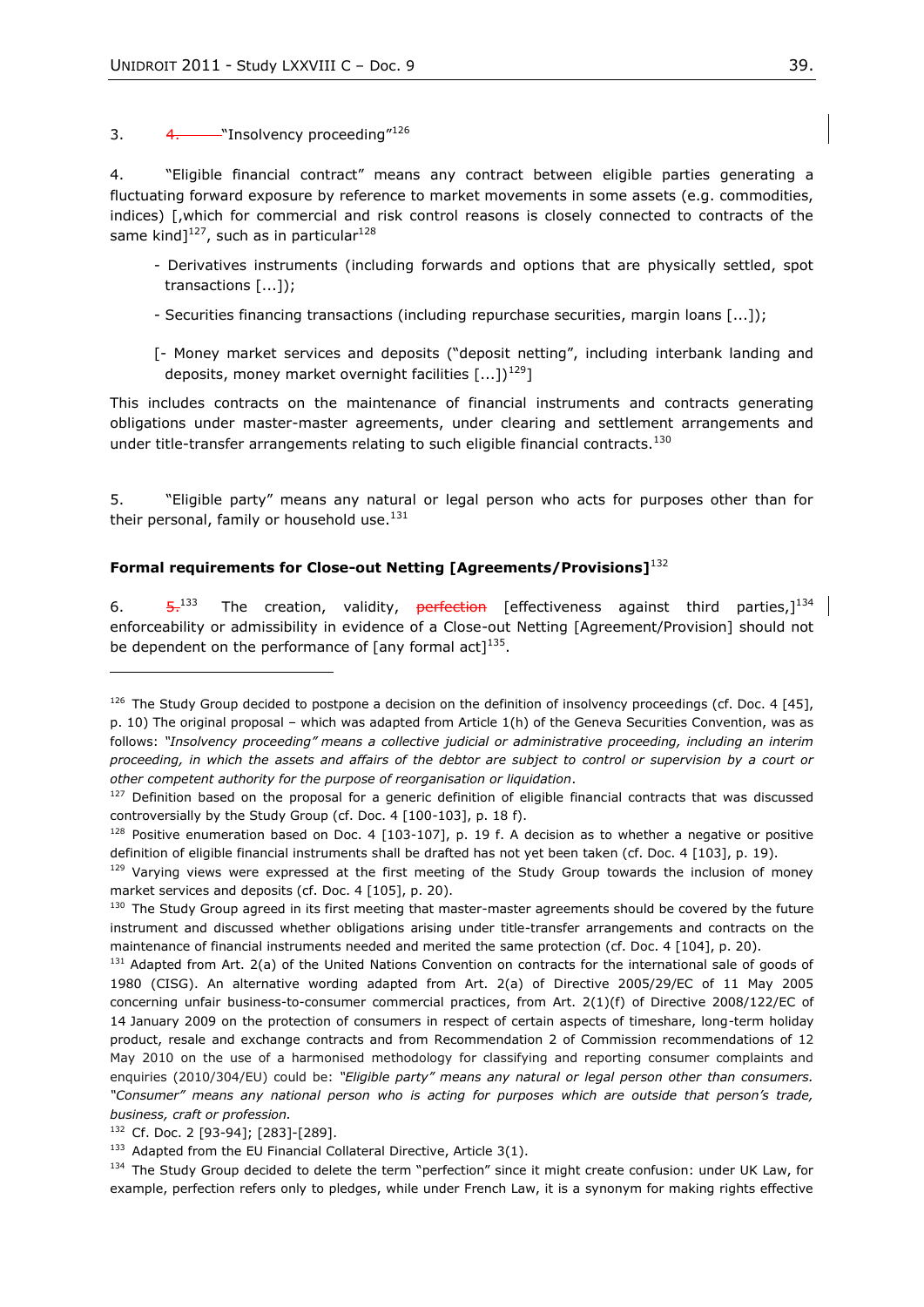7.  $\frac{6}{2}$   $^{136}$  Principle [6](#page-38-0) is without prejudice to anythe<sup>137</sup> requirement that a Close-out Netting [Agreement/Provision] shall be evidenced in writing or any legally equivalent form.

8.  $7.$  [Notwithstanding<sup>138</sup> the general rule set out in Principle 6, Principle [5](#page-38-0) is without prejudice to any requirement regarding States may require the registration of the financial contracts covered by the Close-out Netting [Agreement/Provision] with a trade repository or similar organisation [for purposes of prudential supervision]<sup>139</sup>. A failure to comply with that requirement should not affect the creation, validity,-perfection [effectiveness against third parties,]<sup>140</sup> enforceability or admissibility in evidence of a Close-out Netting [Agreement/Provision].]<sup>141</sup>

9. 8 The creation, validity, perfection [effectiveness against third parties, $1^{142}$ enforceability or admissibility in evidence of a Close-out Netting [Agreement/Provision] should not depend on the use of standardised terms, as for example the terms of specific trade associations.

### **Enforceability of Close-out Netting [Agreements/Provisions]**<sup>143</sup>

<span id="page-39-0"></span>10. 9. A Close-out Netting [Agreement/Provision] should take effect in accordance with its terms.<sup>144</sup>

11.  $\frac{10}{10}$  Except as otherwise provided in a Close-out Netting [Agreement/Provision], a Close-out Netting [Agreement/Provision] should be enforceable notwithstanding the commencement or continuation of insolvency proceedings in relation to one of the parties to the agreement. This principle is subject to any contrary provision of the netting agreement.<sup>145</sup>

against third parties (cf. Doc. 4 [55], p. 11). The expression "effectiveness against third parties" is taken from Artt. 11, 12 of the Geneva Securities Convention.

135 The Study Group was concerned that the term "formal act" might be not sufficiently precise and at the same time not broad enough to encompass all possible enforcement requirements (cf. Doc. 4 [56], p. 11).

<sup>136</sup> Adapted from the EU Financial Collateral Directive, Article 3(2).

137 It was proposed to replace the direct article "the" with its indirect equivalent "any" to clarify that the Principles did not intend to establish a writing requirement but simply did not displace existing writing requirements (cf. Doc. 4 [57], p. 11).

 $138$  The expression "without prejudice" was considered to be misleading since it implied that draft Principle 8 was incompatible with draft Principle 6. Therefore, one participant proposed to replace the expression with the term "notwithstanding" (cf. Doc. 4 [59], p. 12).

 $139$  One participant suggested that the expression "for purpose of prudential supervision" was superfluous (cf. Doc. 4 [60], p. 12).

 $140$  The Study Group decided to delete the term "perfection" (see above fn. 30).

<sup>141</sup> The Study Group might want to consider whether the Principle excludes other possible consequences of failure to comply with a registration requirement. On more general terms, some participants proposed to delete the draft Principle since they considered that the clarifications made in draft Principle 8 belonged into the commentary (cf. Doc. 4 [58], p. 11).

 $142$  The Study Group decided to delete the term "perfection" (see above fn. 30).

<sup>143</sup> The Study Group discussed in its first meeting whether the Principles should address the interplay between netting protection and banking resolution powers. It agreed that it should keep this question under consideration (cf. Doc. 4 [28-33], p. 7f.).

 $144$  Adapted from the Geneva Securities Convention, Article 32, and Article 7(1) EU Financial Collateral Directive. This reproduces the original sentence which was met with strong support by the participants of the first meeting of the Study Group. To the extent however that draft Principle 10 might be understood as merely reflecting a general principle of law, the Study Group may wish to consider whether the purpose of this provision could be more clearly specified either by combining it with draft Principle 13 or with draft Principle 11 along the lines of Art. 4 of the ISDA Model Netting Act 2006 Version 2 (published October 10, 2007).

<sup>145</sup> Adapted from the Geneva Securities Convention, Article 33(3)(b); Article 4(5) EU Financial Collateral Directive.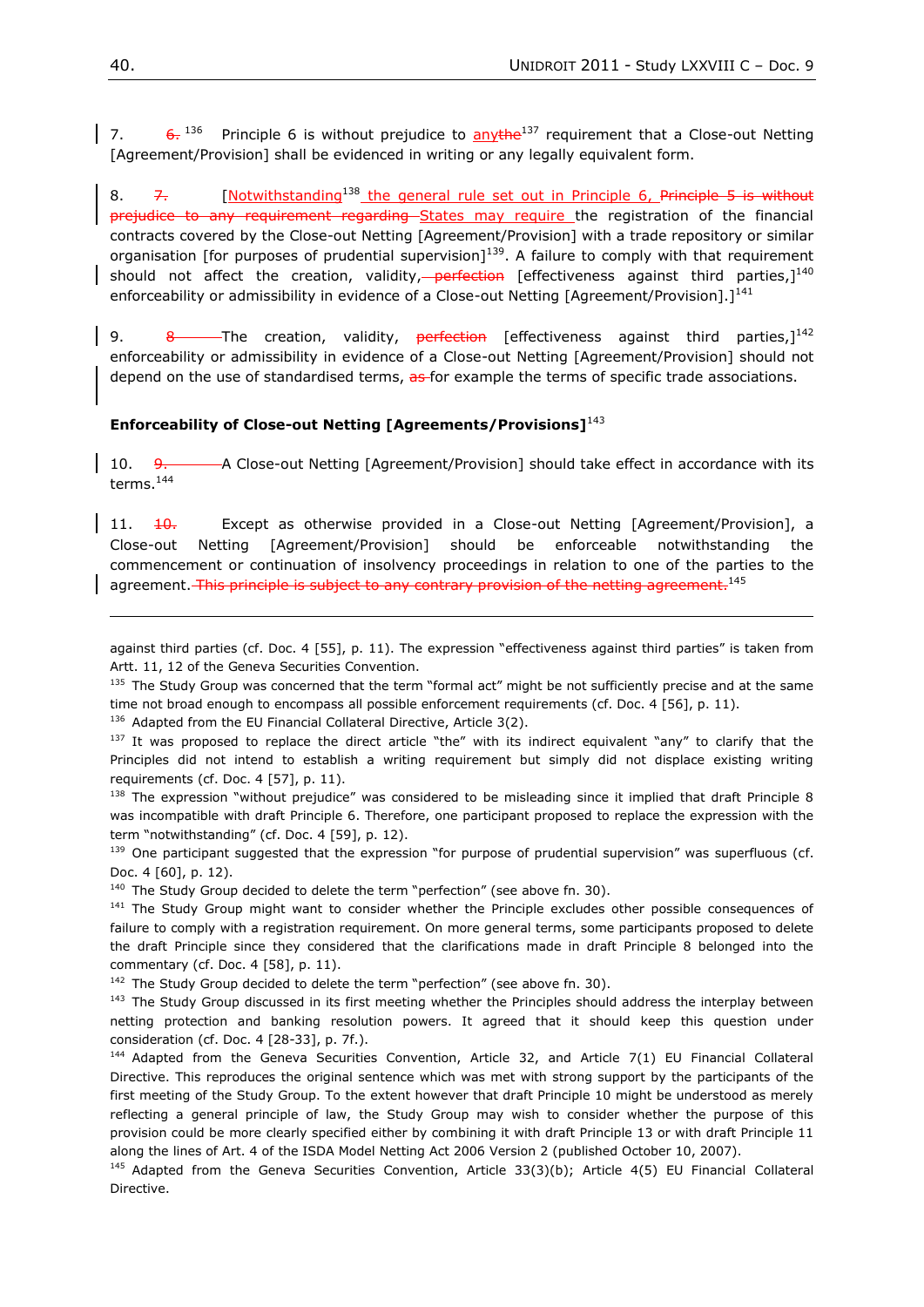### $[...]^{146}$

 $\overline{a}$ 

12. <del>11. Notwithstanding Principle 10, any provision in an eligible financial contract that</del> suspends, conditions, or extinguishes a payment obligation of a party that would otherwise exist, solely because of such party's status as a nondefaulting party in connection with the insolvency of the other party, and not as a result of the exercise by a party of any right to offset, set-off or net obligations that exist under the eligible financial contract or the obligations thereunder or the applicable law ("walkaway" clause) shall not be enforceable.<sup>147</sup>

After the commencement of insolvency proceeding:

- the net sum is payable to the insolvent party by the other party if it is owed by the latter;
- if the insolvent party owes the net sum to the other party, the latter becomes the insolvency proceeding to the amount of the net sum. 148

13. <del>12. Except as otherwise provided in the Close-out Netting [Agreement/Provision], a</del> Close-out Netting [Agreement/Provision] should be enforceable without any requirement that:<sup>149</sup>

- $-$  [prior] notice of the intention to operate the Close-out Netting [Agreement/Provision] should have been given [prior to the opening of insolvency proceedings]<sup>150</sup>;
- the terms of the realisation or the operation of the Close-out Netting [Agreement/Provision] be approved by any court, public officer or other person; or
- the realisation be conducted by public auction or in any other prescribed manner or the Close-out Netting [Agreement/Provision] be operated in any prescribed manner.

14.  $13.$  Principle 10 does not affect the application of any rule of law pursuant to which the termination of the contracts [as part of the operation of a Close-out Netting [Agreement/Provision]] must be conducted within a brief timeframe (e.g. ... business days) and

<sup>&</sup>lt;sup>146</sup> The Study Group planned to expand the draft Principle to include an enumeration of insolvency principles that shall be disapplied to Close-out Netting [Agreements/Provisions] ("insolvency carve-out", cf. Doc. 4 [64], p. 12). This part of the draft Principle has yet to be formulated (cf. also Doc. 2 [44]-[54]; [292]-[296]).

<sup>&</sup>lt;sup>147</sup> Several participants considered that the Principles should address the issue of walk-away clauses (cf. Doc. 4 [66-60], p. 13). The proposal is adapted from § 210(c)(8)(F) of the Dodd-Frank Act. An alternative formulation could be adapted from Directive 2000/12/EC of 20 March 2000 relating to the taking up and pursuit of the business of credit institutions, Annex III, Nr. 3(b)(iii): *Notwithstanding Principle 11, any provision in a contract which permits a non-defaulting counterparty to make limited payments only, or no payments at all, to the*  estate of the defaulter, even if the defaulter is a net creditor ("walkaway clause") shall not be enforceable.

<sup>&</sup>lt;sup>148</sup> Several participants considered the original draft Principle 11 to be redundant in the light of draft Principle 9 (today draft Principle 10) and cautioned that a description of the netting process in the section on the enforceability of Close-Out Netting [Agreements/Provisions] might invite a party to infer that insolvency protection is given to close-out netting only under different or additional conditions (cf. Doc. 4 [65], p. 12).

<sup>&</sup>lt;sup>149</sup> Adapted from the Geneva Securities Convention, Article 33(3)(a); Article 4(4) EU Financial Collateral Directive.

<sup>&</sup>lt;sup>150</sup> The proposal to clarify in the Principles that a notice of the intention to operate the close-out netting agreement does not have to be given "prior to the opening of insolvency proceedings" was made in view of the fact that parties to a netting agreement cannot serve the notification of termination after the opening of insolvency proceedings in certain jurisdictions. The parties in these jurisdictions had to rely on automatic termination. However, automatic termination was considered to be the cause of many practical problems (cf. Doc. 4 [70], p. 13 f).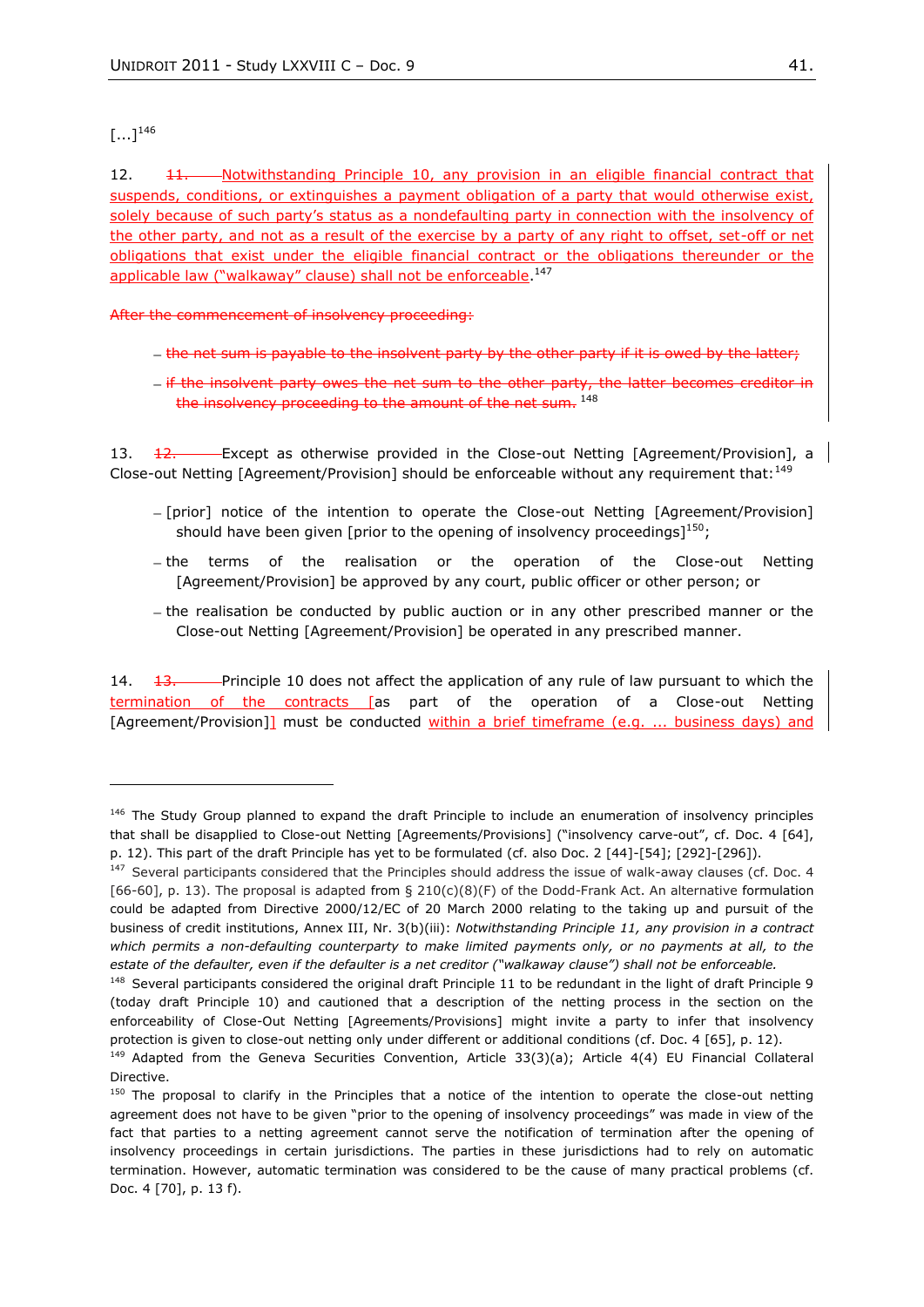the valuation of the respective obligations of the parties must be completed within an additional brief timeframe (e.g. business days).*.in a commercially reasonable manner.* <sup>151</sup>

15. **14.** A Close-out Netting [Agreement/Provision] or an obligation covered by it should not be treated as invalid, reversed or declared void solely on the basis that the [Agreement is entered into /Provision is agreed to<sup>152</sup> or the obligation is incurred during a prescribed period before, or on the day of but before, the commencement of an insolvency proceeding in relation of one of the parties.<sup>153</sup>

<span id="page-41-0"></span>16. 15. A Close-out Netting [Agreement/Provision] should remain enforceable [as regards the remaining financial contracts]<sup>154</sup> even if one or more of the covered [financial contracts]<sup>155</sup> otherwise eligible for netting<sup>156</sup> are ineffective, void or voidable.

#### **Enforceability of umbrella-netting-agreements**<sup>157</sup>

16. An umbrella-netting agreement should take effect in accordance with its terms. Principles accordingly.

151 The Study Group considered that a nondefaulting party should not have an indefinite "power to wait and see". Such a power arises under certain close-out netting agreements, which grant a nondefaulting party the right to withhold payments upon the default of its counterparty while at the same time not allowing the defaulting party to terminate the contract. The Study Group envisaged to provide for a time limitation on termination and valuation but has not yet decided on the length of this time limitation. One participant cautioned that any reference to a "commercially reasonable manner" was too vague and might encourage litigation. Some participants preferred therefore to determine a fixed time limitation in the Principles whilst one participant proposed to address the time limitation on a case-by-case basis in the supervisory framework (cf. Doc. 4 [72-78], p. 14 f.). Some experts proposed to distinguish between providing a time limitation on the continuation of conditions precedent (e.g. under Sect. 2(iii)(a) of ISDA Master Agreement) on the one hand and on the termination of transactions on the other hand. They felt that the a time limitation on the continuation of conditions precedent was sufficient to abolish the "power to wait and see" and explained that a time limitation on termination has not been suggested or requested by any public authority so far. The Study Group might wish to consider this distinction in its discussions and might wish to decide which time limitations should be provided for in the Principles. The current proposal is based on fixed time limitations for termination and valuation, the lengths of which will have to be determined by the Study Group. A proposal for time limitations determined in a supervisory framework would be: *Principle 10 does not affect the application of any rule of law pursuant to which the termination of the financial contracts and/or the valuation of the underlying obligations must be conducted within a timeframe defined in [name of a supervisory framework].*

 $152$  Cf. footnote 1 on the terminology discussion relating to "Agreement" and "Provision".

<sup>153</sup> Adapted from the Geneva Securities Convention, Article 37; EU Financial Collateral Directive, Article 8(1). This draft Principle does not exclude the possibility that an obligation is avoided for reasons other than the mere fact that it was created during a suspect period (e.g. for reasons of fraud). The Study Group might wish to consider the method for recalculating the single payment obligation in the event that the creation of any such obligation is avoided.

 $154$  It was proposed to amend the phrase "as regards the remaining financial contracts" to clarify that Principle 17 was not intended to enable the parties to count an invalid transaction into the netting calculation but simply held that the presence of one invalid transaction would not prevent netting from being effective (Cf. Doc. 4 [84], p. 16).

 $155$  It was proposed to replace the term "financial contract" by a broader term to encompass also obligations under the regime of unjust enrichment. The Study Group considered that obligations arising under the regime of unjust enrichment based on payments made under a transaction that was subsequently challenged, declared void or turned out to be void should be protected by the Principles (cf. Doc. 4 [82], p. 16).

<sup>156</sup> The amendment was proposed to clarify that the inclusion of one ineligible – but otherwise effective and valid – transaction – into a close-out netting agreement could not take the entire agreement out of the scope of netting protection (Cf. Doc. 4 [83], p. 16).

<sup>157</sup> Cf. Doc. 2 [290]-[291].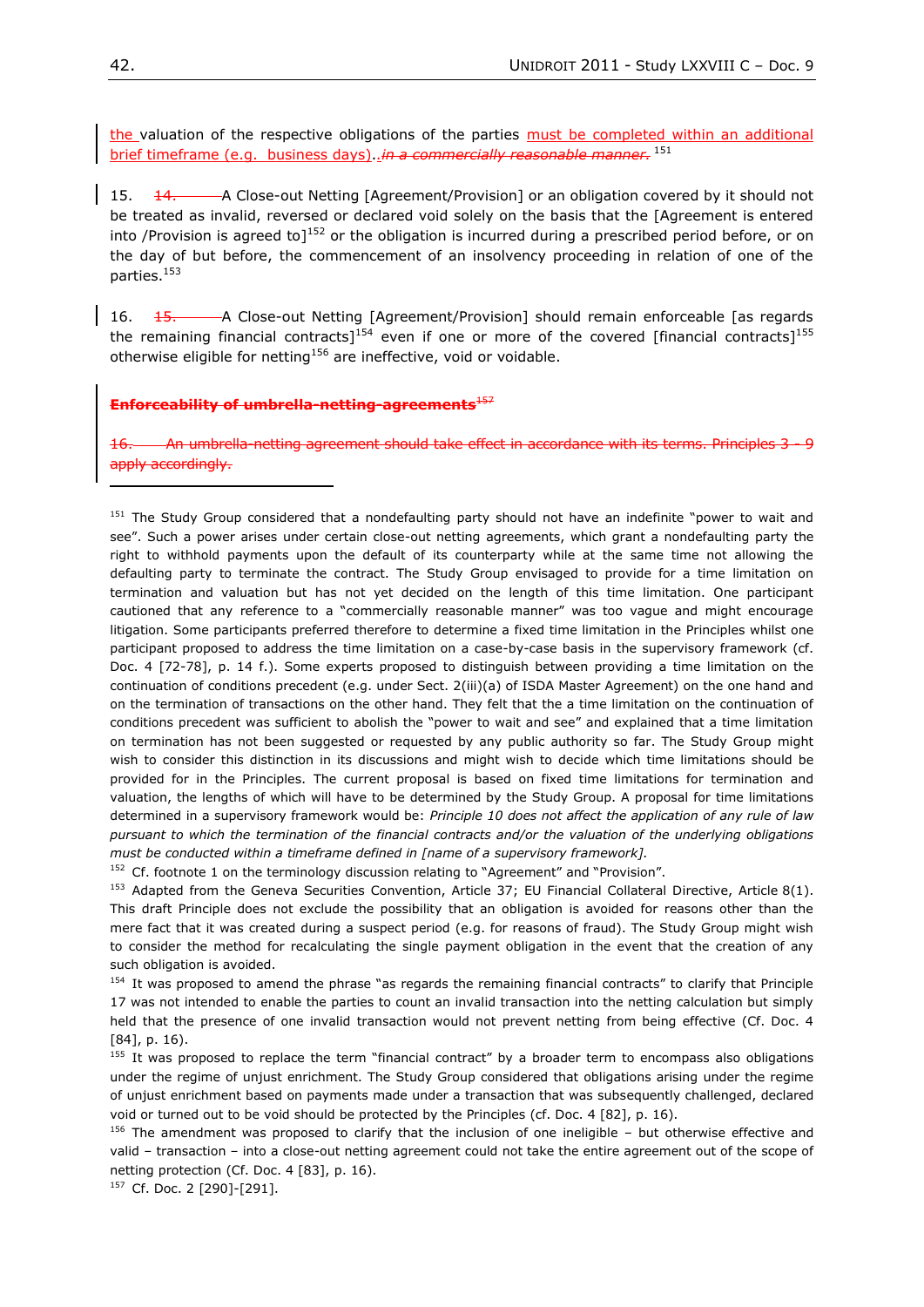#### **Conflict of laws (Optional section)**

<span id="page-42-0"></span>18. Any question in respect of the matters stated below should be governed by the law of the country which has been chosen by the parties as governing the close-out netting agreement:

- the validity and effectiveness of the close-out netting agreement, including formal steps to be taken to render the agreement valid and effective;
- the question of which types of financial contracts can be covered by the close-out netting agreement.

19. The reference to the law of a country is a reference to its substantive domestic law, excluding its rules of private international law. The choice of law made in a close-out netting agreement should prevail over any previous differing choice-of-law clause contained in a contract covered by the close-out netting agreement to the extent that the matters specified in third sentence of Principle [18](#page-42-0) are concerned if the parties have not made express provision to that effect.

20. Any question in respect of the matters stated below should be governed by the law governing the insolvency proceeding which may have been commenced in respect of one of the parties to a close-out netting agreement:

- the avoidance of a close-out netting agreement as a preference or a contract in fraud of other creditors of the insolvent;
- the termination or temporary stay of a close-out netting agreement as a consequence of the commencement of the insolvency proceeding.

Notice

This draft is a work in progress and has been released at this time for discussion purposes only. The draft will undergo future revisions as regards both substance and form on the basis of ongoing discussions in the UNIDROIT Study Group on principles and rules on the netting of financial instruments.

Members of the UNIDROIT Study Group for this project who have participated in the development of this draft have done so on a strictly personal basis. While their collaboration on the project brings extensive experience in the field from around the world, their views as expressed in this draft do not necessarily reflect the views of the institutions they represent.

Comments on substantive issues raised by this draft may be sent by mail to the International Institute for the Unification of Private Law (UNIDROIT), attn. Annick Moiteaux, Via Panisperna 28, 00184 Rome, Italy, or by e-mail to a.moiteaux@unidroit.org.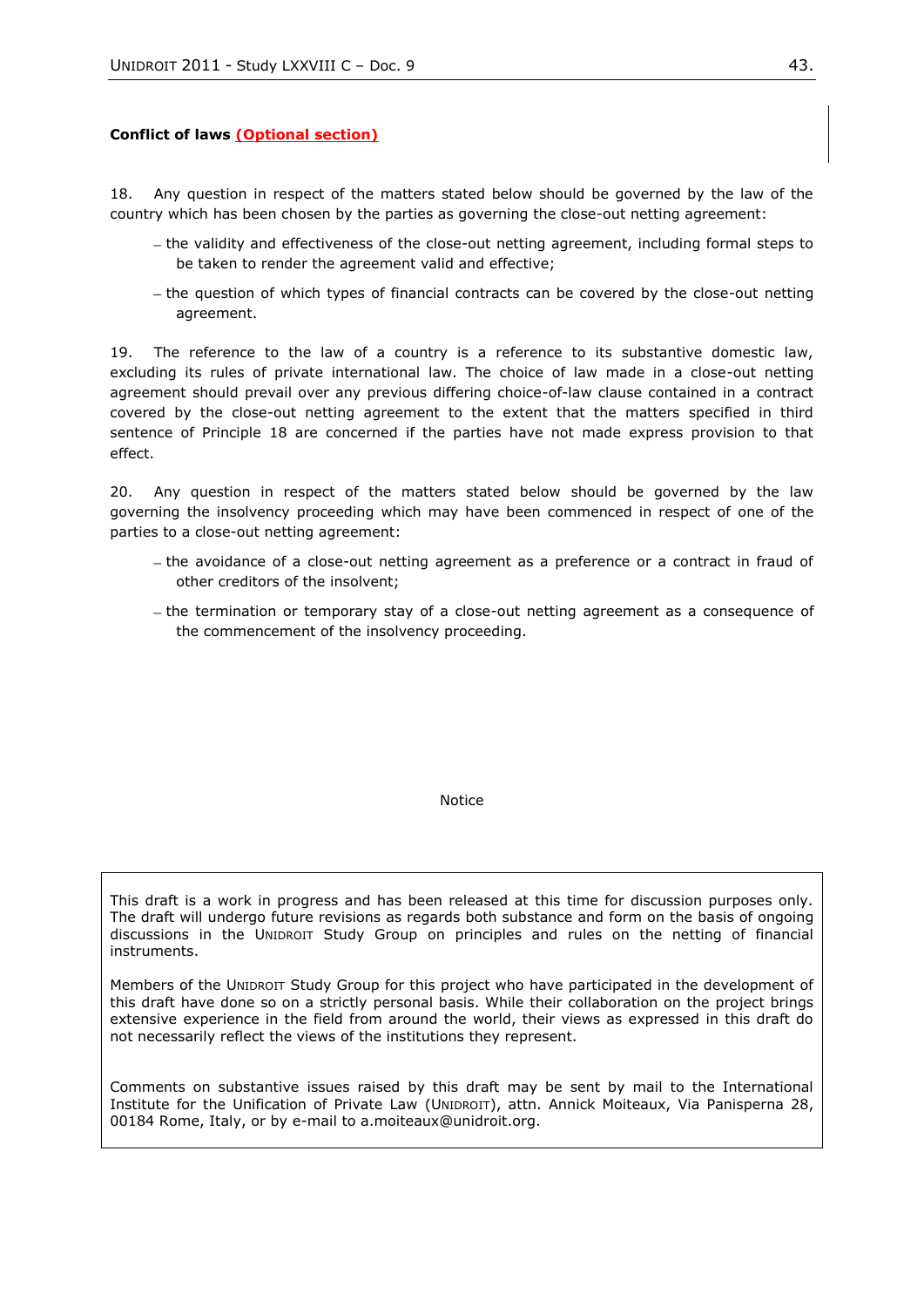#### **APPENDIX IV**

<span id="page-43-0"></span>**UNIDROIT Study Group on principles and rules on the netting of financial instruments**

*Second Meeting* **Rome, 13 – 15 September 2011** UNIDROIT 2011 Study LXXVIII C – Doc. 8 Original: English September 2011

Responding to a request of the Study Group at its first meeting from 18-21 April 2011, the International Swaps and Derivatives Association (ISDA) kindly agreed to prepare the following drafting proposal on eligible financial contracts for the purpose of enhancing the discussion at the second meeting. The document was distributed to the Study Group prior to the second meeting as Study Group document 8.

#### **ISDA Note for the Study Group on Netting re eligible financial contracts**

For consideration by the Study Group on netting at its second meeting in Rome from 13 to 15 September 2011, the International Swaps and Derivatives Association (**ISDA**) would like to offer a possible definition of "eligible financial contract", together with related definitions, to determine the scope of transactions that would be eligible for the protection of a statutory netting regime reflecting the proposed UNIDROIT rules and principles.

The principal definition would be:

"**Eligible financial contract**" means any financial contract, agreement or transaction that is:

- (a) a financial instrument;
- (b) a[n eligible] deposit;
- (c) a[n eligible] loan;
- (d) a contract for the sale, purchase or delivery of:
	- (i) transferable securities;
	- (ii) money market instruments;
	- (iii) the currency of any country, territory or monetary union;
	- (iv) gold, silver, platinum, palladium or any other precious metal; or
	- (v) any other commodity;
- (e) surety transaction; or
- (f) title transfer collateral agreement;

or is a combination of one or more of the above contracts, agreements or transactions.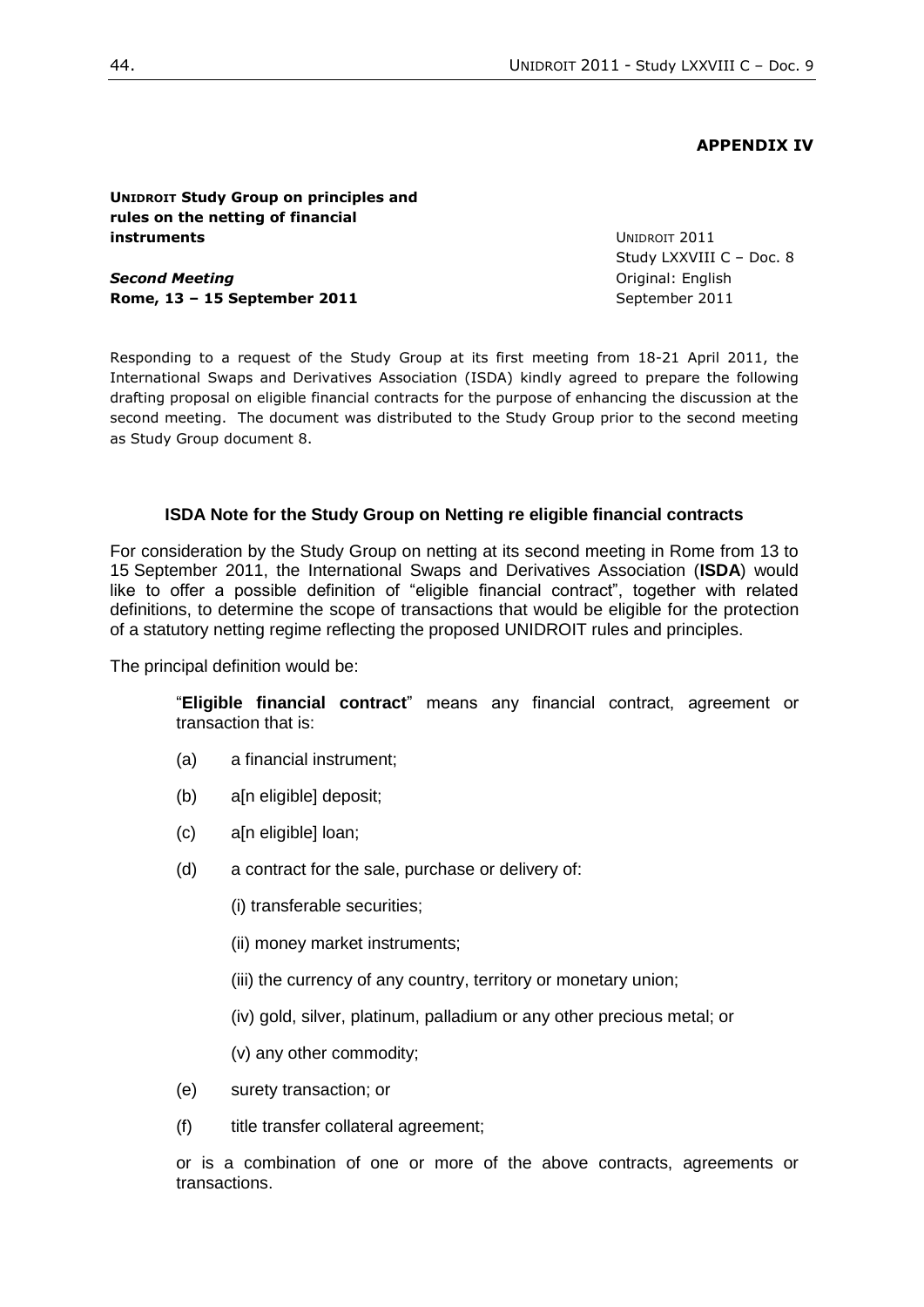The related definitions would be:

"**Derivative instrument**" means an option, forward, future, swap, contract for differences or other derivative transaction in respect of a reference value, whether:

- (a) (i) transacted on a regulated market, exchange or trading platform or (ii) privately negotiated;
- (b) (i) cleared and settled through a recognized clearing house or settlement system or (ii) privately settled; and
- (c) (i) settled in cash or (ii) wholly or partly physically settled.

["**Eligible deposit**" means a deposit made with a banking institution [other than a deposit that is insured under a state deposit guarantee scheme].]

["**Eligible loan**" means a loan other than [a loan to a consumer or a loan secured by a residential mortgage].]

"**Financial instrument**" means:

- (a) a transferable security;
- (b) a money-market instrument;
- (c) a unit in a collective investment undertaking; or
- (d) a derivative instrument.

"**Money market instrument**" means an instrument that of a type normally traded on the money market, such as a treasury bill, certificate of deposit or commercial paper, excluding an instrument of payment.

"**Reference value**" means a rate, yield, price or index relating to interest rates, currencies, transferable securities, money market instruments, commodities, precious metals, credit risk, energy, emissions, economic or monetary statistics, actuarial or other insurance-related data, meteorological data, freight forward rates, bandwidth, property or other measures of financial, commercial or economic risk or value.

"**Surety transaction**" means a guarantee or surety issued by any person or a letter of credit issued by a banking institution.

"**Title transfer collateral agreement**" means an agreement, including an agreement providing for the sale and repurchase of transferable securities, under which a party provides (in whatever terms) for the transfer of full ownership of transferable securities by that party to the other party for the purpose of securing or otherwise covering the performance of obligations arising under that agreement or a related agreement.

"**Transferable security**" means a security of a type normally traded on the capital market, including:

(a) a share or other security equivalent to a share in a company, partnership or other corporate entity, including a depositary receipt in respect of a share or equivalent security;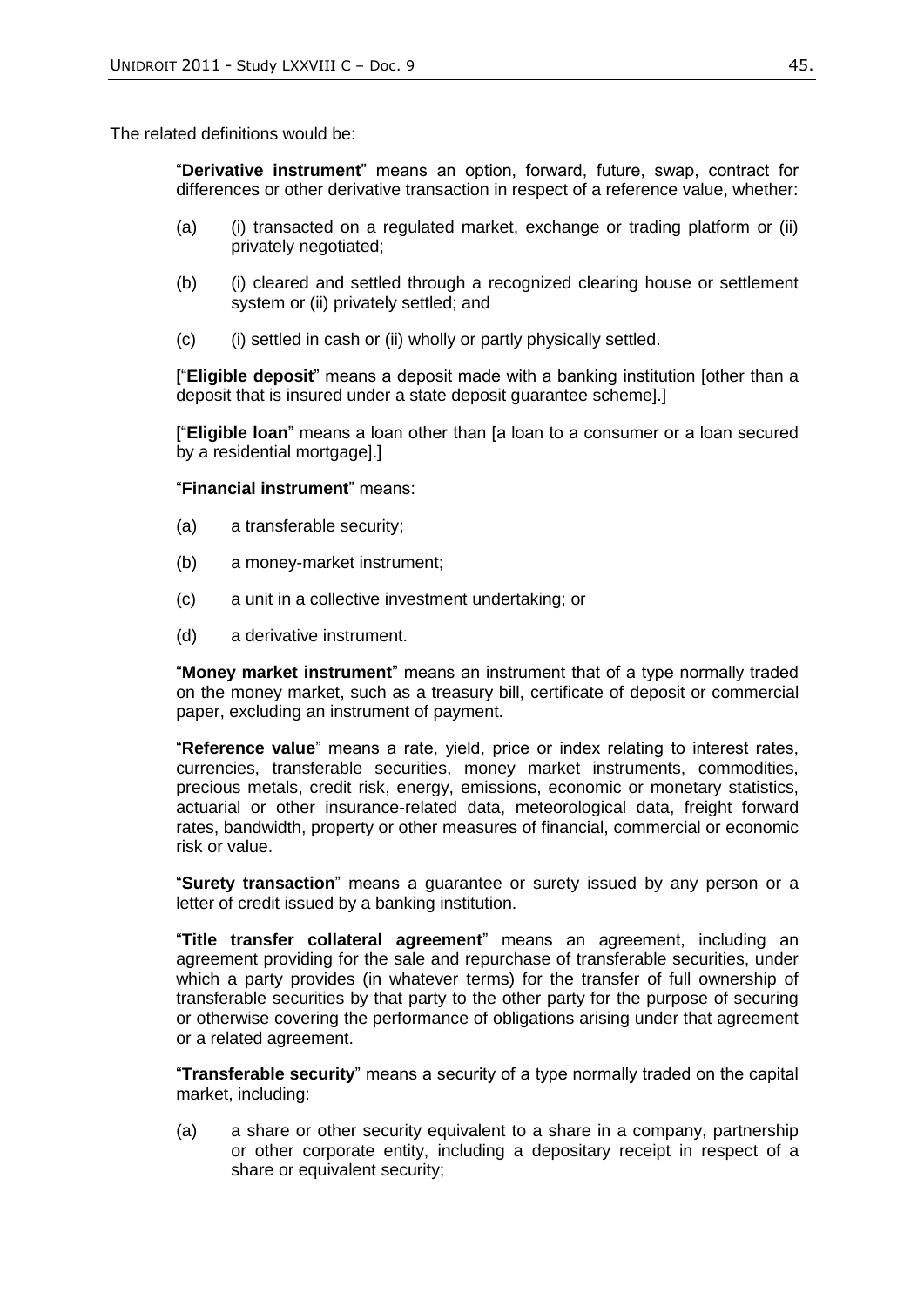- (b) a bond and other form of securitized debt, including a depositary receipt in respect of a bond or other form of securitized debt; and
- (c) any other security giving the right to acquire or any type of security falling within (a) or (b) above or giving rise to a cash settlement determined by reference to a reference value.

We are aware that there will be divergent views within the Study Group on the scope of the definition of "eligible financial contract". We hope that by setting out the definition together with related definitions in the way we have done, it will facilitate a focused discussion of the different potential elements.

We are looking forward to discussing these and the various other issues on the agenda at the Study Group meeting next week.

Yours faithfully

Dr Peter M Werner **Edward Murray** Senior Director **Chairman** 

[pwerner@isda.org](mailto:pwerner@isda.org) **ISDA Financial Law Reform Committee** [ed.murray@allenovery.com](mailto:ed.murray@allenovery.com)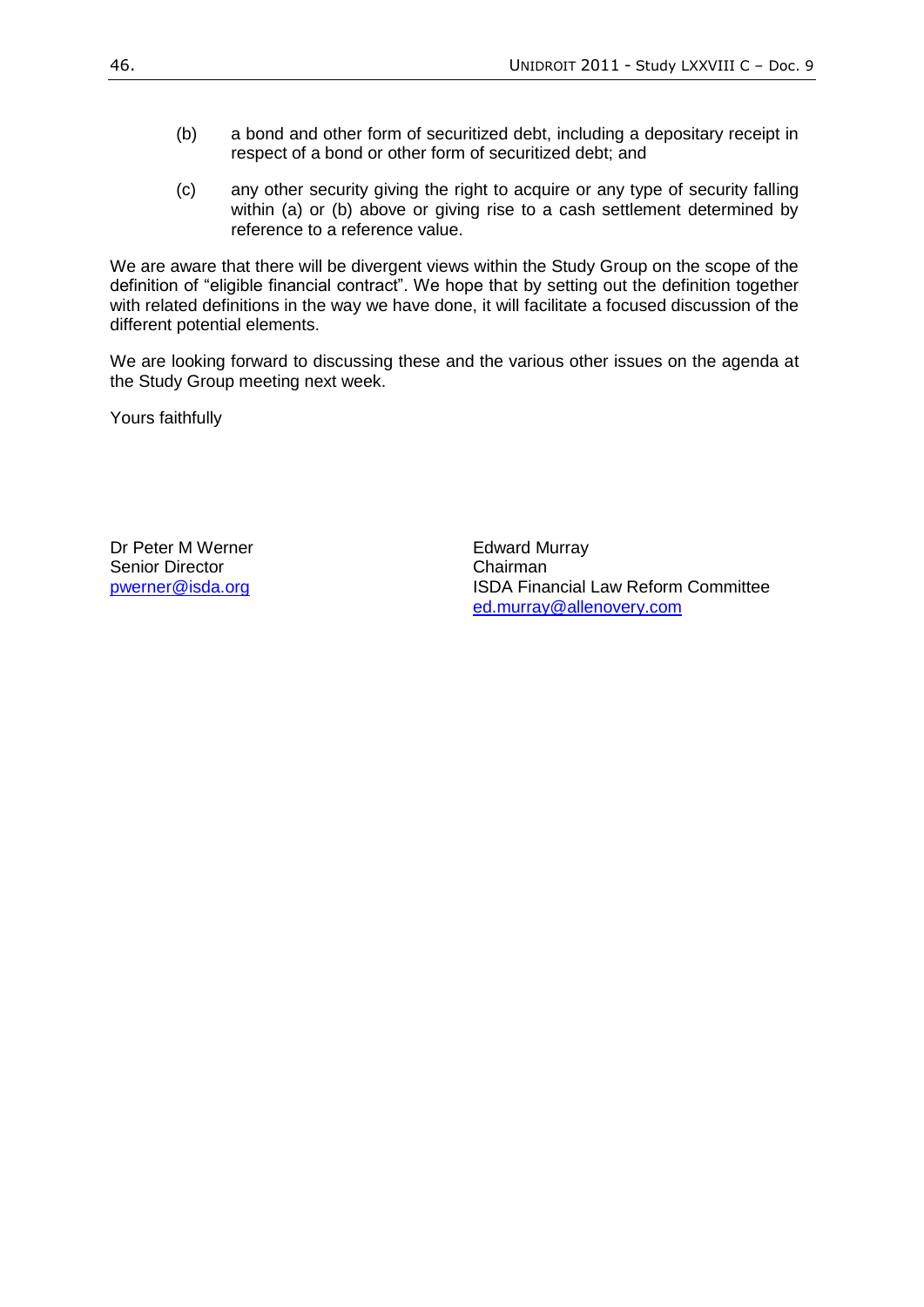# **APPENDIX V**

## <span id="page-46-0"></span>**UNIDROIT Study Group on principles and rules on the netting of financial instruments**

*Second Meeting* **Rome, 13-15 September 2011** UNIDROIT 2011 Study LXXVIII C – INF. 5 Original: English September 2011

## **Alternative draft on definitions submitted by Messrs Kanda, Morton and Paech**

**'Close-out Netting Provision'** means a provision relating to obligations outstanding under an eligible financial contract, *etc.*

### **'Eligible party'** means

- a. a person other than a natural person,
- b. a partnership or unincorporated association (whether or not including natural persons as members), and
- c. any other person designated as an Eligible Party under the law of the relevant State

*Explanation: Paragraph c of this definition reflects the policy considerations raised by the possible participation of individuals in financial market transactions. States may decide not to apply these principles to individuals at all or to apply them only to restricted classes of individuals such as professional, sophisticated or high-net-worth individuals. Such a decision will generally be made within the overall framework of the relevant State's rules and policy on the protection of individuals in general and consumers in particular.* 

### **'Eligible Financial Contract'** means

- a. derivatives,
- b. sale and repurchase and lending agreements relating to securities and [fungible] commodities,
- c. title transfer collateral arrangements,

*Commentary: the right to the return of collateral provided under a pledge, charge or other traditional security interest is proprietary in character and therefore not generally susceptible to netting as generally understood. However, if the law of the relevant state permits parties to agree that the proprietary right may be replaced by a contractual right to the return of equivalent assets, that right may be included in a netting provision in the same way as rights arising under a title transfer collateral arrangement. This will in particular generally be the position where a traditional pledge permits the pledgee to use or ‗rehypothecate' the pledged securities.*

- d. [eligible deposits]
- e. [eligible loans]
- f. contracts for the sale or delivery of